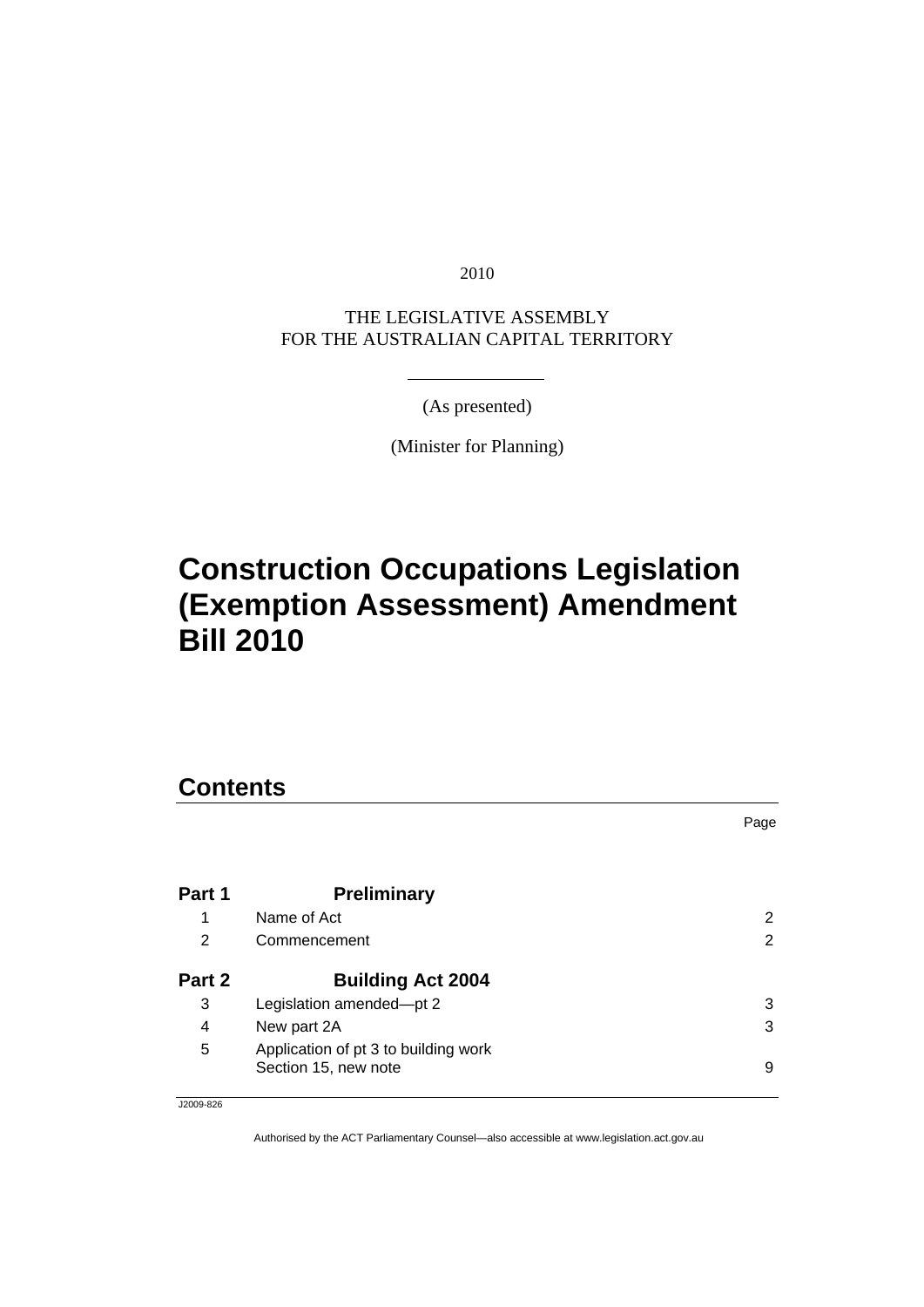| Contents |
|----------|
|----------|

| Part 3 | <b>Construction Occupations (Licensing) Act</b><br>2004                                                |      |
|--------|--------------------------------------------------------------------------------------------------------|------|
| 25     | Dictionary, new definitions                                                                            | 18   |
| 24     | Dictionary, note 2                                                                                     | 18   |
| 23     | New part 15                                                                                            | 17   |
| 22     | Regulation-making power<br>Section 152 (6)                                                             | 16   |
| 21     | New section 51 (6)                                                                                     | 16   |
| 20     | Section 51 (5) (b)                                                                                     | 15   |
| 19     | Carrying out building work in contravention of s 42<br>Section 51 (4)                                  | 14   |
| 18     | New section 50C (3A) and (3B)                                                                          | 14   |
| 17     | Site work without adequate development approval-partners<br>Section 50C                                | 14   |
| 16     | Site work without adequate development approval-people<br>New section 50B (3A) and (3B)                | 13   |
| 15     | Notification by certifier of possible noncompliant site work<br>New section 50A (2A) and (2B)          | 13   |
| 14     | Contents of request for further information<br>Section 32B (4), note                                   | 12   |
| 13     | New section 29 (6A)                                                                                    | 12   |
| 12     | Section 29 (1) (g), new example and note                                                               | 12   |
| 11     | Approval requirements<br>New section 29 (1) (g) (ia)                                                   | 11   |
| 10     | Issue of building approvals<br>Section 28 (2) (a), new note                                            | 11   |
| 9      | New section 27A                                                                                        | 10   |
| 8      | Contents of request for further information<br>Section 26B (4), note                                   | 10   |
| 7      | Applications for building approval—certifier may require further<br>information<br>Section 26A (3) (b) | 10   |
| 6      | Building approval applications<br>Section 26 (2), note                                                 | 9    |
|        |                                                                                                        | Page |

| 26 | Legislation amended-pt 3 |  |
|----|--------------------------|--|
|    |                          |  |
|    |                          |  |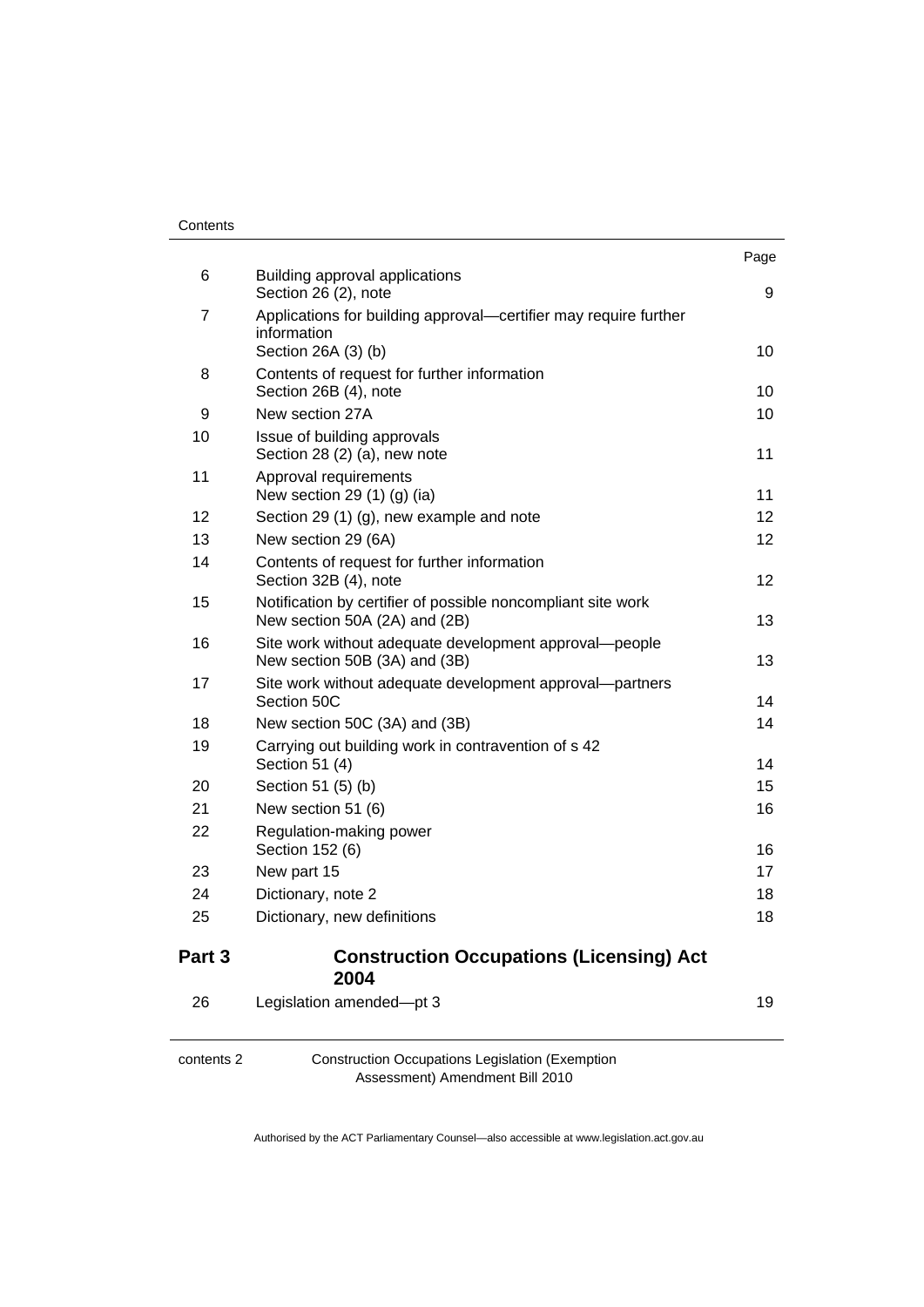|        |                                                                        | Contents |
|--------|------------------------------------------------------------------------|----------|
|        |                                                                        | Page     |
| 27     | What is a building surveyor?<br>New section 9 (1) (aa)                 | 19       |
| 28     | New section 9 (1A)                                                     | 19       |
| 29     | Section 9 (3), new definition of exemption assessment work             | 19       |
| 30     | What is a works assessor?                                              |          |
|        | Section 14A (3), definition of works assessment work, except note      | 20       |
| 31     | What is an operational Act?<br>Section 16                              | 20       |
| 32     | Rectification orders-exercise of registrar's powers<br>Section 33A (b) | 20       |
| 33     | Considerations for deciding under s 34 and s 35<br>Section 36 (3) (b)  | 21       |
| 34     | Registrar's functions                                                  |          |
|        | New section 104 (3)                                                    | 21       |
| 35     | New part 16                                                            | 22       |
| Part 4 | <b>Construction Occupations (Licensing)</b>                            |          |
|        | <b>Regulation 2004</b>                                                 |          |
| 36     | Licence applications-Act, s 17 (3)<br>Section 5 (h)                    | 24       |
| 37     | Section 8 heading                                                      | 24       |
| 38     | Section 8 (1)                                                          | 24       |
| 39     | Particulars in register<br>Section $9(1)(c)$                           | 25       |
| 40     | New section 18A                                                        | 25       |
| 41     | Schedule 1, new part 1.9                                               | 26       |
| 42     | Schedule 1, new part 1.9                                               | 26       |
|        |                                                                        |          |
| Part 5 | <b>Planning and Development Act 2007</b>                               |          |
| 43     | Legislation amended-pt 5                                               | 28       |
| 44     | What is an exempt development?<br>Section 133, notes                   | 28       |
| 45     | Consideration of development proposals                                 |          |
|        | Section 138 (4) (a), new note                                          | 28       |
| 46     | New division 7.3.1A                                                    | 29       |
|        |                                                                        |          |

contents 3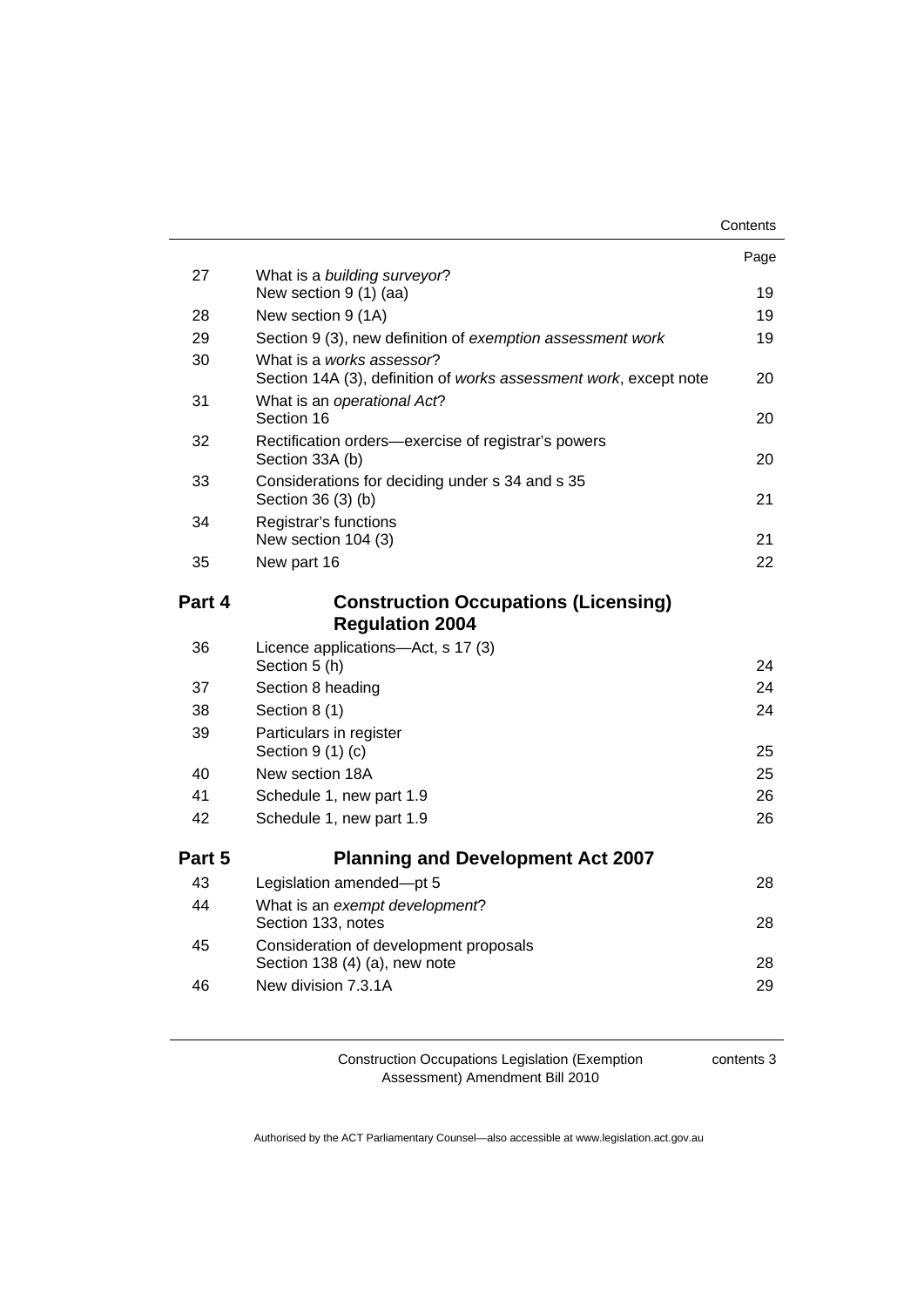|                                                                                                  | Page                            |
|--------------------------------------------------------------------------------------------------|---------------------------------|
| Offence to develop without approval<br>Section 199 (6)                                           | 35                              |
| Regulation-making power<br>Section 426 (5)                                                       | 36                              |
| New chapter 16                                                                                   | 37                              |
| Dictionary, new definitions                                                                      | 38                              |
| <b>Unit Titles Act 2001</b>                                                                      |                                 |
| Legislation amended-pt 6                                                                         | 39                              |
| Unit title applications—general requirements<br>New section $17(5)(c)$                           | 39                              |
| Unit title assessment reports<br>Section 22B (2), example                                        | 39                              |
| Unit title assessment report applications—unit title assessor may<br>require further information | 39                              |
|                                                                                                  | New section 22C $(3)$ and $(4)$ |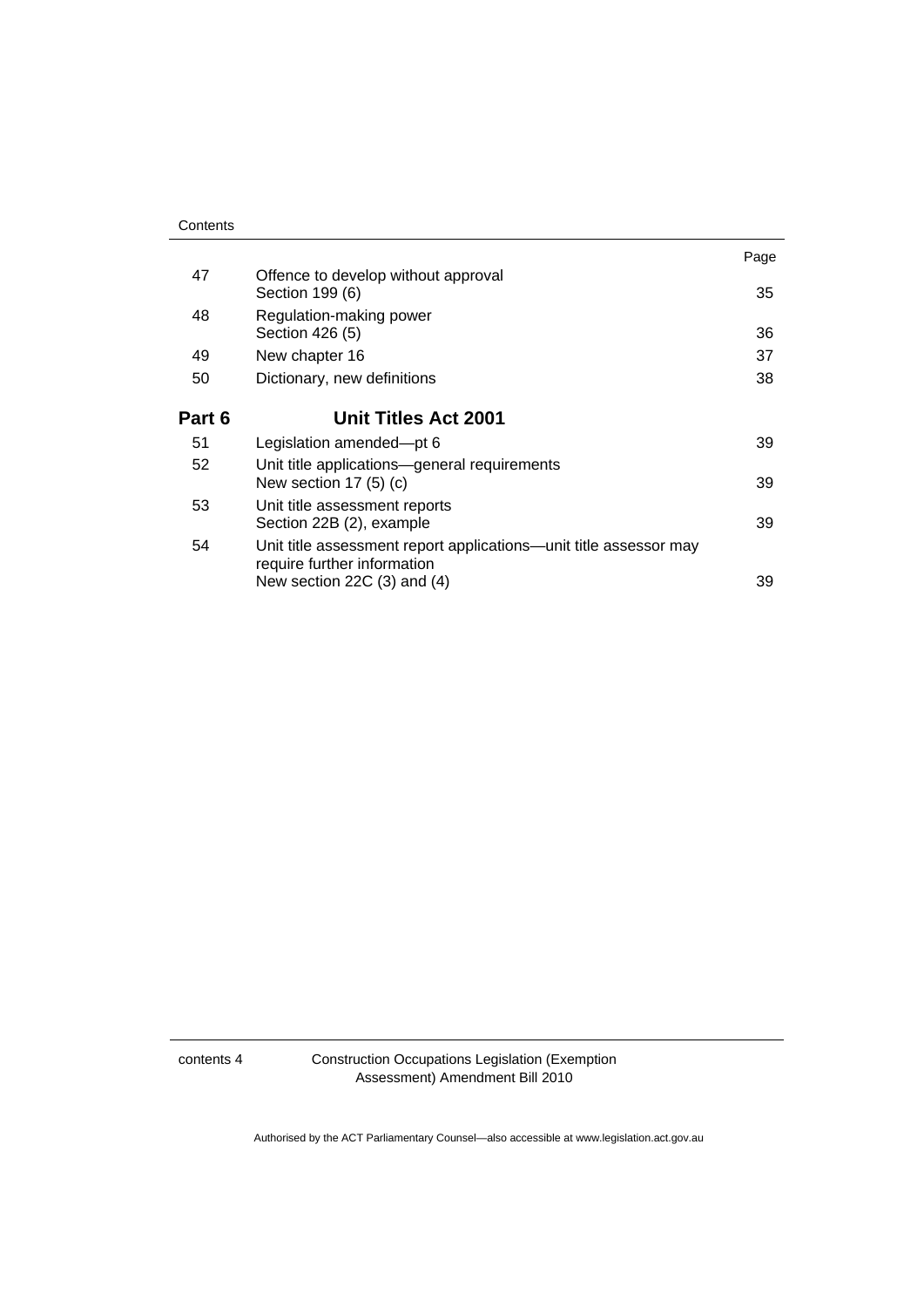2010

<span id="page-4-0"></span>THE LEGISLATIVE ASSEMBLY FOR THE AUSTRALIAN CAPITAL TERRITORY

(As presented)

(Minister for Planning)

# **Construction Occupations Legislation (Exemption Assessment) Amendment Bill 2010**

### **A Bill for**

An Act to amend legislation about construction occupations, and for other purposes

The Legislative Assembly for the Australian Capital Territory enacts as follows:

J2009-826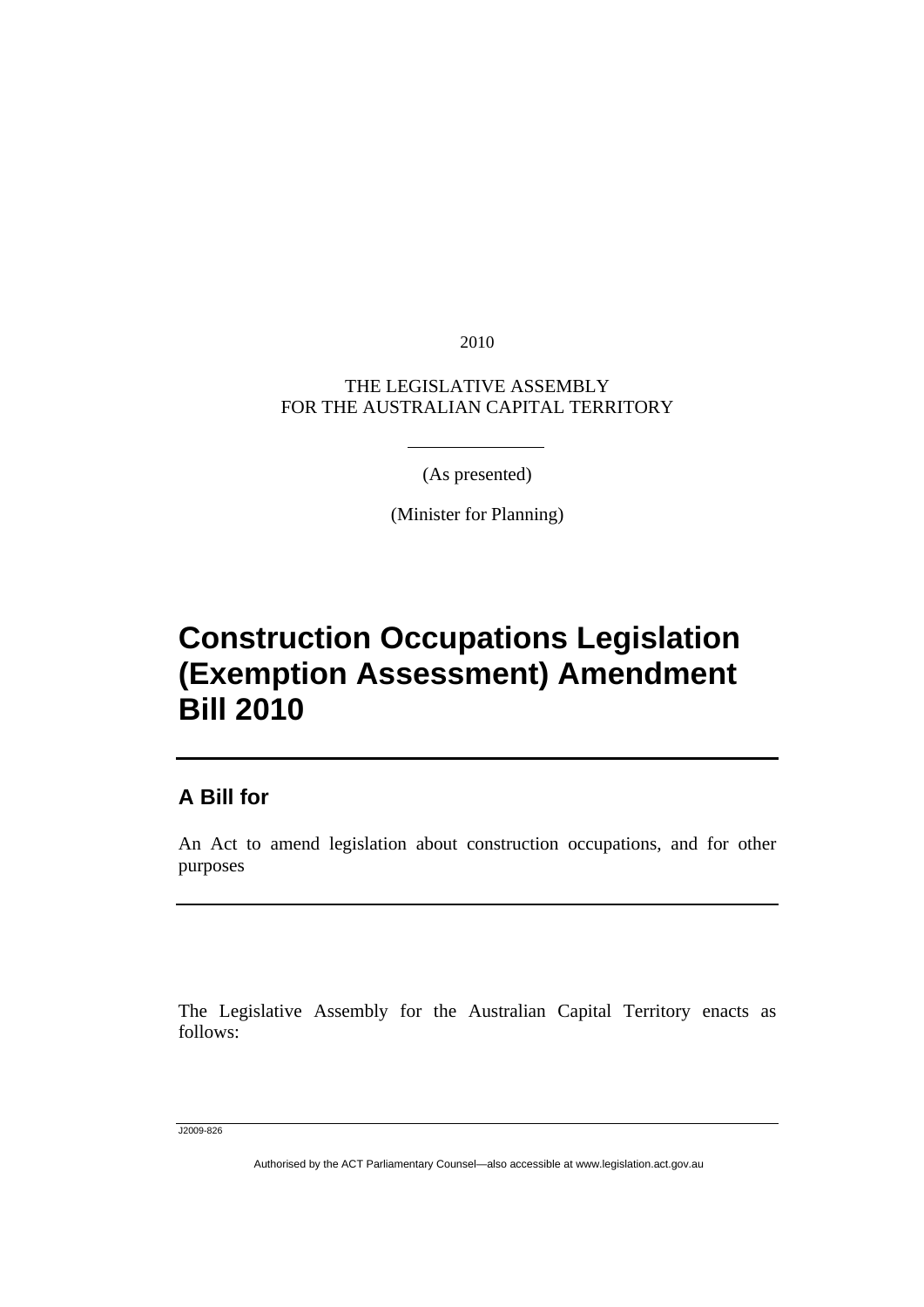### <span id="page-5-0"></span>Part 1 **Preliminary**

Section 1

# **Part 1 Preliminary**

| 2              | 1              | <b>Name of Act</b>                                                                                                                                                                 |
|----------------|----------------|------------------------------------------------------------------------------------------------------------------------------------------------------------------------------------|
| 3<br>4         |                | This Act is the <i>Construction Occupations Legislation</i> ( <i>Exemption</i> )<br>Assessment) Amendment Act 2010.                                                                |
| 5              | $\overline{2}$ | <b>Commencement</b>                                                                                                                                                                |
| 6              |                | (1) Part 1 commences on this Act's notification day.                                                                                                                               |
| 7<br>8         |                | The naming and commencement provisions automatically commence on<br><b>Note</b><br>the notification day (see Legislation Act, $s$ 75 (1)).                                         |
| 9<br>10<br>11  | (2)            | Part 4 (other than section 42) and part 6 commence on the<br>commencement of the <i>Construction Occupations Legislation</i><br>Amendment Act 2010, part 3 (Unit Titles Act 2001). |
| 12<br>13       | (3)            | The remaining provisions commence on a day fixed by the Minister<br>by written notice.                                                                                             |
| 14<br>15<br>16 |                | A single day or time may be fixed, or different days or times may be<br><b>Note</b><br>fixed, for the commencement of different provisions (see Legislation<br>Act, $s$ 77 (1)).   |
| 17<br>18<br>19 |                | (4) If a provision of this Act has not commenced within 1 year<br>beginning on its notification day, it automatically commences on the<br>first day after that period.             |
| 20<br>21       | (5)            | The Legislation Act, section 79 (Automatic commencement of<br>postponed law) does not apply to this Act.                                                                           |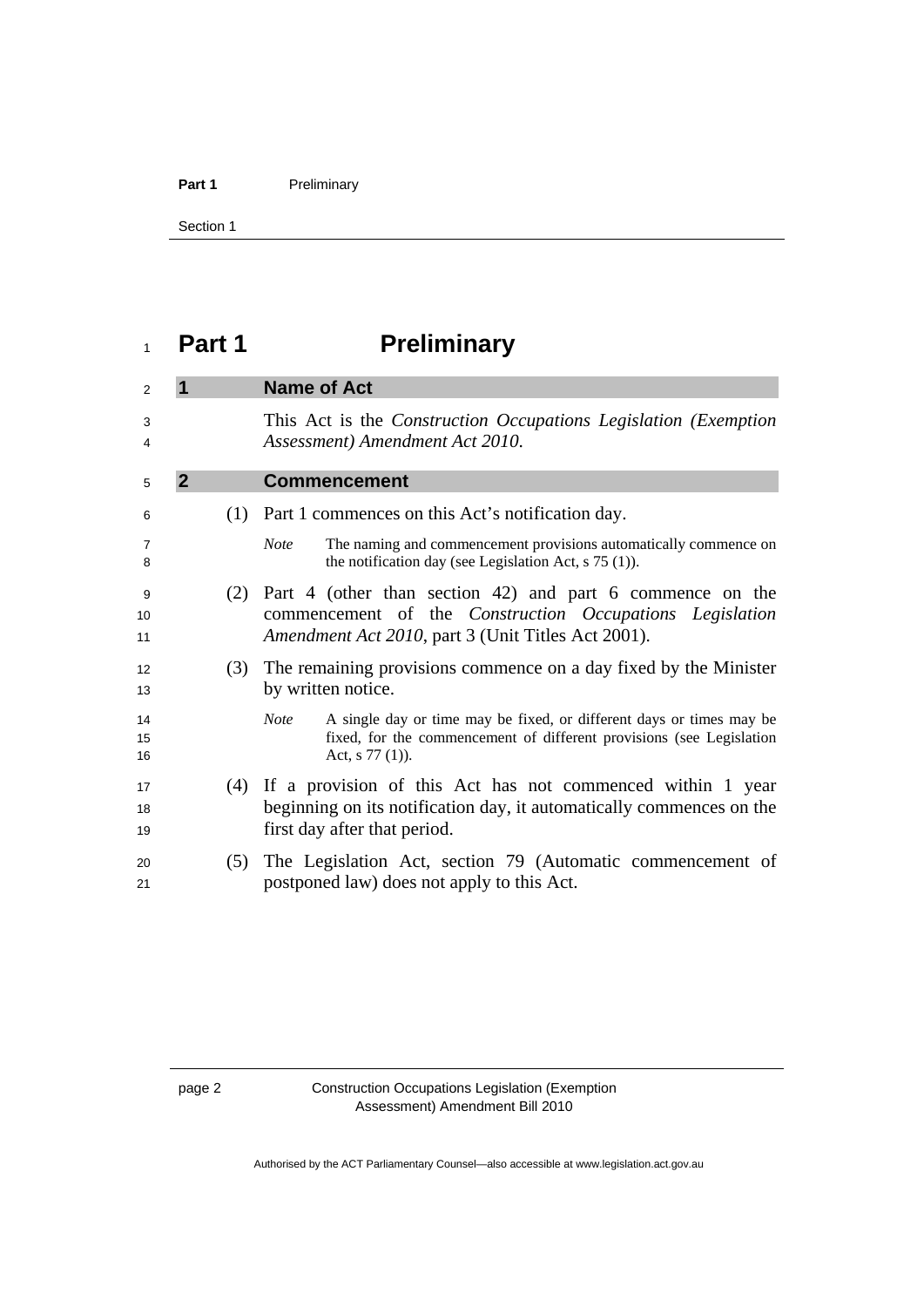<span id="page-6-0"></span>

| 2 | Legislation amended-pt 2                        |
|---|-------------------------------------------------|
| 3 | This part amends the <i>Building Act 2004</i> . |
| 4 | New part 2A                                     |
| 5 | insert                                          |
|   |                                                 |

# **Part 2A Exemption assessments**

|                      | 13 |     | <b>Purpose of exemption assessment B notices</b>                                                                                                                                                                                                                                           |
|----------------------|----|-----|--------------------------------------------------------------------------------------------------------------------------------------------------------------------------------------------------------------------------------------------------------------------------------------------|
| 8<br>9               |    |     | (1) An exemption assessment may relate to building work that is to be<br>done or has been done.                                                                                                                                                                                            |
| 10<br>11<br>12       |    | (2) | An exemption assessment B notice in relation to building work that<br>is to be done certifies that the work is, or is not, exempt from all or<br>part of this Act.                                                                                                                         |
| 13<br>14<br>15<br>16 |    |     | If an exemption assessment B notice certifies that building work is<br><b>Note</b><br>exempt from all or part of this Act, it must also state what provisions of<br>this Act the building work is exempt from and why, and anything else<br>prescribed by regulation (see $s$ 14B $(2)$ ). |
| 17<br>18<br>19<br>20 |    | (3) | An exemption assessment B notice in relation to building work that<br>has been done certifies that the work is, or is not, exempt from all or<br>part of this Act based on whether the work was exempt at the time it<br>was done, or is currently exempt.                                 |

page 3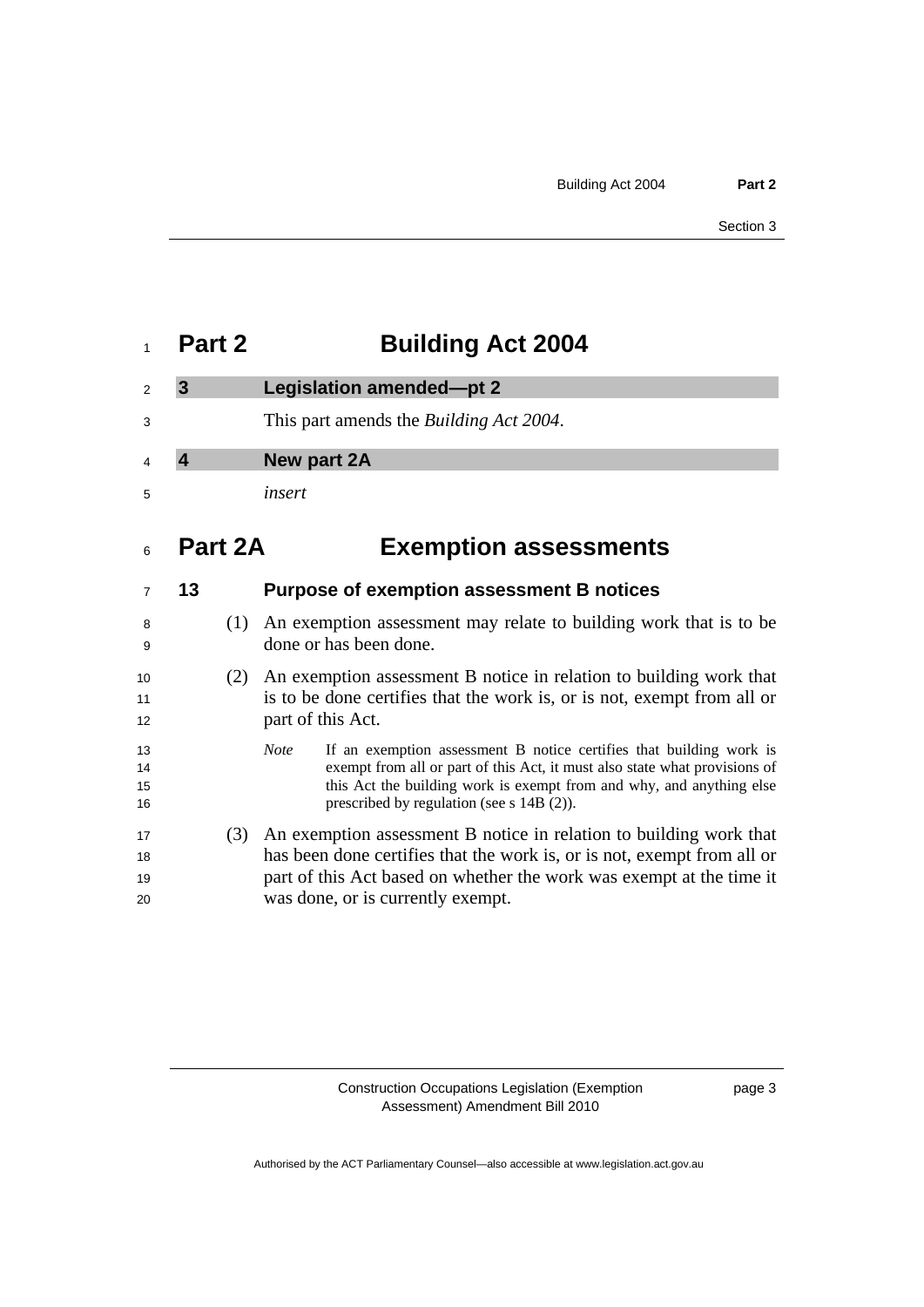Section 4

| 1                          | 14         |     | <b>Exemption assessment applications</b>                                                                                                                                                                                                                                                                                               |
|----------------------------|------------|-----|----------------------------------------------------------------------------------------------------------------------------------------------------------------------------------------------------------------------------------------------------------------------------------------------------------------------------------------|
| 2<br>3<br>4<br>5           |            | (1) | The owner of a parcel of land may apply, in writing, to a building<br>surveyor for an assessment (an exemption assessment) of whether<br>building work to be carried out, or carried out, on the parcel of land<br>is exempt from all or part of this Act.                                                                             |
| 6<br>7<br>8<br>9           |            |     | Building work may be exempt from all or part of this Act if the work is<br>Note 1<br>exempt from this Act, or part of this Act. For exempt buildings and<br>building works, see the Building (General) Regulation 2008, s 6, s 7 and<br>sch 1.                                                                                         |
| 10<br>11<br>12<br>13<br>14 |            |     | Applying for an exemption assessment is not a requirement of the<br>Note 2<br>building approval or development approval process (see s 14A and<br>Planning and Development Act 2007, s 138C). If a person believes that<br>building work is exempt, the person need not apply for an exemption<br>assessment from a building surveyor. |
| 15<br>16                   |            | (2) | The application must be accompanied by the number of copies of<br>the plans relating to the development work prescribed by regulation.                                                                                                                                                                                                 |
| 17<br>18                   |            | (3) | The application must contain, or be accompanied by, any other<br>details or material prescribed by regulation.                                                                                                                                                                                                                         |
| 19<br>20                   |            |     | <b>Note</b><br>If a form is approved under s 151 for an application, the form must be<br>used.                                                                                                                                                                                                                                         |
| 21<br>22                   |            | (4) | A regulation may prescribe information required to be shown in<br>plans under subsection (2).                                                                                                                                                                                                                                          |
| 23                         | <b>14A</b> |     | Exemption assessment not required for building approval                                                                                                                                                                                                                                                                                |
| 24<br>25                   |            | (1) | An exemption assessment is not a requirement of the building<br>approval process.                                                                                                                                                                                                                                                      |
| 26<br>27<br>28             |            | (2) | A building surveyor may issue an exemption assessment B notice to<br>the owner of a parcel of land only if the owner has applied to the<br>building surveyor for an exemption assessment.                                                                                                                                              |
| 29<br>30<br>31             |            | (3) | A building surveyor must not refuse to issue a building approval on<br>the ground that the applicant for the approval has not applied for an<br>exemption assessment B notice.                                                                                                                                                         |
|                            | page 4     |     | <b>Construction Occupations Legislation (Exemption</b>                                                                                                                                                                                                                                                                                 |

Assessment) Amendment Bill 2010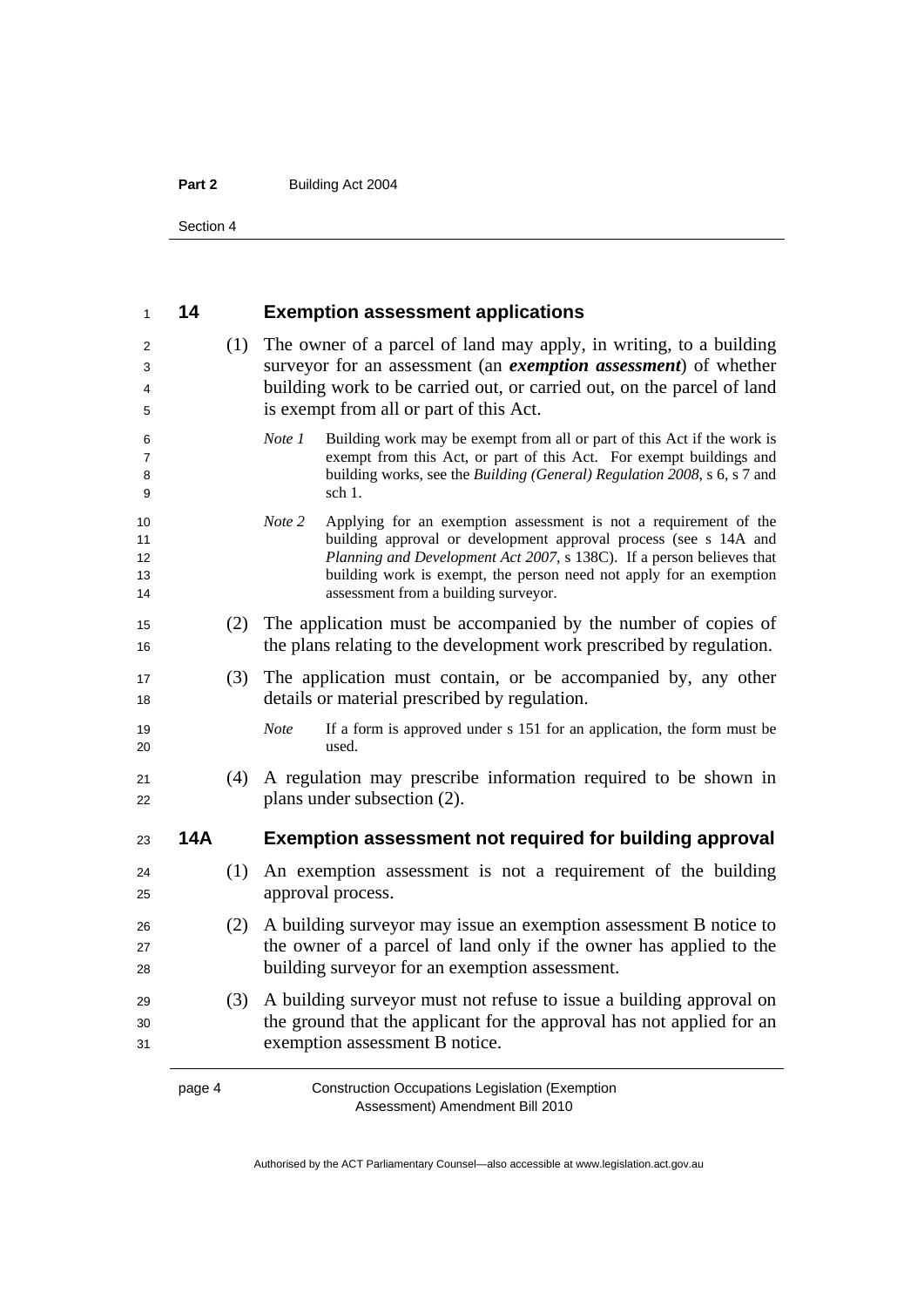| 1        | <b>14B</b> | <b>Exemption assessments and notices</b>                                                                                                    |
|----------|------------|---------------------------------------------------------------------------------------------------------------------------------------------|
| 2        | (1)        | This section applies if—                                                                                                                    |
| 3<br>4   |            | the owner of a parcel of land applies to a building survey or for<br>(a)<br>an exemption assessment under section 14; and                   |
| 5<br>6   |            | the building surveyor agrees to provide the exemption<br>(b)<br>assessment.                                                                 |
| 7        | (2)        | The building surveyor must—                                                                                                                 |
| 8        |            | undertake the exemption assessment; and<br>(a)                                                                                              |
| 9        |            | issue a notice (an <i>exemption assessment</i> $\bm{B}$ <i>notice</i> ) stating—<br>(b)                                                     |
| 10<br>11 |            | (i) if any building work is exempt from all or part of this<br>$Act-$                                                                       |
| 12       |            | (A) the building work that is exempt; and                                                                                                   |
| 13<br>14 |            | the provisions of this Act that the building work is<br>(B)<br>exempt from and why; and                                                     |
| 15       |            | <b>Note</b><br>For building work that is completed, see also s (3).                                                                         |
| 16<br>17 |            | any building work that is not exempt from any part of this<br>(ii)<br>Act; and                                                              |
| 18       |            | anything else prescribed by regulation; and<br>(iii)                                                                                        |
| 19<br>20 |            | The building surveyor may refuse to issue a notice if the building<br><b>Note</b><br>surveyor does not have enough information (see s 14E). |
| 21       |            | give the exemption assessment B notice to the owner; and<br>(c)                                                                             |
| 22<br>23 |            | within 5 days after the day the building surveyor issues the<br>(d)<br>notice—give a copy of the notice to the construction                 |
| 24       |            | occupations registrar.                                                                                                                      |

page 5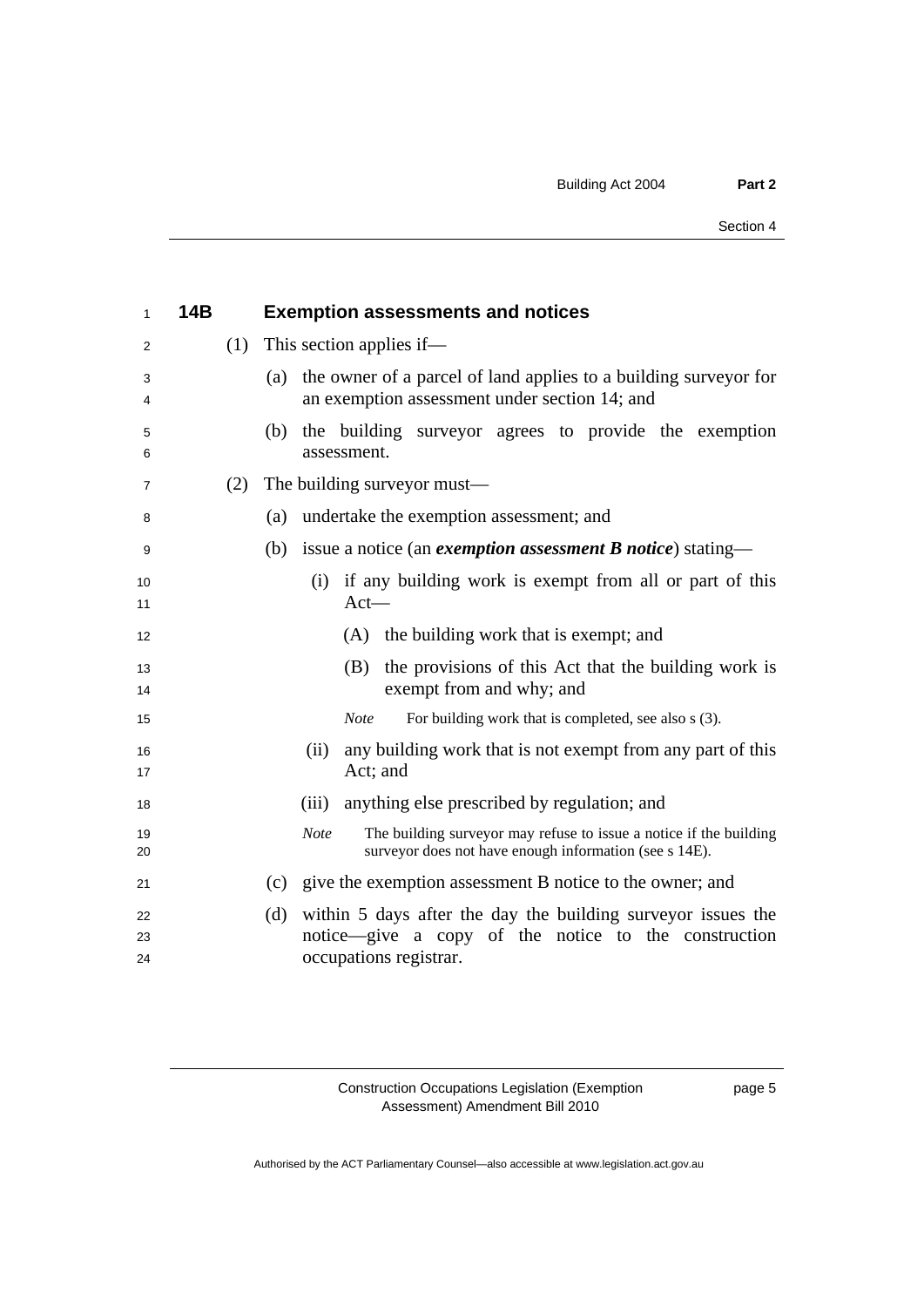Section 4

(3) If the building work that is the subject of the application has been completed and the building surveyor certifies that the building work is exempt because the building work was exempt when carried out, the exemption assessment B notice must also include the dates on which the building surveyor has based the assessment that the building work was exempt. (4) If, after taking reasonable steps, the owner cannot find a building surveyor who will agree to provide an exemption assessment, the owner may apply to the construction occupations registrar to appoint a building surveyor to undertake the exemption assessment and issue an exemption assessment B notice to the owner. **14C Exemption assessment applications—request for further information**  14 (1) This section applies if— (a) a building surveyor requires further information for an 16 exemption assessment under section 14B; and (b) the owner of the parcel of land and the building surveyor have not agreed that the building surveyor will obtain the further 19 and information; and (c) the building surveyor believes on reasonable grounds that the further information will help the building surveyor to prepare 22 the assessment. (2) The building surveyor may, by written notice, ask the owner to give the building surveyor stated further information in relation to the 25 application. (3) This section does not entitle a building surveyor to require— (a) photographs to be taken by someone other than the owner of the parcel of land; or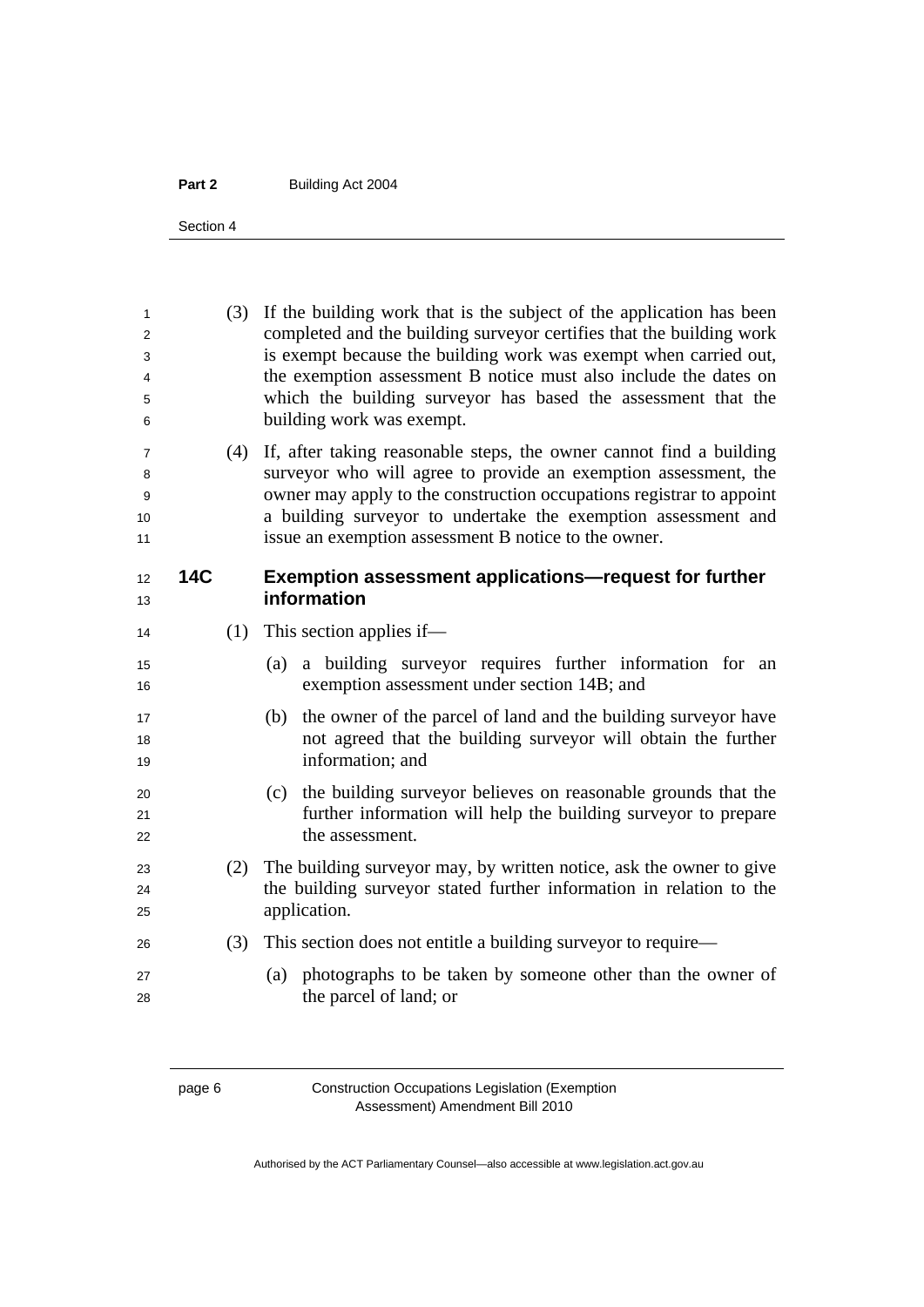| 1<br>2   | photographs to be taken using equipment other than equipment<br>(b)<br>of the owner's choice; or                                                      |
|----------|-------------------------------------------------------------------------------------------------------------------------------------------------------|
| 3        | further information if-<br>(c)                                                                                                                        |
| 4<br>5   | (i) the building surveyor has, or has reasonable access to,<br>suitable information that allows the building surveyor to                              |
| 6<br>7   | decide the application without personally inspecting the<br>land where the building work is to be carried out; or                                     |
| 8<br>9   | a territory law requires the building surveyor<br>(ii)<br>to<br>personally obtain or be given the information.                                        |
| 10<br>11 | Examples-suitable information building surveyor has or has reasonable<br>access to                                                                    |
| 12<br>13 | The website www.actmapi.act.gov.au provides aerial photographs and<br>1<br>topographical information including ground contours for some ACT areas. If |
| 14       | the land to which an application relates is covered by the website, the                                                                               |
| 15       | photographs and contours have sufficient information, and are accurate and                                                                            |
| 16       | recent enough, to decide the application in relation to tree and ground-height                                                                        |
| 17       | related matters, the building surveyor may not require further information or                                                                         |
| 18       | documents by way of photographs or topographical information in relation to                                                                           |
| 19       | trees and ground heights.                                                                                                                             |
| 20       | A building surveyor may verify land tenure and permit and statutory<br>2                                                                              |
| 21       | approval matters by contacting the statutory custodians of the information to                                                                         |
| 22       | a sufficient degree to decide the application in relation to those matters. The                                                                       |
| 23       | building surveyor may not require further information in relation to those                                                                            |
| 24       | matters.                                                                                                                                              |
| 25       | 3<br>The<br>land<br>which<br>application relates<br>to<br>an<br>is<br>covered<br>by                                                                   |
| 26       | www.actmapi.act.gov.au but, because the slope of the land to be built on is                                                                           |
| 27       | steeper than would be adequately shown on the website, the building                                                                                   |
| 28       | surveyor does not have suitable information to allow the building surveyor to                                                                         |
| 29       | decide the application without personally inspecting the land.<br>Another                                                                             |
| 30       | website has some topographical information on the land, but it is not of                                                                              |
| 31       | sufficient resolution, or recent enough, to be relied on by the building                                                                              |
| 32       | surveyor in relation to ground heights to decide the application. The building                                                                        |
| 33       | surveyor may require further information in relation to ground heights.                                                                               |
| 34       | <b>Note</b><br>An example is part of the Act, is not exhaustive and may extend, but                                                                   |
| 35       | does not limit, the meaning of the provision in which it appears (see                                                                                 |
| 36       | Legislation Act, s 126 and s 132).                                                                                                                    |

page 7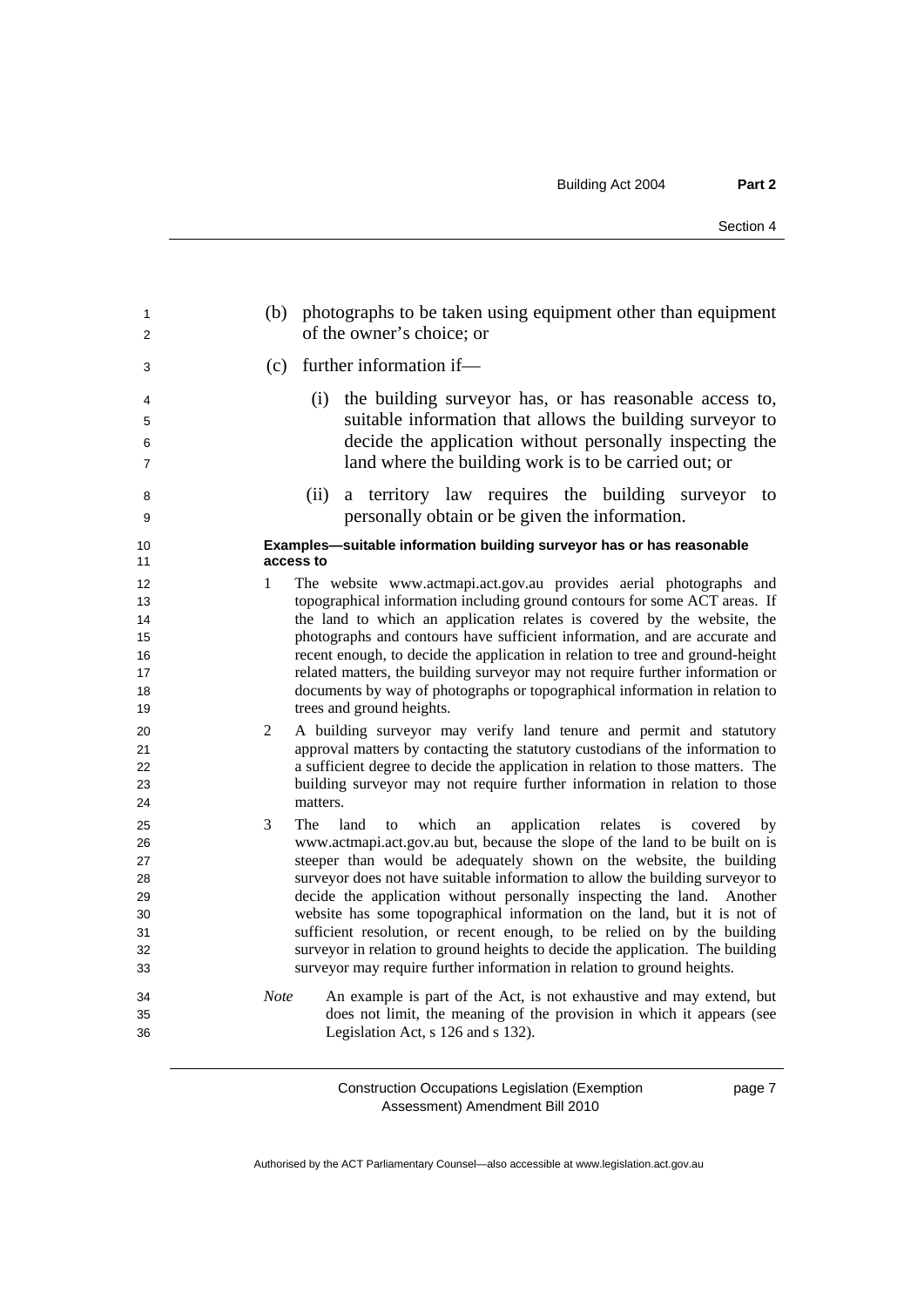Section 4

| 1<br>2                     |            |     | (4) For this section, a building survey or that is a partnership inspects<br>land personally if any partner inspects the land.                                                                                                                                                       |
|----------------------------|------------|-----|--------------------------------------------------------------------------------------------------------------------------------------------------------------------------------------------------------------------------------------------------------------------------------------|
| 3<br>4                     | <b>14D</b> |     | <b>Exemption assessment applications-contents of request</b><br>for further information                                                                                                                                                                                              |
| 5                          |            | (1) | A request under section 14C must—                                                                                                                                                                                                                                                    |
| 6<br>7                     |            |     | state the period within which the further information asked for<br>(a)<br>must be provided; and                                                                                                                                                                                      |
| 8<br>9                     |            |     | if the further information is not a document—state that the<br>(b)<br>further information must be provided in writing; and                                                                                                                                                           |
| 10<br>11<br>12<br>13<br>14 |            |     | state that the owner need not provide the further information,<br>(c)<br>but if the owner fails to provide some or all of the information<br>in accordance with the request, the building surveyor may<br>refuse under section 14E to issue an exemption assessment B<br>notice; and |
| 15<br>16<br>17<br>18       |            |     | state that, despite the owner and building surveyor having<br>(d)<br>previously not agreed that the building surveyor would obtain<br>the further information, the owner and building surveyor may<br>agree that the building surveyor will obtain the information.                  |
| 19<br>20                   |            | (2) | The request may require the owner to confirm all or part of any<br>information provided by statutory declaration.                                                                                                                                                                    |
| 21<br>22<br>23             |            | (3) | The period stated under subsection (1) (a) must be at least<br>20 working days or, if a shorter period is prescribed by regulation,<br>the shorter period.                                                                                                                           |
| 24<br>25<br>26<br>27       |            | (4) | The building surveyor may, on application before the end of the<br>period stated under subsection (1) (a), extend the period within<br>which the further information must be provided once only, for a<br>period not longer than 20 working days.                                    |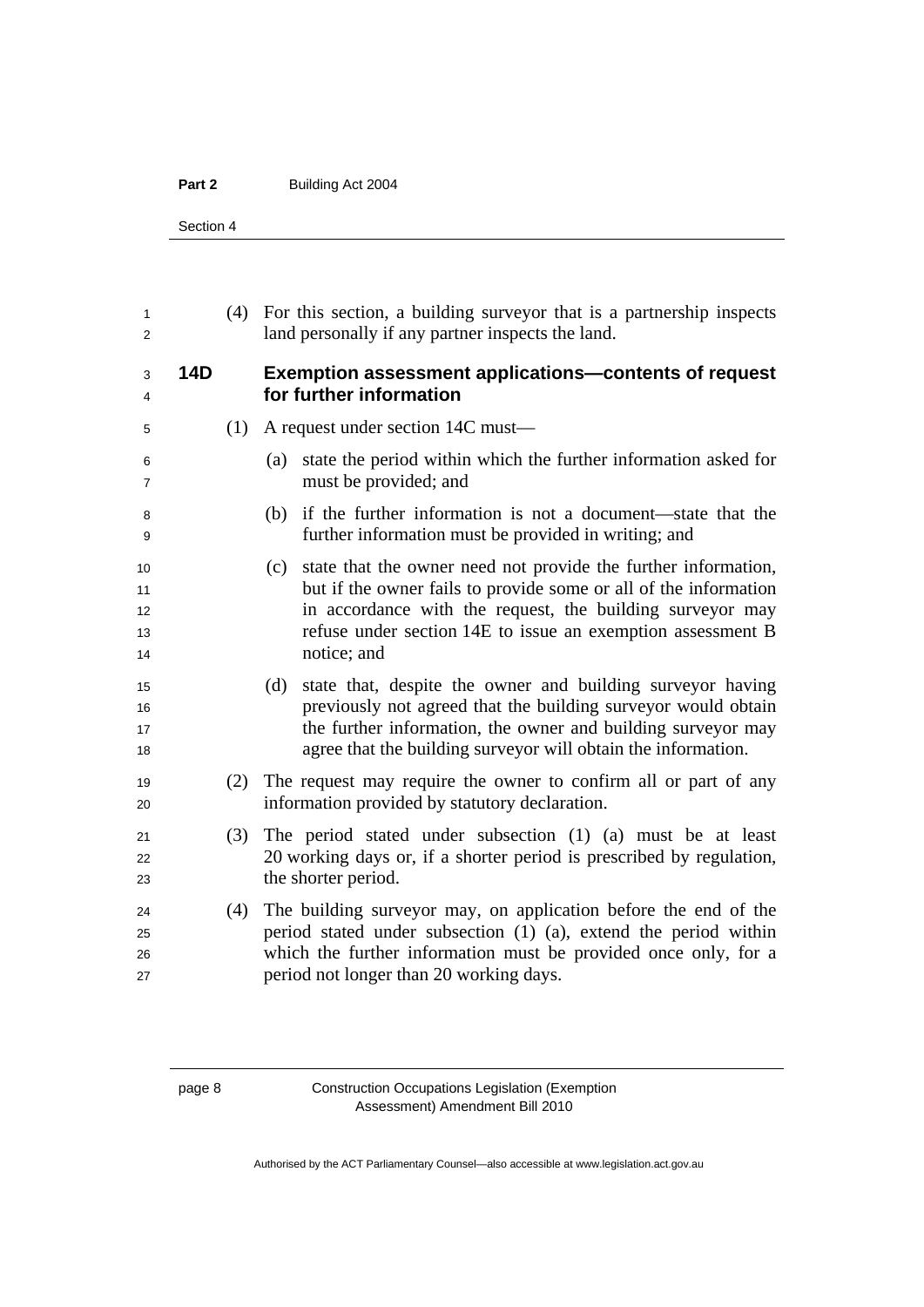<span id="page-12-0"></span>

| 1<br>2               | <b>14E</b>      |     | Exemption assessment applications-effect of failure to<br>provide further information                                                                                                                                                               |
|----------------------|-----------------|-----|-----------------------------------------------------------------------------------------------------------------------------------------------------------------------------------------------------------------------------------------------------|
| 3                    |                 | (1) | This section applies if—                                                                                                                                                                                                                            |
| 4<br>5<br>6          |                 |     | a building surveyor has asked for further information under<br>(a)<br>section 14C in relation to an exemption assessment application;<br>and                                                                                                        |
| $\overline{7}$       |                 |     | the owner has not provided some or all of the information by—<br>(b)                                                                                                                                                                                |
| 8                    |                 |     | the end of the period stated in the request; or<br>(i)                                                                                                                                                                                              |
| 9<br>10<br>11        |                 |     | if the building surveyor has extended the period within<br>(ii)<br>which the further information must be provided—the end<br>of that period; and                                                                                                    |
| 12<br>13             |                 |     | the owner and the building surveyor have not agreed that the<br>(c)<br>building surveyor will obtain the further information.                                                                                                                       |
| 14<br>15             |                 | (2) | The building surveyor may refuse to issue an exemption assessment<br>B notice under section 14B.                                                                                                                                                    |
| 16<br>17             | 5               |     | Application of pt 3 to building work<br>Section 15, new note                                                                                                                                                                                        |
| 18                   |                 |     | insert                                                                                                                                                                                                                                              |
| 19<br>20<br>21       |                 |     | <b>Note</b><br>The owner of a parcel of land may apply to a building surveyor for an<br>assessment about whether building work is exempt from all or part of<br>the Act (see pt 2A).                                                                |
| 22<br>23             | $6\phantom{1}6$ |     | <b>Building approval applications</b><br>Section 26 (2), note                                                                                                                                                                                       |
| 24                   |                 |     | substitute                                                                                                                                                                                                                                          |
| 25<br>26<br>27<br>28 |                 |     | (e) if there is development approval for development to which the<br>building work relates-be accompanied by a copy of the<br>development approval, unless the applicant cannot obtain a<br>copy of the approval after taking reasonable steps; and |

page 9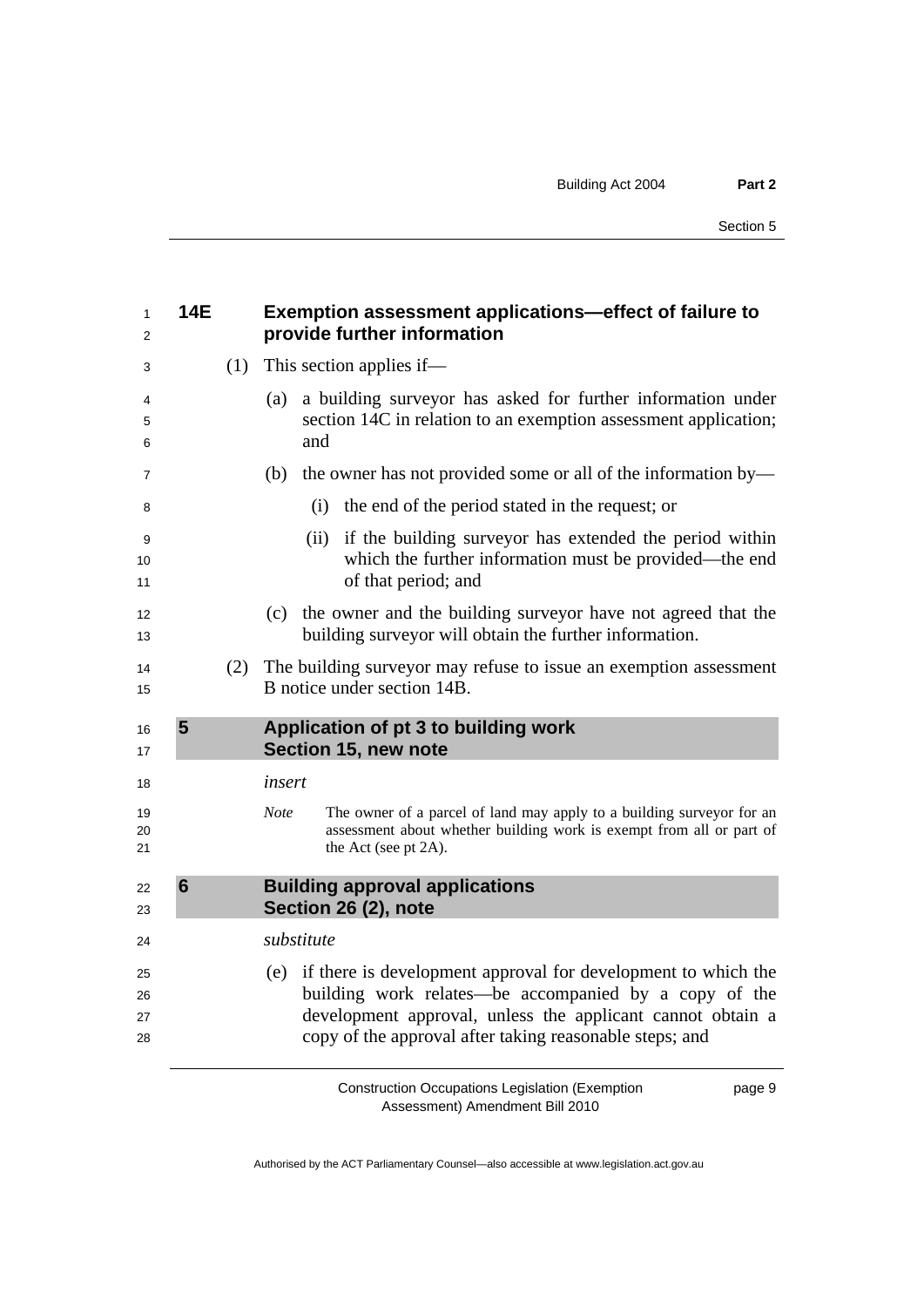<span id="page-13-0"></span>Section 7

| 1<br>2<br>3         |                |     | (f) if there is an exemption assessment D notice for development<br>to which the building work relates—be accompanied by a copy<br>of the exemption assessment D notice. |
|---------------------|----------------|-----|--------------------------------------------------------------------------------------------------------------------------------------------------------------------------|
| 4<br>5              |                |     | <b>Exemption assessment D notice—see the Planning and Development</b><br>Note 1<br>Act 2007, s 138D.                                                                     |
| 6<br>$\overline{7}$ |                |     | If a form is approved under s 151 for this provision, the form must be<br>Note 2<br>used.                                                                                |
| 8<br>9<br>10        | $\overline{7}$ |     | Applications for building approval-certifier may require<br>further information<br><b>Section 26A (3) (b)</b>                                                            |
| 11                  |                |     | substitute                                                                                                                                                               |
| 12<br>13            |                |     | (b) photographs to be taken using equipment other than equipment<br>of the applicant's choice; or                                                                        |
| 14<br>15            | 8              |     | Contents of request for further information<br>Section 26B (4), note                                                                                                     |
| 16                  |                |     | omit                                                                                                                                                                     |
| 17                  | 9              |     | <b>New section 27A</b>                                                                                                                                                   |
| 18                  |                |     | insert                                                                                                                                                                   |
| 19                  | <b>27A</b>     |     | Notice if building approval not issued                                                                                                                                   |
| 20                  |                | (1) | This section applies if—                                                                                                                                                 |
| 21<br>22            |                |     | an application for a building approval is made to the certifier<br>(a)<br>under section 26; and                                                                          |
| 23<br>24<br>25      |                |     | the certifier does not issue the building approval for all or part<br>(b)<br>of the building work that is the subject of the application<br>because the certifier-       |
| 26                  |                |     | $(i)$ refuses to issue the approval under section 26C; or                                                                                                                |

page 10 Construction Occupations Legislation (Exemption Assessment) Amendment Bill 2010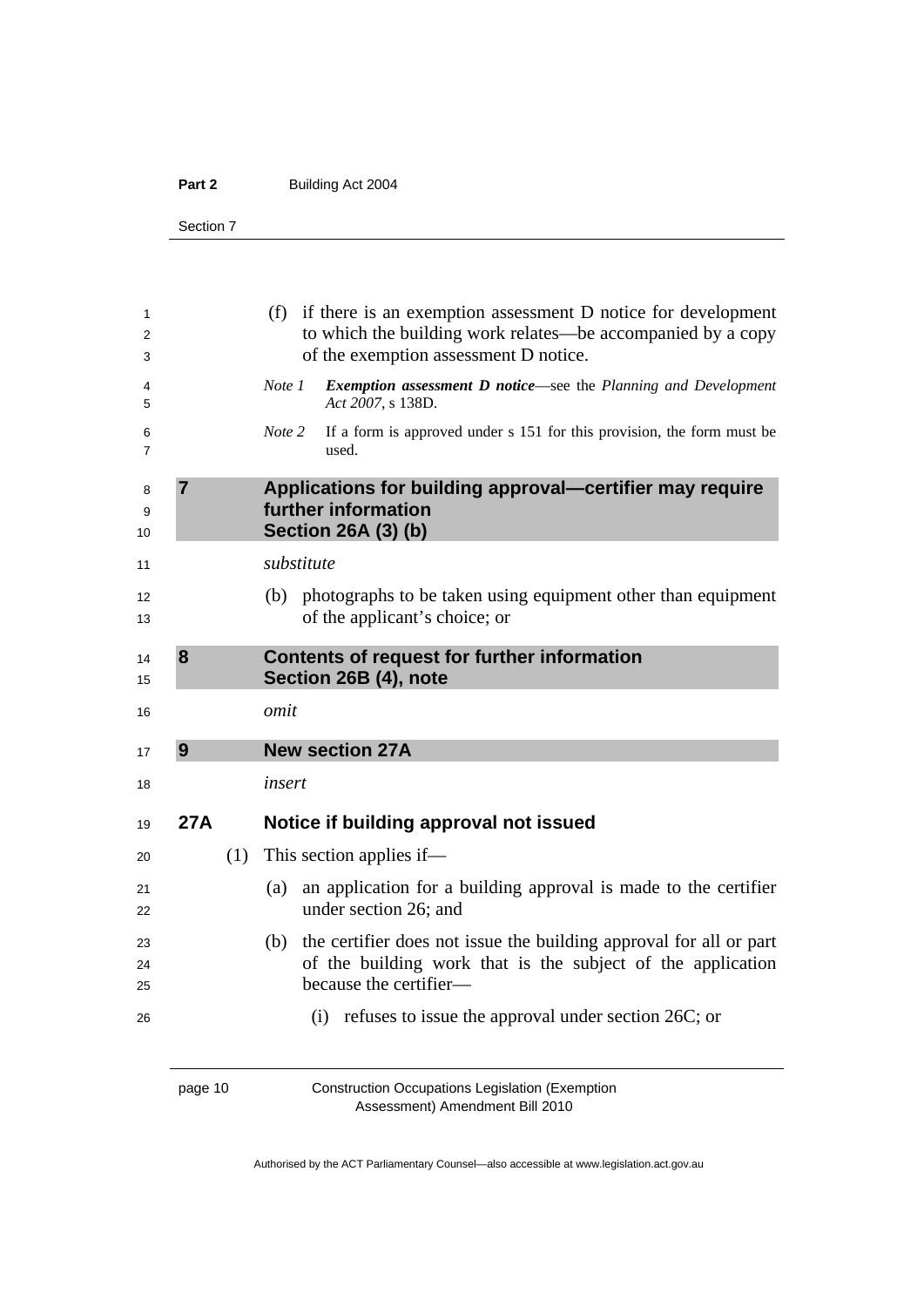<span id="page-14-0"></span>

| 1                        |    |     |                       | (ii) must not consider the application under section 27; or                                                                                                                                                    |  |
|--------------------------|----|-----|-----------------------|----------------------------------------------------------------------------------------------------------------------------------------------------------------------------------------------------------------|--|
| 2<br>3                   |    |     | (iii)                 | must not issue the approval under section 30 or<br>section 30A; or                                                                                                                                             |  |
| 4<br>5                   |    |     |                       | (iv) decides that the approval is not required for all or part of<br>the building work for which the application is made.                                                                                      |  |
| 6<br>$\overline{7}$<br>8 |    | (2) |                       | The certifier must give the applicant written notice stating that<br>building approval is not issued for the building work mentioned in<br>subsection $(1)$ (b) and the reason why the approval is not issued. |  |
| 9<br>10                  | 10 |     |                       | <b>Issue of building approvals</b><br>Section 28 (2) (a), new note                                                                                                                                             |  |
| 11<br>12<br>13<br>14     |    |     | insert<br><b>Note</b> | This may include deciding whether the building work requires<br>development approval under the Planning and Development<br>Act 2007 (see s 29 (1) (g)).                                                        |  |
|                          |    |     |                       |                                                                                                                                                                                                                |  |
| 15<br>16                 | 11 |     |                       | <b>Approval requirements</b><br>New section 29 (1) (g) (ia)                                                                                                                                                    |  |
| 17                       |    |     | insert                |                                                                                                                                                                                                                |  |
| 18<br>19<br>20           |    |     | (ia)                  | a copy of an exemption assessment D notice for the site<br>work stating that the site work is an exempt development<br>is attached; or                                                                         |  |
| 21<br>22<br>23           |    |     |                       | Note 1<br>If site work is an exempt development, it does not require<br>development approval (see Planning and Development<br>Act 2007, s 133).                                                                |  |

page 11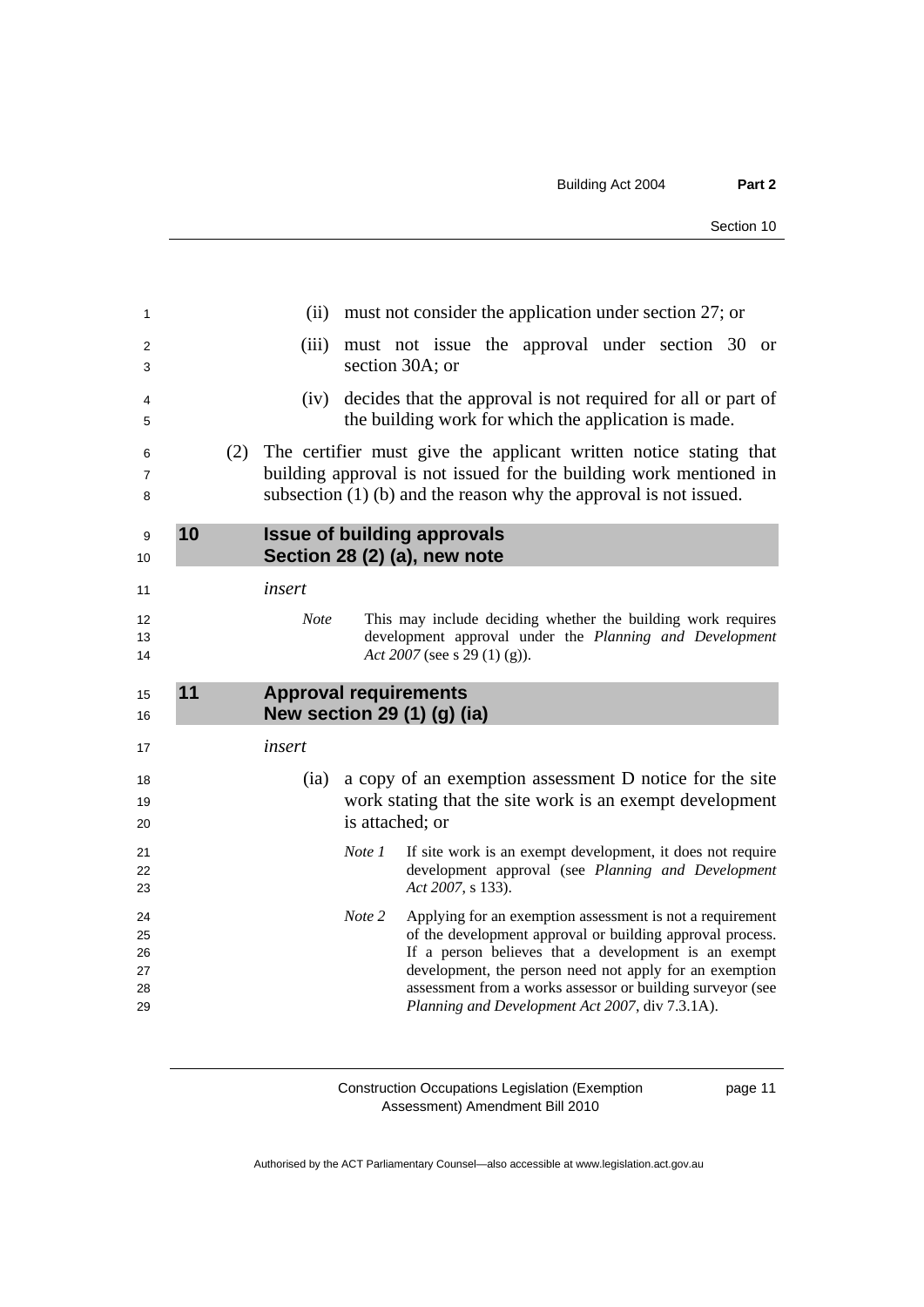<span id="page-15-0"></span>Section 12

| 12 |      | Section 29 (1) (g), new example and note                                                                                                                                                                                                                                                                              |
|----|------|-----------------------------------------------------------------------------------------------------------------------------------------------------------------------------------------------------------------------------------------------------------------------------------------------------------------------|
|    |      | before note 1, insert                                                                                                                                                                                                                                                                                                 |
|    |      | If an exemption assessment D notice for the proposed residence and garage<br>indicates the residence and garage are exempt from requiring development<br>approval, then the plans do not need to include any additional information to<br>establish that the proposed residence and garage are an exempt development. |
|    |      | <i>Note 1A</i> This provision does not give a certifier power to require an applicant to<br>provide either development approval, or an exemption assessment D<br>notice, under the Planning and Development Act 2007.                                                                                                 |
| 13 |      | <b>New section 29 (6A)</b>                                                                                                                                                                                                                                                                                            |
|    |      | insert                                                                                                                                                                                                                                                                                                                |
|    | (6A) | For subsection $(1)$ $(g)$ $(ia)$ , the certifier must be satisfied that the<br>exemption assessment D notice-                                                                                                                                                                                                        |
|    |      | (a) is for the site work to which the application relates; and                                                                                                                                                                                                                                                        |
|    |      | was issued by a works assessor or building survey or not more<br>(b)<br>than 3 months before the day the application for building<br>approval was made.                                                                                                                                                               |
|    |      | There is no obligation on the certifier to confirm the exemption<br><b>Note</b><br>assessment D notice in any other way, such as for accuracy or<br>completeness.                                                                                                                                                     |
| 14 |      | Contents of request for further information<br>Section 32B (4), note                                                                                                                                                                                                                                                  |
|    |      | omit                                                                                                                                                                                                                                                                                                                  |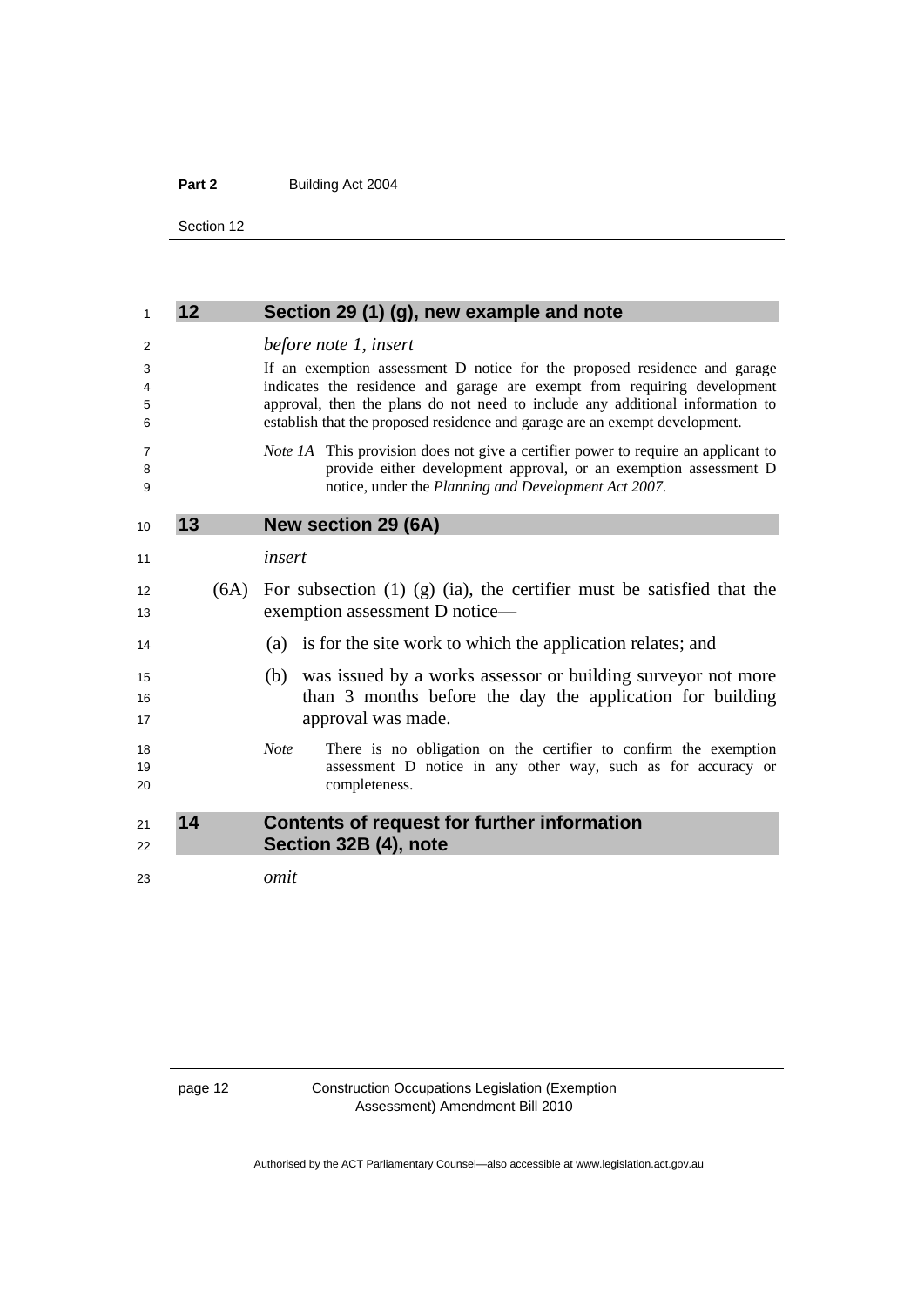<span id="page-16-0"></span>

| 1<br>2<br>3                      | 15   | Notification by certifier of possible noncompliant site<br>work<br>New section 50A (2A) and (2B)                                                                                                                                                                                                                                                           |
|----------------------------------|------|------------------------------------------------------------------------------------------------------------------------------------------------------------------------------------------------------------------------------------------------------------------------------------------------------------------------------------------------------------|
| 4                                |      | insert                                                                                                                                                                                                                                                                                                                                                     |
| 5<br>6                           | (2A) | For subsection $(1)$ $(a)$ $(ii)$ , a certifier may rely on an exemption<br>assessment D notice issued not more than 3 months earlier.                                                                                                                                                                                                                     |
| 7<br>8<br>9                      |      | <b>Note</b><br>An exemption assessment D notice states whether a development is<br>exempt from requiring development approval (see Planning and<br>Development Act 2007, s 138D).                                                                                                                                                                          |
| 10<br>11<br>12                   | (2B) | Subsection (2A) applies whether or not the exemption assessment D<br>notice was incorrect if the certifier was not aware, and could not<br>reasonably have been aware, that the notice was incorrect.                                                                                                                                                      |
| 13<br>14<br>15                   | 16   | Site work without adequate development approval-<br>people<br>New section 50B (3A) and (3B)                                                                                                                                                                                                                                                                |
| 16                               |      | insert                                                                                                                                                                                                                                                                                                                                                     |
| 17<br>18<br>19<br>20<br>21<br>22 | (3A) | For subsection $(3)$ (b), a defendant is taken to be satisfied on<br>reasonable grounds if the defendant proves that the defendant relied<br>on an exemption assessment D notice, issued not more than<br>3 months before the day the application for building approval was<br>made, stating that the development did not require development<br>approval. |
| 23<br>24<br>25<br>26             | (3B) | Subsection (3A) applies whether or not the exemption assessment D<br>notice was incorrect, unless the prosecution establishes that the<br>defendant knew, or could reasonably be expected to have known,<br>that the notice was incorrect.                                                                                                                 |

page 13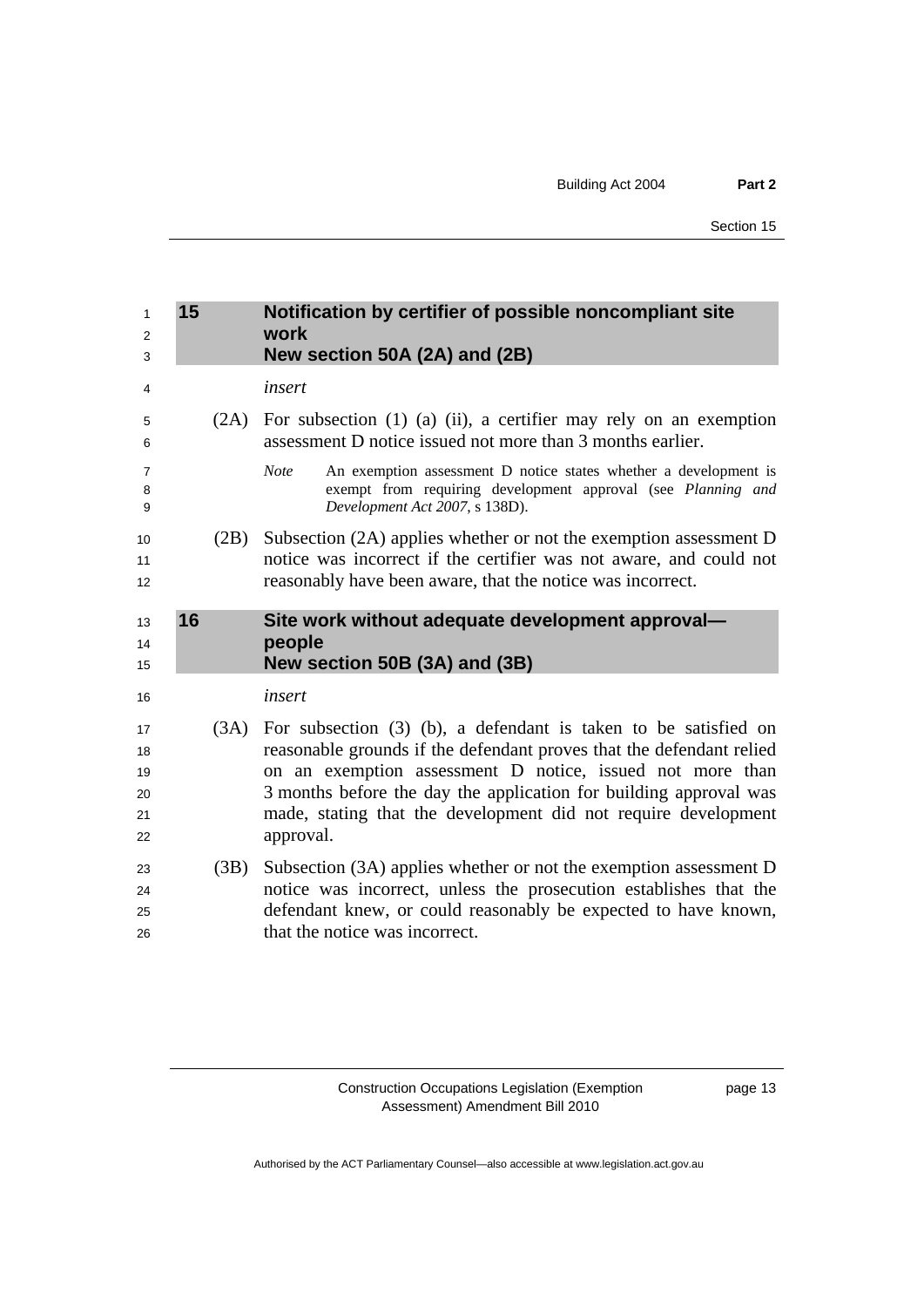<span id="page-17-0"></span>Section 17

| 1<br>2<br>3                | 17   | Site work without adequate development approval-<br>partners<br><b>Section 50C</b>                                                                                                                                                                                                                                                                      |
|----------------------------|------|---------------------------------------------------------------------------------------------------------------------------------------------------------------------------------------------------------------------------------------------------------------------------------------------------------------------------------------------------------|
| 4                          |      | omit                                                                                                                                                                                                                                                                                                                                                    |
| 5                          |      | the partnership proves                                                                                                                                                                                                                                                                                                                                  |
| 6                          |      | substitute                                                                                                                                                                                                                                                                                                                                              |
| 7                          |      | a partner proves                                                                                                                                                                                                                                                                                                                                        |
| 8                          | 18   | New section 50C (3A) and (3B)                                                                                                                                                                                                                                                                                                                           |
| 9                          |      | insert                                                                                                                                                                                                                                                                                                                                                  |
| 10<br>11<br>12<br>13<br>14 | (3A) | For subsection $(3)$ (b), a partnership is taken to be satisfied on<br>reasonable grounds if a partner proves that the partnership relied on<br>an exemption assessment D notice, issued not more than 3 months<br>before the day the application for building approval was made,<br>stating that the development did not require development approval. |
| 15<br>16<br>17<br>18       | (3B) | Subsection (3A) applies whether or not the exemption assessment D<br>notice was incorrect, unless the prosecution establishes that at least<br>1 of the partners knew, or could reasonably be expected to have<br>known, that the notice was incorrect.                                                                                                 |
| 19<br>20                   | 19   | Carrying out building work in contravention of s 42<br><b>Section 51 (4)</b>                                                                                                                                                                                                                                                                            |
| 21                         |      | substitute                                                                                                                                                                                                                                                                                                                                              |
| 22<br>23<br>24             | (4)  | It is a defence to a prosecution against the owner of the parcel of<br>land for an offence against subsection (2) if the owner satisfies the<br>court-                                                                                                                                                                                                  |
| 25                         |      | (a) that the owner—                                                                                                                                                                                                                                                                                                                                     |
| 26<br>27                   |      | believed on reasonable grounds that section 42 had been<br>(i)<br>complied with; or                                                                                                                                                                                                                                                                     |

page 14 Construction Occupations Legislation (Exemption Assessment) Amendment Bill 2010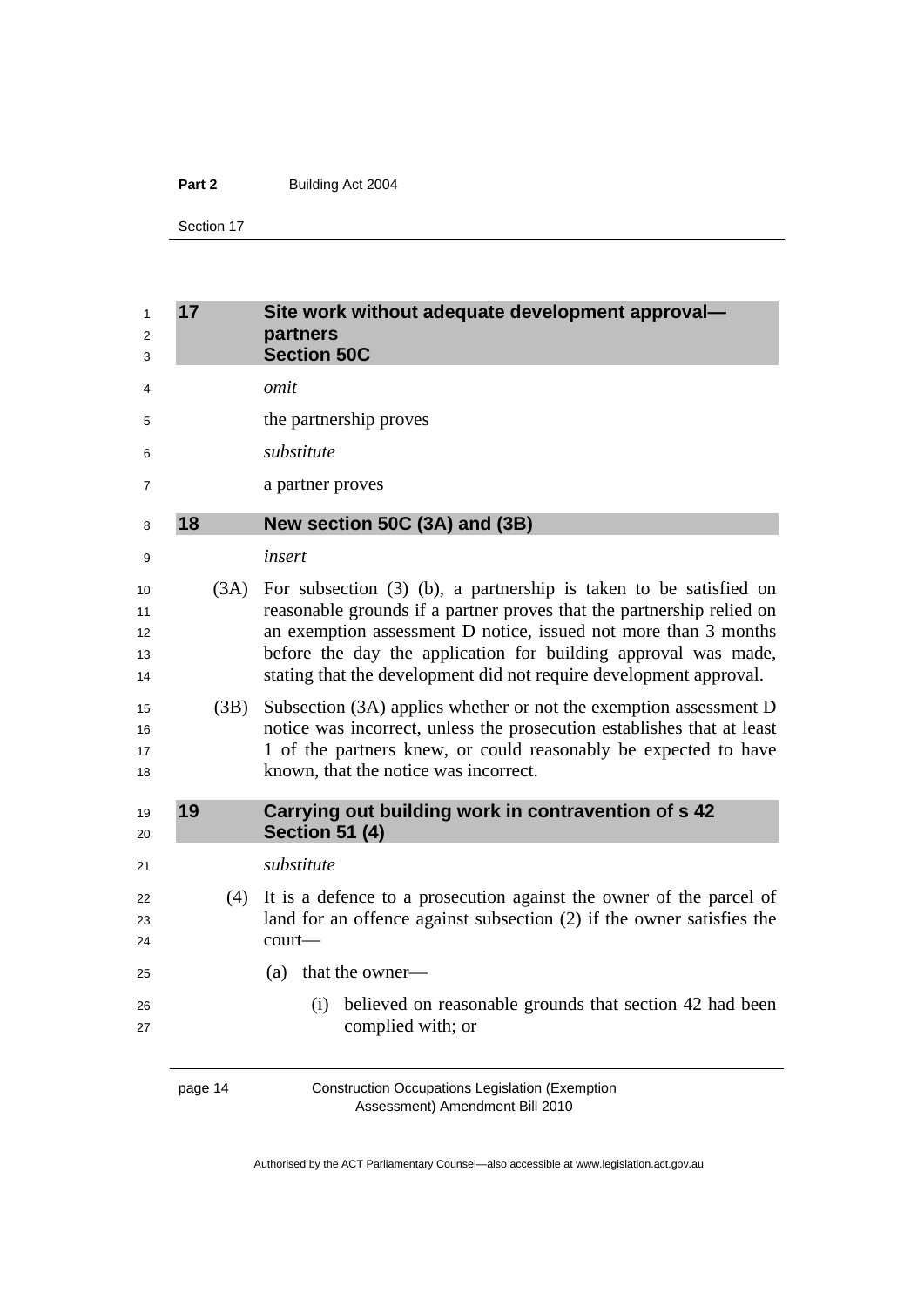<span id="page-18-0"></span>

| 1              |    |     |             | (ii) was not aware, and could not reasonably have been       |
|----------------|----|-----|-------------|--------------------------------------------------------------|
| $\overline{2}$ |    |     |             | aware, that the building work had begun or been carried      |
| 3              |    |     |             | out; or                                                      |
| 4              |    |     | $(b)$ that— |                                                              |
| 5              |    |     | (i)         | an exemption assessment B notice stating that the            |
| 6              |    |     |             | building work was exempt from all or part of this Act had    |
| $\overline{7}$ |    |     |             | been issued before, but not more than 3 months before,       |
| 8              |    |     |             | the day the building work began; and                         |
| 9              |    |     | (ii)        | the owner was not aware, and could not reasonably have       |
| 10             |    |     |             | been aware, that the notice was incorrect; or                |
| 11             |    | (c) | $that$ —    |                                                              |
| 12             |    |     | (i)         | a building approval, or approval of amended plans, for       |
| 13             |    |     |             | the building work had been issued; and                       |
| 14             |    |     | (i)         | the building work was carried out when the building          |
| 15             |    |     |             | approval, or approval of amended plans, was in force;        |
| 16             |    |     |             | and                                                          |
| 17             |    |     |             | (iii) the owner was not aware, and could not reasonably have |
| 18             |    |     |             | been aware, that the approval, or the approval of the        |
| 19             |    |     |             | amended plans, should not have been issued.                  |
|                |    |     |             |                                                              |
| 20             | 20 |     |             | Section 51 (5) (b)                                           |
| 21             |    |     |             | omit everything before subparagraph (i), substitute          |
| 22             |    |     |             | (b) the person believed on reasonable grounds that—          |
|                |    |     |             |                                                              |

page 15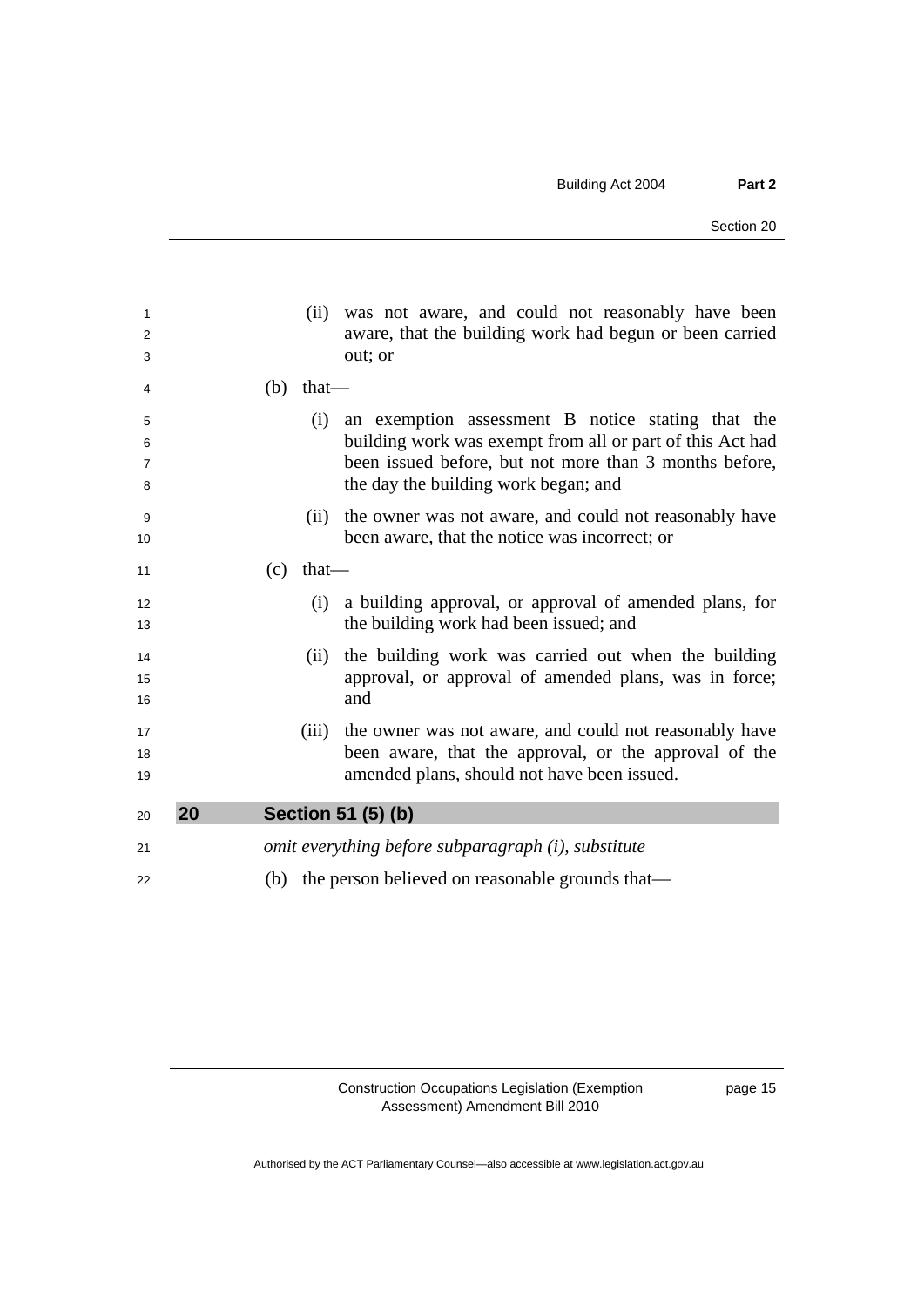<span id="page-19-0"></span>Section 21

| 1                                        | 21 |     | New section 51 (6)                                                                                                                                                                                                                                                                                                                                              |
|------------------------------------------|----|-----|-----------------------------------------------------------------------------------------------------------------------------------------------------------------------------------------------------------------------------------------------------------------------------------------------------------------------------------------------------------------|
| 2                                        |    |     | insert                                                                                                                                                                                                                                                                                                                                                          |
| 3<br>4                                   |    | (6) | It is a defence to a prosecution against a person other than the owner<br>of the parcel of land if the person satisfies the court—                                                                                                                                                                                                                              |
| 5<br>6<br>$\overline{7}$<br>8<br>9<br>10 |    |     | that an exemption assessment B notice stating that the building<br>(a)<br>work was exempt from requiring building approval had been<br>issued not more than 3 months before the day the building<br>work began, unless the prosecution establishes that the person<br>knew, or could reasonably be expected to have known, that the<br>notice was incorrect; or |
| 11                                       |    |     | (b)<br>$that$ —                                                                                                                                                                                                                                                                                                                                                 |
| 12<br>13                                 |    |     | a building approval, or approval of amended plans, had<br>(i)<br>been issued for the building work; and                                                                                                                                                                                                                                                         |
| 14<br>15<br>16                           |    |     | the person was not aware, and could not reasonably have<br>(ii)<br>been aware, that the approval, or the approval of the<br>amended plans, should not have been issued.                                                                                                                                                                                         |
| 17<br>18                                 | 22 |     | <b>Regulation-making power</b><br><b>Section 152 (6)</b>                                                                                                                                                                                                                                                                                                        |
| 19                                       |    |     | substitute                                                                                                                                                                                                                                                                                                                                                      |
| 20<br>21<br>22                           |    | (6) | The regulations may also prescribe offences for contraventions of<br>the regulations and prescribe maximum penalties of not more than<br>60 penalty units for offences against the regulations.                                                                                                                                                                 |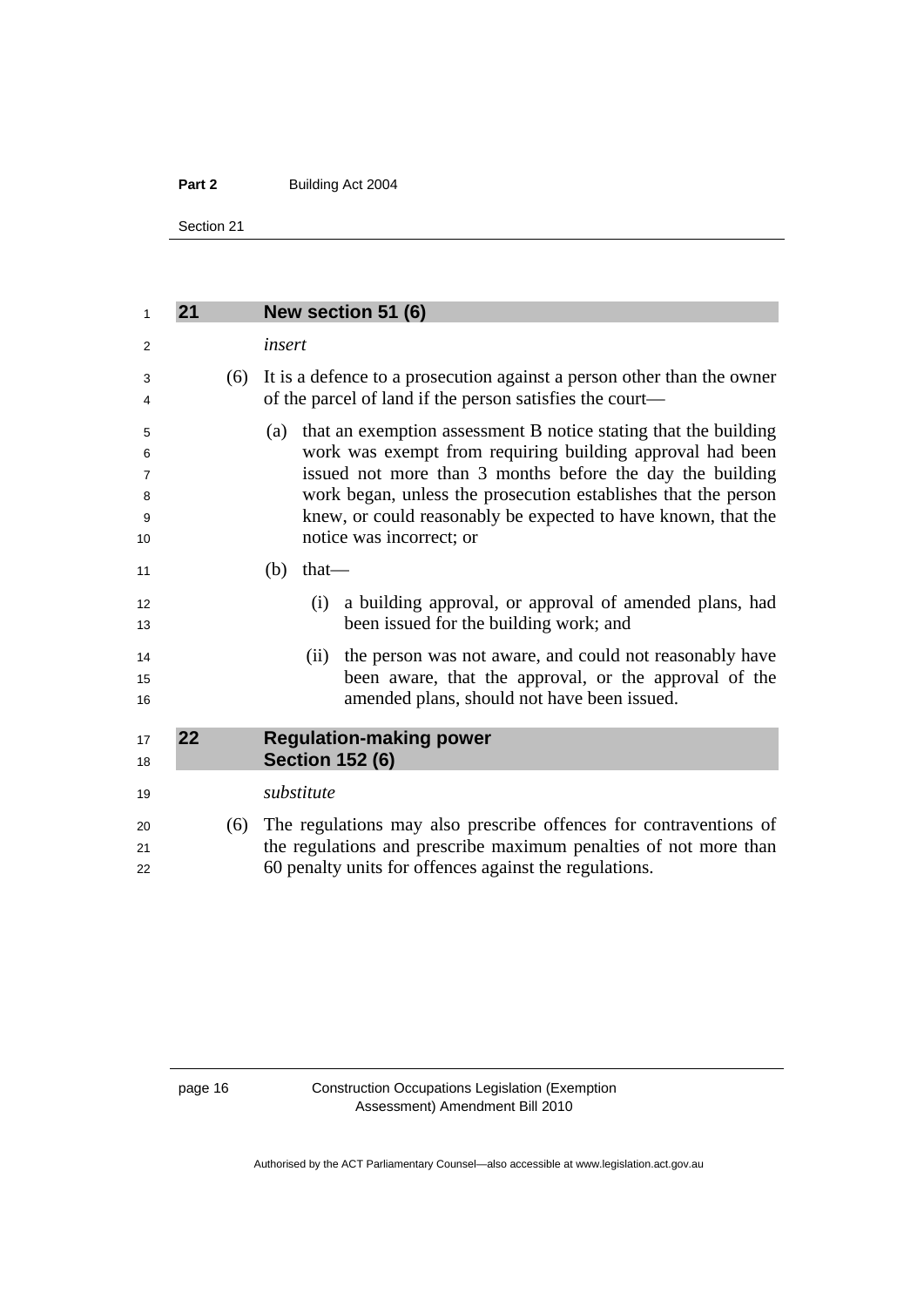<span id="page-20-0"></span>

| 1                    | 23      | New part 15                                                                                                                                                                                                                                     |
|----------------------|---------|-------------------------------------------------------------------------------------------------------------------------------------------------------------------------------------------------------------------------------------------------|
| 2                    |         | insert                                                                                                                                                                                                                                          |
| 3<br>4<br>5<br>6     | Part 15 | <b>Transitional-Construction</b><br><b>Occupations Legislation</b><br><b>(Exemption Assessment)</b><br><b>Amendment Act 2010</b>                                                                                                                |
| $\overline{7}$       | 200     | Meaning of commencement day-pt 15                                                                                                                                                                                                               |
| 8                    |         | In this part:                                                                                                                                                                                                                                   |
| 9                    |         | commencement day means the day this part commences.                                                                                                                                                                                             |
| 10                   | 201     | <b>Transitional regulations</b>                                                                                                                                                                                                                 |
| 11<br>12<br>13<br>14 | (1)     | A regulation may prescribe transitional matters necessary or<br>convenient to be prescribed because of the enactment of the<br>Construction Occupations Legislation (Exemption Assessment)<br>Amendment Act 2010.                               |
| 15<br>16<br>17<br>18 | (2)     | A regulation may modify this part (including in relation to another<br>territory law) to make provision in relation to anything that, in the<br>Executive's opinion, is not, or is not adequately or appropriately,<br>dealt with in this part. |
| 19<br>20             | (3)     | A regulation under subsection (2) has effect despite anything<br>elsewhere in this Act or another territory law.                                                                                                                                |
| 21<br>22             | (4)     | A regulation under subsection (2) expires 2 years after the day it<br>commences.                                                                                                                                                                |
| 23                   | 202     | Expiry-pt 15                                                                                                                                                                                                                                    |
| 24                   |         | This part expires 2 years after the commencement day.                                                                                                                                                                                           |

page 17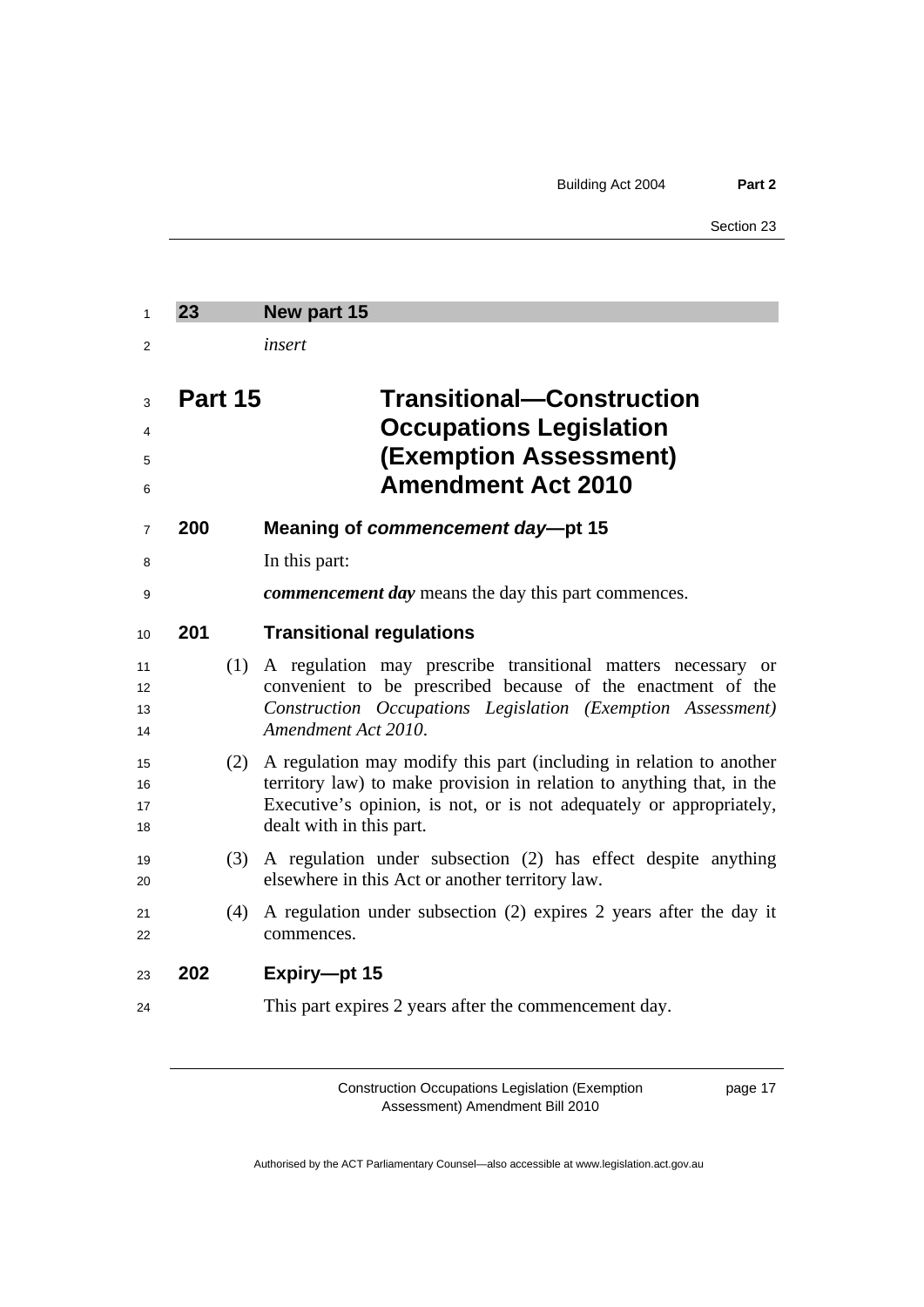<span id="page-21-0"></span>Section 24

|                     |    | Dictionary, note 2                                                                                     |
|---------------------|----|--------------------------------------------------------------------------------------------------------|
| 2                   |    | insert                                                                                                 |
| 3                   |    | construction occupations registrar                                                                     |
|                     | 25 | <b>Dictionary, new definitions</b>                                                                     |
| 5                   |    | insert                                                                                                 |
| 6<br>$\overline{7}$ |    | <b>building surveyor—see the Constructions Occupations (Licensing)</b><br>Act 2004, section 9.         |
| 8                   |    | exemption assessment—see section 14.                                                                   |
| 9                   |    | exemption assessment B notice—see section 14B.                                                         |
| 10<br>11            |    | <b>assessment D</b> notice—see the Planning<br>and<br>exemption<br>Development Act 2007, section 138D. |

page 18 Construction Occupations Legislation (Exemption Assessment) Amendment Bill 2010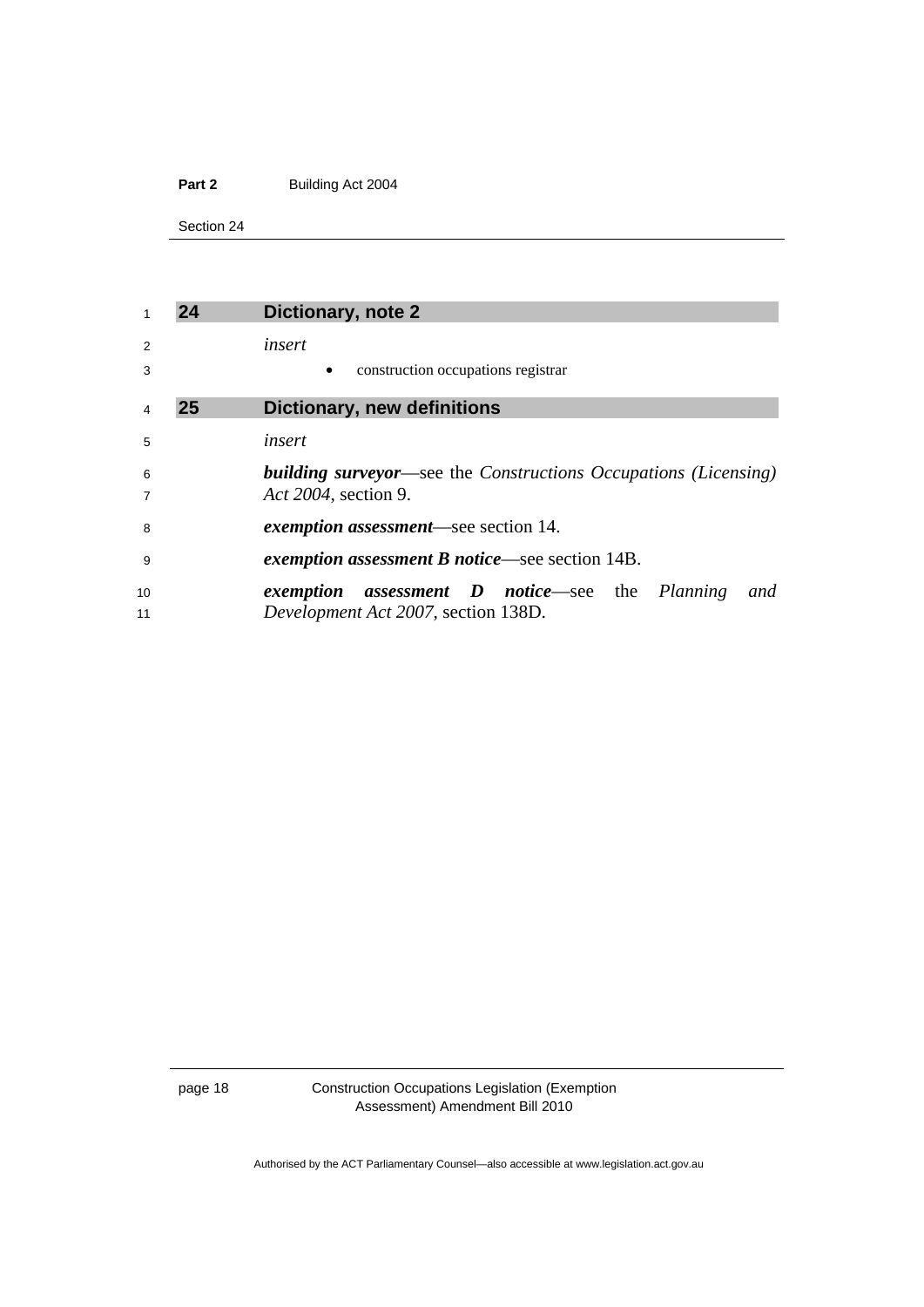<span id="page-22-0"></span>

| $\mathbf{1}$<br>2   | Part 3 | <b>Construction Occupations</b><br>(Licensing) Act 2004                                                    |
|---------------------|--------|------------------------------------------------------------------------------------------------------------|
| 3                   | 26     | Legislation amended-pt 3                                                                                   |
| 4<br>5              |        | This part amends the Construction Occupations (Licensing)<br>Act 2004.                                     |
| 6<br>$\overline{7}$ | 27     | What is a building surveyor?<br>New section 9 (1) (aa)                                                     |
| 8                   |        | insert                                                                                                     |
| 9                   |        | (aa) an exemption assessment service; or                                                                   |
| 10                  | 28     | <b>New section 9 (1A)</b>                                                                                  |
| 11                  |        | insert                                                                                                     |
| 12<br>13            |        | $(1A)$ An <i>exemption assessment service</i> is the doing of exemption<br>assessment work.                |
| 14<br>15            | 29     | Section 9 (3), new definition of exemption assessment<br>work                                              |
| 16                  |        | <i>after the note, insert</i>                                                                              |
| 17<br>18            |        | <i>exemption assessment work</i> means undertaking an exemption<br>assessment under the Building Act 2004. |

page 19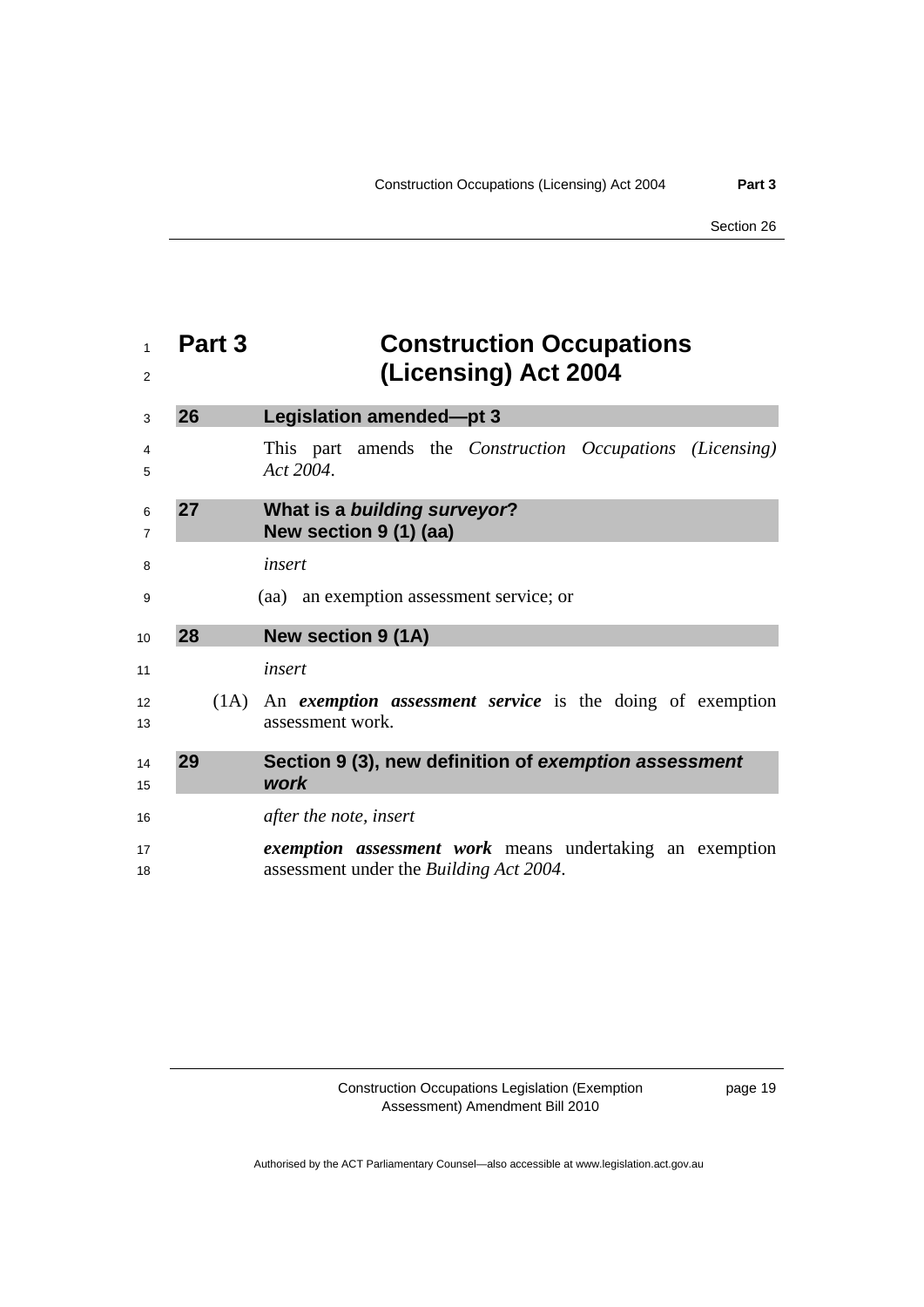### <span id="page-23-0"></span>Part 3 **Construction Occupations (Licensing) Act 2004**

Section 30

| 1<br>2<br>3 | 30 | What is a works assessor?<br>Section 14A (3), definition of works assessment work,<br>except note                                  |
|-------------|----|------------------------------------------------------------------------------------------------------------------------------------|
| 4           |    | substitute                                                                                                                         |
| 5           |    | <i>works assessment work means—</i>                                                                                                |
| 6<br>7      |    | (a) undertaking an exemption assessment under the <i>Planning and</i><br>Development Act 2007; or                                  |
| 8<br>9      |    | (b) providing, including doing anything incidental to providing, a<br>unit title assessment report under the Unit Titles Act 2001. |
| 10<br>11    | 31 | What is an operational Act?<br><b>Section 16</b>                                                                                   |
| 12          |    | insert                                                                                                                             |
| 13          |    | Planning and Development Act 2007;                                                                                                 |
| 14<br>15    | 32 | Rectification orders-exercise of registrar's powers<br>Section 33A (b)                                                             |
| 16          |    | omit                                                                                                                               |
| 17<br>18    |    | this Act, an operational Act or the Planning and Development<br>Act 2007                                                           |
| 19          |    | substitute                                                                                                                         |
| 20          |    | this Act or an operational Act                                                                                                     |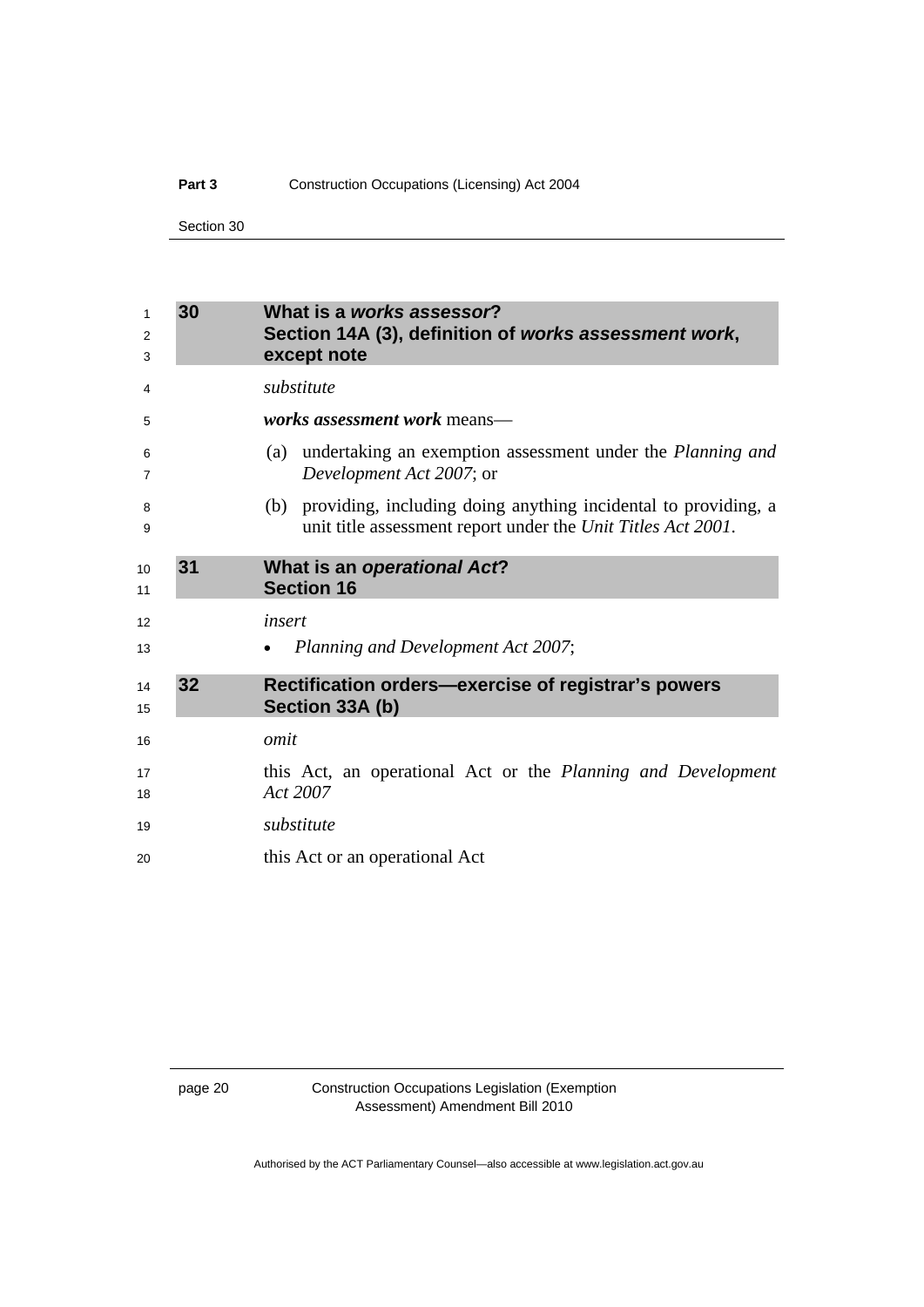Section 33

<span id="page-24-0"></span>

| 1<br>2         | 33 |     | Considerations for deciding under s 34 and s 35<br>Section 36 (3) (b)              |
|----------------|----|-----|------------------------------------------------------------------------------------|
| 3              |    |     | omit                                                                               |
| 4<br>5         |    |     | this Act, an operational Act or the Planning and Development<br>Act 2007           |
| 6              |    |     | substitute                                                                         |
| $\overline{7}$ |    |     | this Act or an operational Act                                                     |
| 8<br>9         | 34 |     | <b>Registrar's functions</b><br>New section 104 (3)                                |
| 10             |    |     | insert                                                                             |
| 11             |    | (3) | A code of practice is a notifiable instrument.                                     |
| 12             |    |     | <b>Note</b><br>A notifiable instrument must be notified under the Legislation Act. |

Construction Occupations Legislation (Exemption Assessment) Amendment Bill 2010

page 21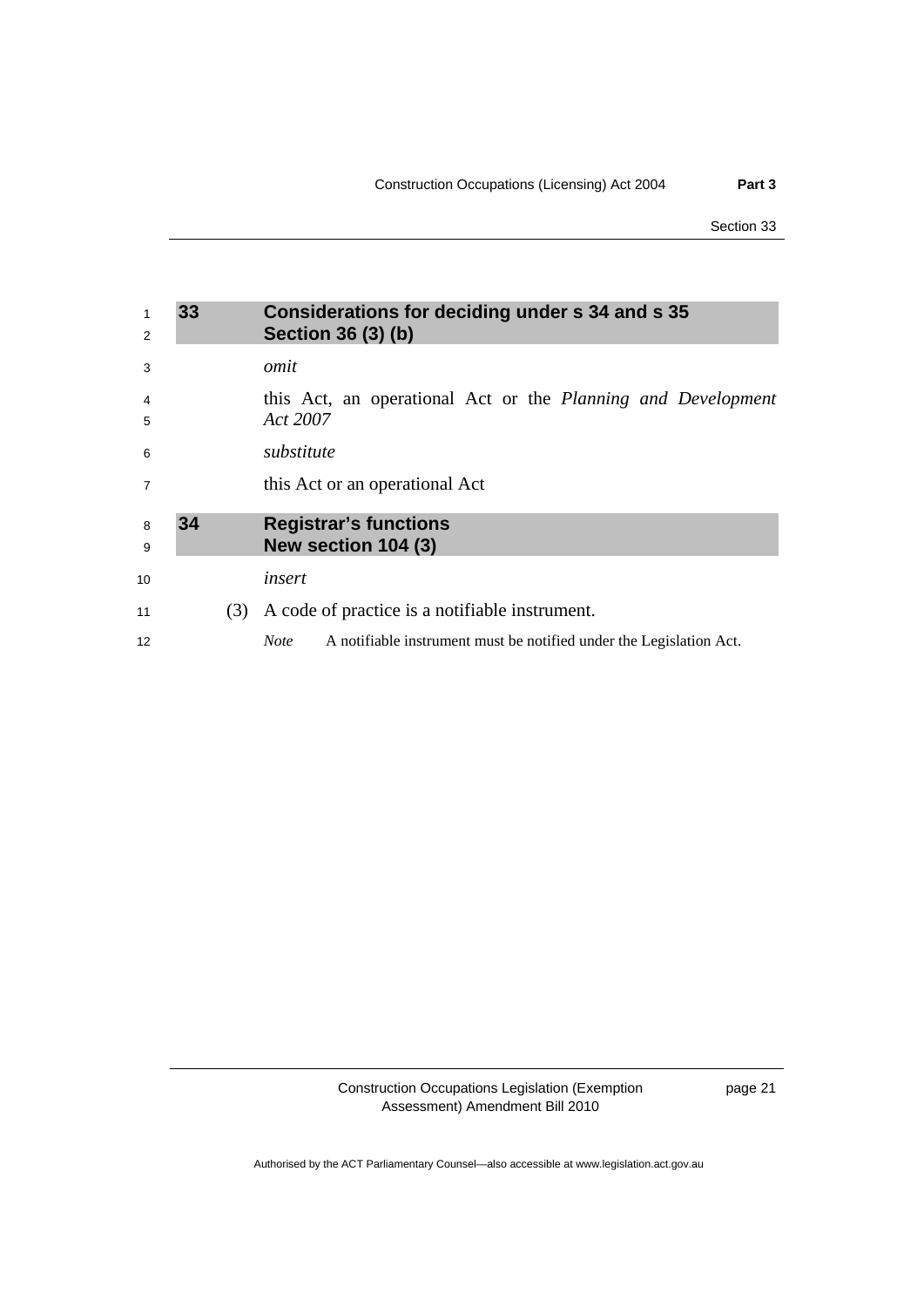### <span id="page-25-0"></span>Part 3 **Construction Occupations (Licensing) Act 2004**

Section 35

| 35      | New part 16                                                                                                                                                                                                                                                                                        |
|---------|----------------------------------------------------------------------------------------------------------------------------------------------------------------------------------------------------------------------------------------------------------------------------------------------------|
|         | insert                                                                                                                                                                                                                                                                                             |
| Part 16 | <b>Transitional–Construction</b><br><b>Occupations Legislation</b><br><b>Amendment Act 2010 and</b><br><b>Construction Occupations</b><br><b>Legislation (Exemption</b><br><b>Assessment) Amendment Act</b><br>2010                                                                                |
| 158     | Meaning of commencement day-pt 16                                                                                                                                                                                                                                                                  |
|         | In this part:                                                                                                                                                                                                                                                                                      |
|         | commencement day means the day this part commences.                                                                                                                                                                                                                                                |
| 159     | <b>Transitional regulations</b>                                                                                                                                                                                                                                                                    |
| (1)     | A regulation may prescribe transitional matters necessary<br><sub>or</sub><br>convenient to be prescribed because of the enactment of the<br>Construction Occupations Legislation Amendment Act 2010 and the<br>Construction Occupations Legislation (Exemption Assessment)<br>Amendment Act 2010. |
| (2)     | A regulation may modify this part (including in relation to another<br>territory law) to make provision in relation to anything that, in the<br>Executive's opinion, is not, or is not adequately or appropriately,<br>dealt with in this part.                                                    |
| (3)     | A regulation under subsection (2) has effect despite anything<br>elsewhere in this Act or another territory law.                                                                                                                                                                                   |
| (4)     | A regulation under subsection (2) expires 2 years after the day it<br>commences.                                                                                                                                                                                                                   |

page 22 Construction Occupations Legislation (Exemption Assessment) Amendment Bill 2010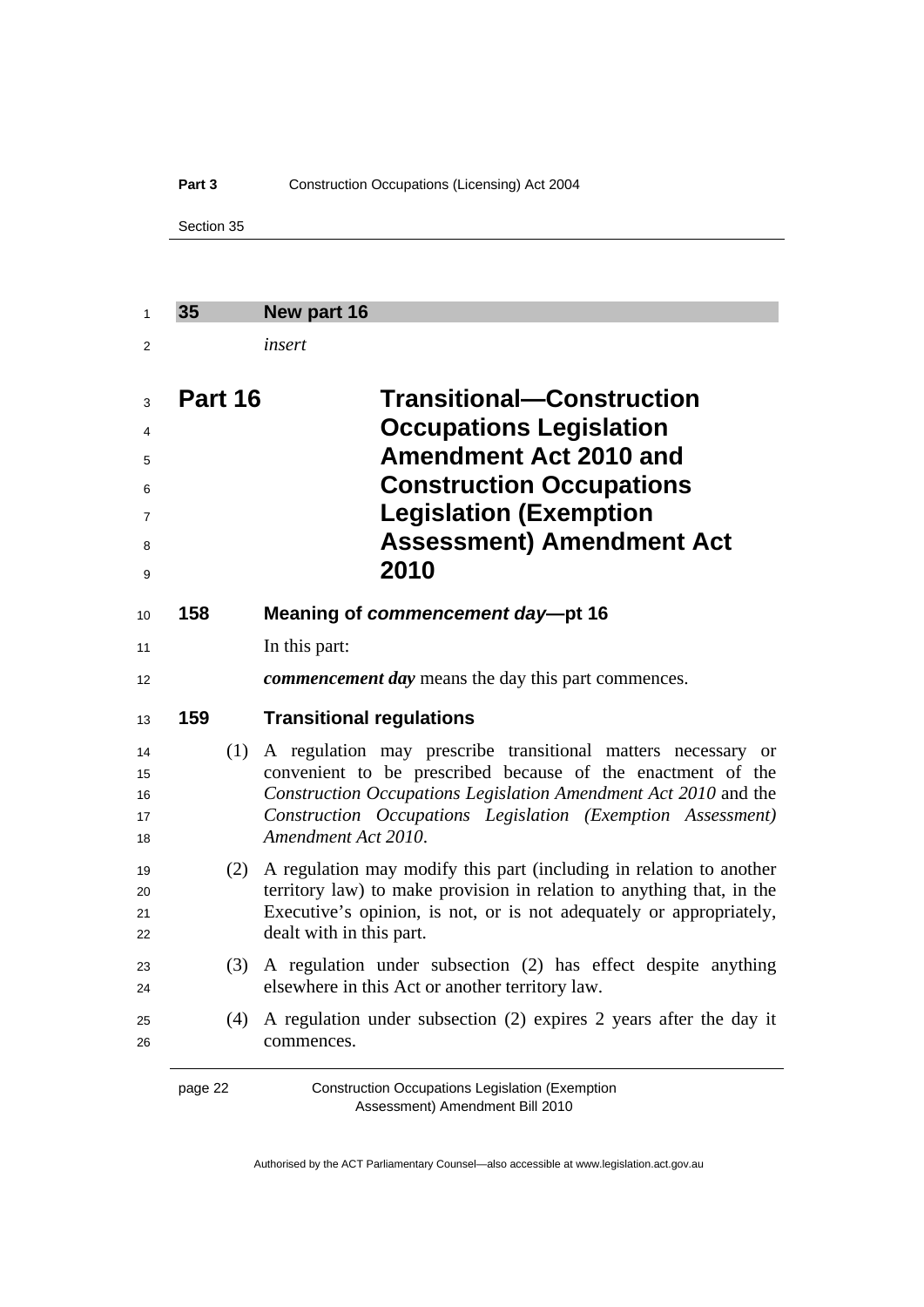Section 35

### <sup>1</sup>**160 Expiry—pt 16**

2 This part expires 2 years after the commencement day.

Construction Occupations Legislation (Exemption Assessment) Amendment Bill 2010

page 23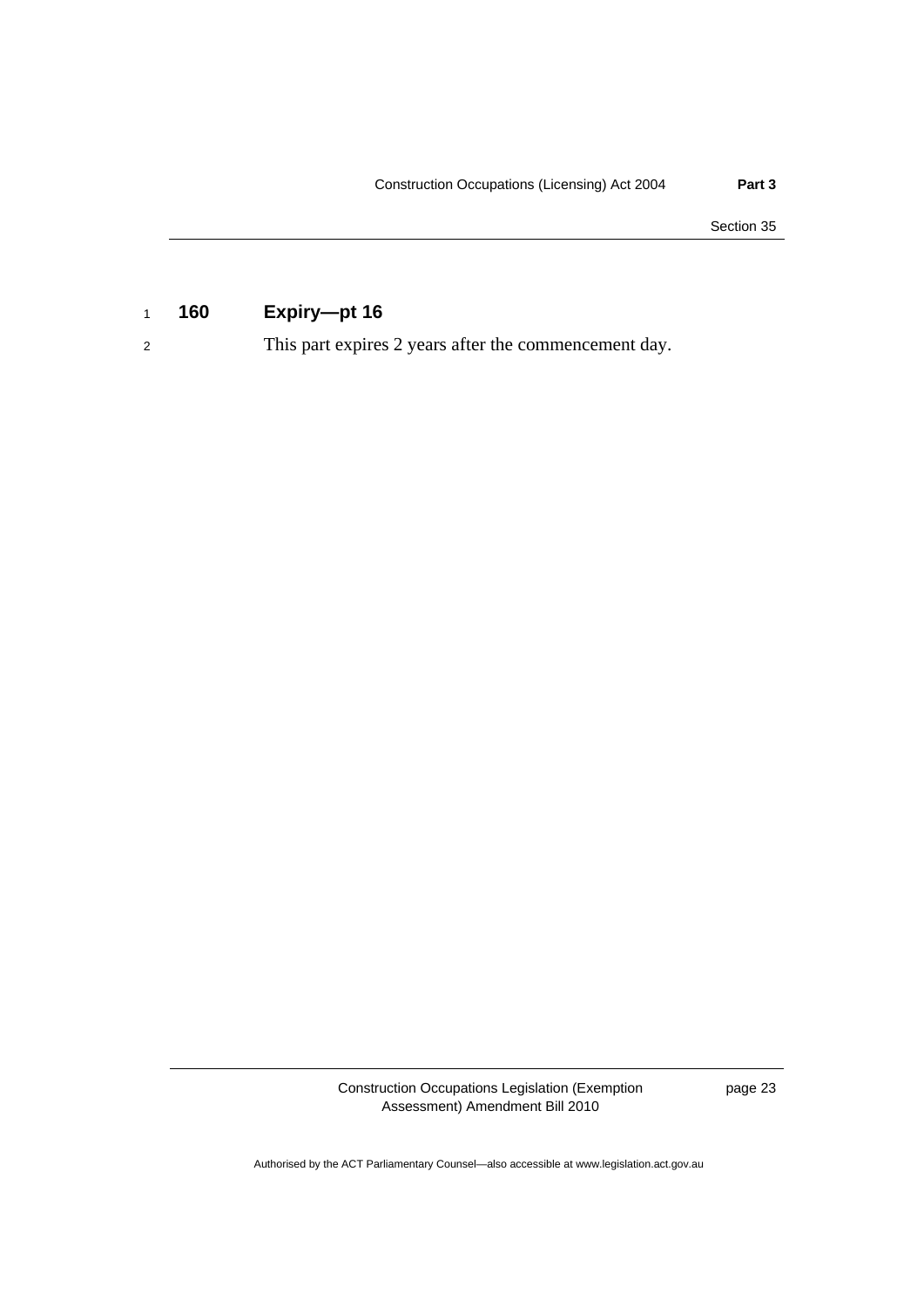<span id="page-27-0"></span>Section 36

| Part 4 | <b>Construction Occupations</b><br>(Licensing) Regulation 2004                                                                                                                                                                                                                                                                                                                                                                       |
|--------|--------------------------------------------------------------------------------------------------------------------------------------------------------------------------------------------------------------------------------------------------------------------------------------------------------------------------------------------------------------------------------------------------------------------------------------|
| 36     | Licence applications-Act, s 17 (3)<br>Section 5 (h)                                                                                                                                                                                                                                                                                                                                                                                  |
|        | substitute                                                                                                                                                                                                                                                                                                                                                                                                                           |
|        | (h) if the application is for a licence as an asbestos assessor,<br>building surveyor, plumbing plan certifier or works assessor—<br>the name of the insurer who will provide the insurance<br>mentioned in section 16A (Eligibility to be asbestos assessor),<br>section 17 (Eligibility to be building survey or), section 18<br>(Eligibility to be plumbing plan certifier) or section 18A<br>(Eligibility to be works assessor); |
| 37     | <b>Section 8 heading</b>                                                                                                                                                                                                                                                                                                                                                                                                             |
|        | substitute                                                                                                                                                                                                                                                                                                                                                                                                                           |
| 8      | Term of licence for asbestos assessors, building<br>surveyors, plumbing plan certifiers and works<br>assessors-Act, s 24                                                                                                                                                                                                                                                                                                             |
| 38     | Section 8 (1)                                                                                                                                                                                                                                                                                                                                                                                                                        |
|        | substitute                                                                                                                                                                                                                                                                                                                                                                                                                           |
| (1)    | This section applies to a licence in the construction occupation of<br>asbestos assessor, building surveyor, plumbing plan certifier or<br>works assessor.                                                                                                                                                                                                                                                                           |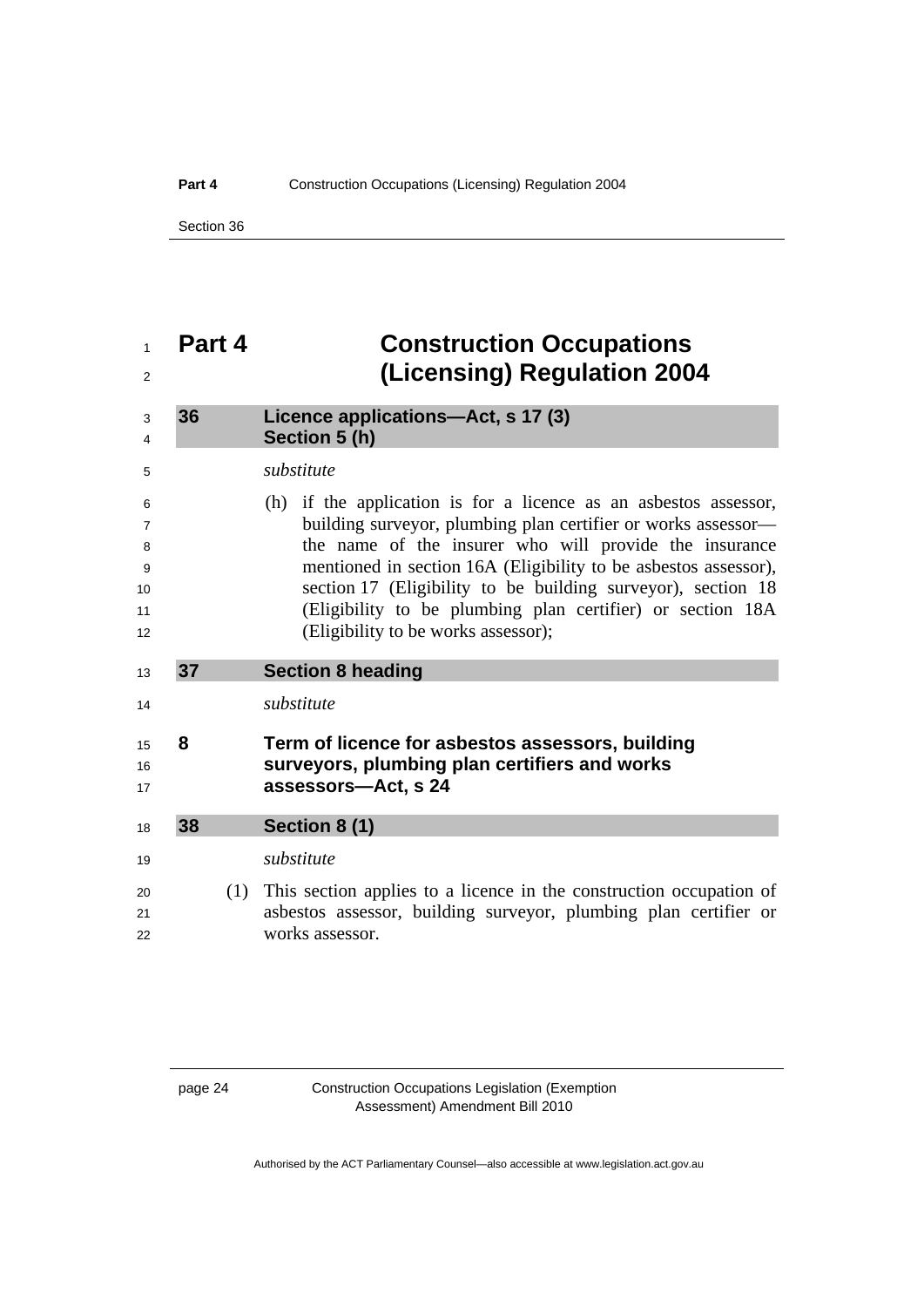<span id="page-28-0"></span>

| 1<br>2                           | 39         |     | <b>Particulars in register</b><br><b>Section 9 (1) (c)</b>                                                                                                                                                                                                                                                                                                                                                                  |
|----------------------------------|------------|-----|-----------------------------------------------------------------------------------------------------------------------------------------------------------------------------------------------------------------------------------------------------------------------------------------------------------------------------------------------------------------------------------------------------------------------------|
| 3                                |            |     | substitute                                                                                                                                                                                                                                                                                                                                                                                                                  |
| 4<br>5<br>6<br>7<br>8<br>9<br>10 |            |     | (c) if the licensee is an asbestos assessor, building surveyor,<br>plumbing plan certifier or works assessor-the name of the<br>insurer who provides the insurance mentioned in section 16A<br>(Eligibility to be asbestos assessor), section 17 (Eligibility to<br>be building surveyor), section 18 (Eligibility to be plumbing<br>plan certifier), section 18A (Eligibility to be works assessor) or<br>the regulations; |
| 11                               | 40         |     | <b>New section 18A</b>                                                                                                                                                                                                                                                                                                                                                                                                      |
| 12                               |            |     | <i>in division 4.1, insert</i>                                                                                                                                                                                                                                                                                                                                                                                              |
| 13                               | <b>18A</b> |     | <b>Eligibility to be works assessor</b>                                                                                                                                                                                                                                                                                                                                                                                     |
| 14<br>15<br>16                   |            | (1) | An applicant for a licence to be a works assessor is eligible for the<br>licence only if the applicant satisfies the registrar that the applicant<br>is adequately insured.                                                                                                                                                                                                                                                 |
| 17<br>18                         |            | (2) | An applicant is <i>adequately insured</i> if the applicant has professional<br>indemnity insurance that provides—                                                                                                                                                                                                                                                                                                           |
| 19<br>20                         |            |     | indemnity against claims for breach of professional duty as a<br>(a)<br>works assessor; and                                                                                                                                                                                                                                                                                                                                 |
| 21<br>22                         |            |     | a minimum limit of indemnity of \$1 000 000 for a single claim;<br>(b)<br>and                                                                                                                                                                                                                                                                                                                                               |
| 23<br>24<br>25                   |            |     | a minimum limit of indemnity of \$1 000 000 for the total of all<br>(c)<br>claims made against the applicant during the period of cover;<br>and                                                                                                                                                                                                                                                                             |

page 25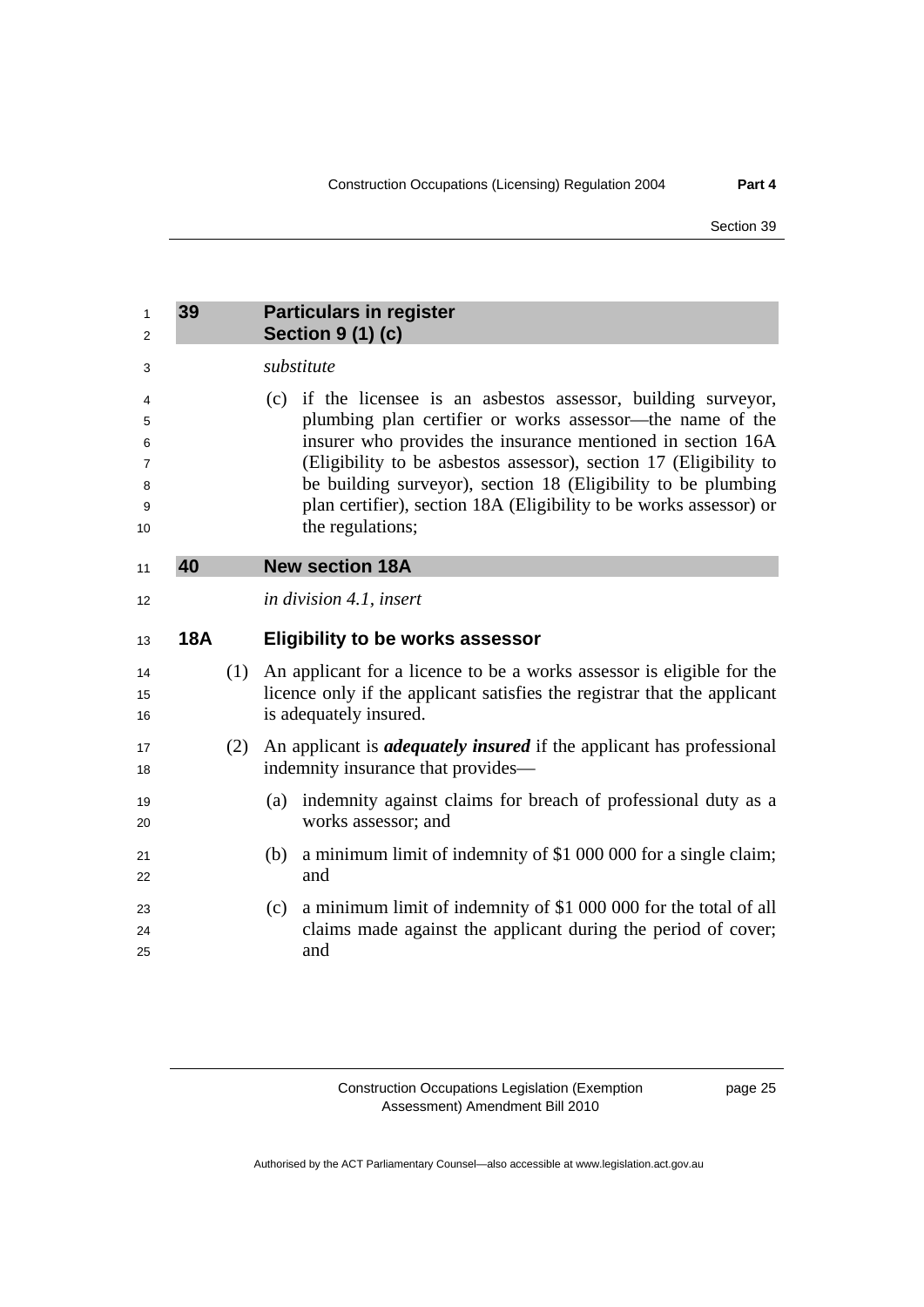<span id="page-29-0"></span>

| $\mathbf{1}$<br>2<br>3<br>$\overline{4}$ |  | in addition to the indemnities mentioned in paragraphs (b)<br>(d)<br>and (c), a minimum limit of indemnity for the costs and<br>expenses of defending or settling a claim of 20% of the limit of<br>indemnity for the claim. |
|------------------------------------------|--|------------------------------------------------------------------------------------------------------------------------------------------------------------------------------------------------------------------------------|
| 5                                        |  | In subsection $(2)$ $(d)$ :                                                                                                                                                                                                  |
| 6                                        |  | costs and expenses means costs and expenses incurred with the                                                                                                                                                                |
| $\overline{7}$                           |  | insurer's consent.                                                                                                                                                                                                           |
| 8                                        |  | Schedule 1, new part 1.9                                                                                                                                                                                                     |
| 9                                        |  | insert                                                                                                                                                                                                                       |

## <sup>10</sup>**Part 1.9 Works assessors**

| column 1<br>item | column 2<br>construction<br>occupation class | column 3<br>construction work |
|------------------|----------------------------------------------|-------------------------------|
|                  | works assessor—unit<br>titles                | works assessment work         |

### <sup>11</sup>**42 Schedule 1, new part 1.9**

<sup>12</sup>*substitute* 

## <sup>13</sup>**Part 1.9 Works assessors**

| column 1<br>item | column 2<br>construction<br>occupation class          | column 3<br>construction work                                                      |
|------------------|-------------------------------------------------------|------------------------------------------------------------------------------------|
|                  | Class A works<br>assessor—planning<br>and development | undertaking an exemption assessment under the<br>Planning and Development Act 2007 |

### page 26 Construction Occupations Legislation (Exemption Assessment) Amendment Bill 2010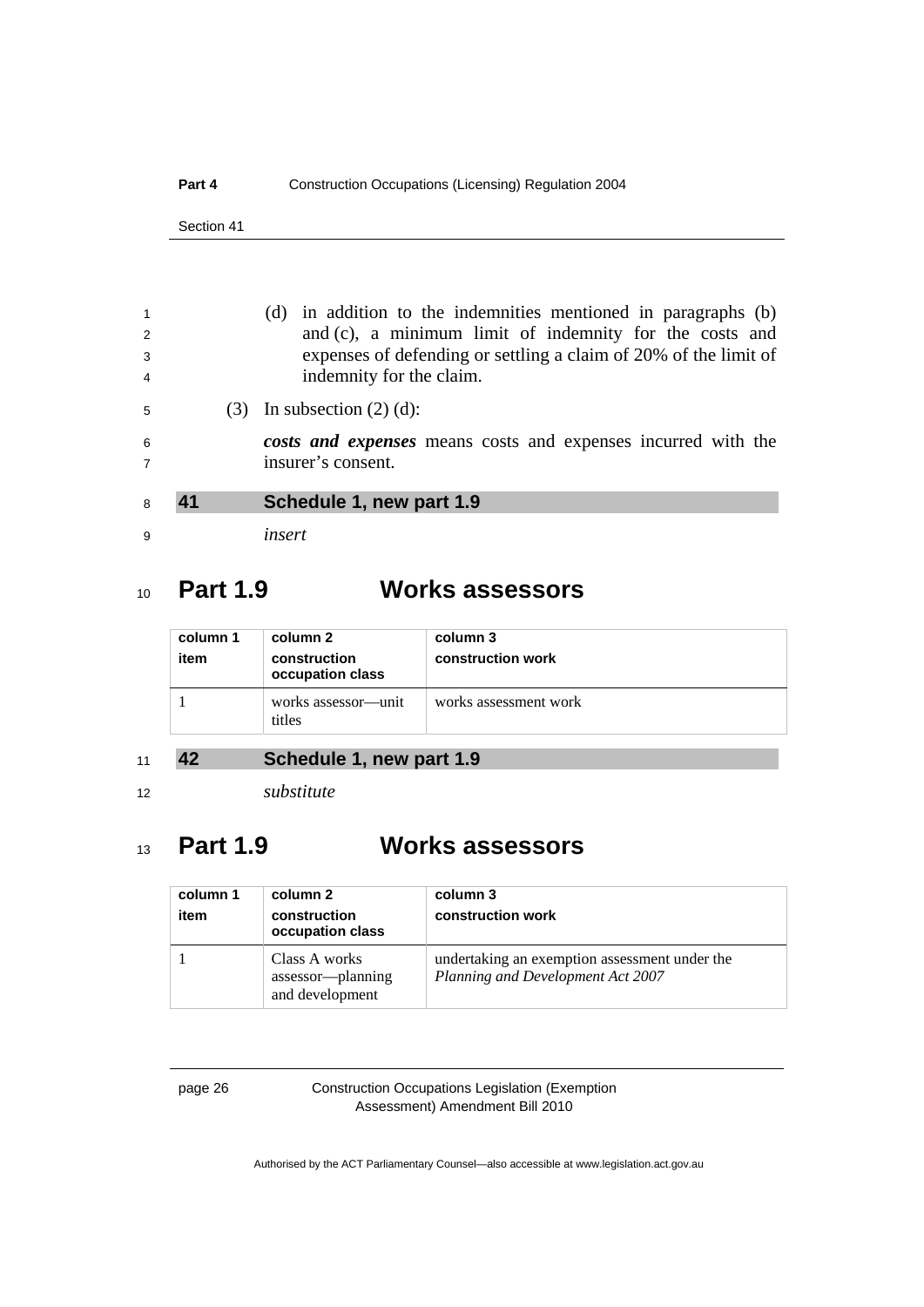| column 1       | column 2                                              | column 3                                                                                                                                                                                          |
|----------------|-------------------------------------------------------|---------------------------------------------------------------------------------------------------------------------------------------------------------------------------------------------------|
| item           | construction<br>occupation class                      | construction work                                                                                                                                                                                 |
| $\overline{2}$ | Class B works<br>assessor—planning<br>and development | undertaking an exemption assessment under the<br><i>Planning and Development Act 2007</i> , in relation to the<br>following:                                                                      |
|                |                                                       | site work under the <i>Building Act 2004</i> for a<br>(a)<br>class 1 building or class 10 building or<br>structure;                                                                               |
|                |                                                       | (b)<br>development in relation to a class 1 building or<br>class 10 building or structure, mentioned in the<br>Planning and Development Regulation 2008,<br>schedule 1, other than the following: |
|                |                                                       | division $1.3.6$ ;<br>(i)                                                                                                                                                                         |
|                |                                                       | section $1.102$ and section $1.103$ ;<br>(ii)                                                                                                                                                     |
|                |                                                       | section $1.105$ to section $1.112$<br>(iii)                                                                                                                                                       |
| 3              | works assessor—unit<br>titles                         | providing, including doing anything incidental to<br>providing, a unit tiles assessment report under the Unit<br>Titles Act 2001                                                                  |

page 27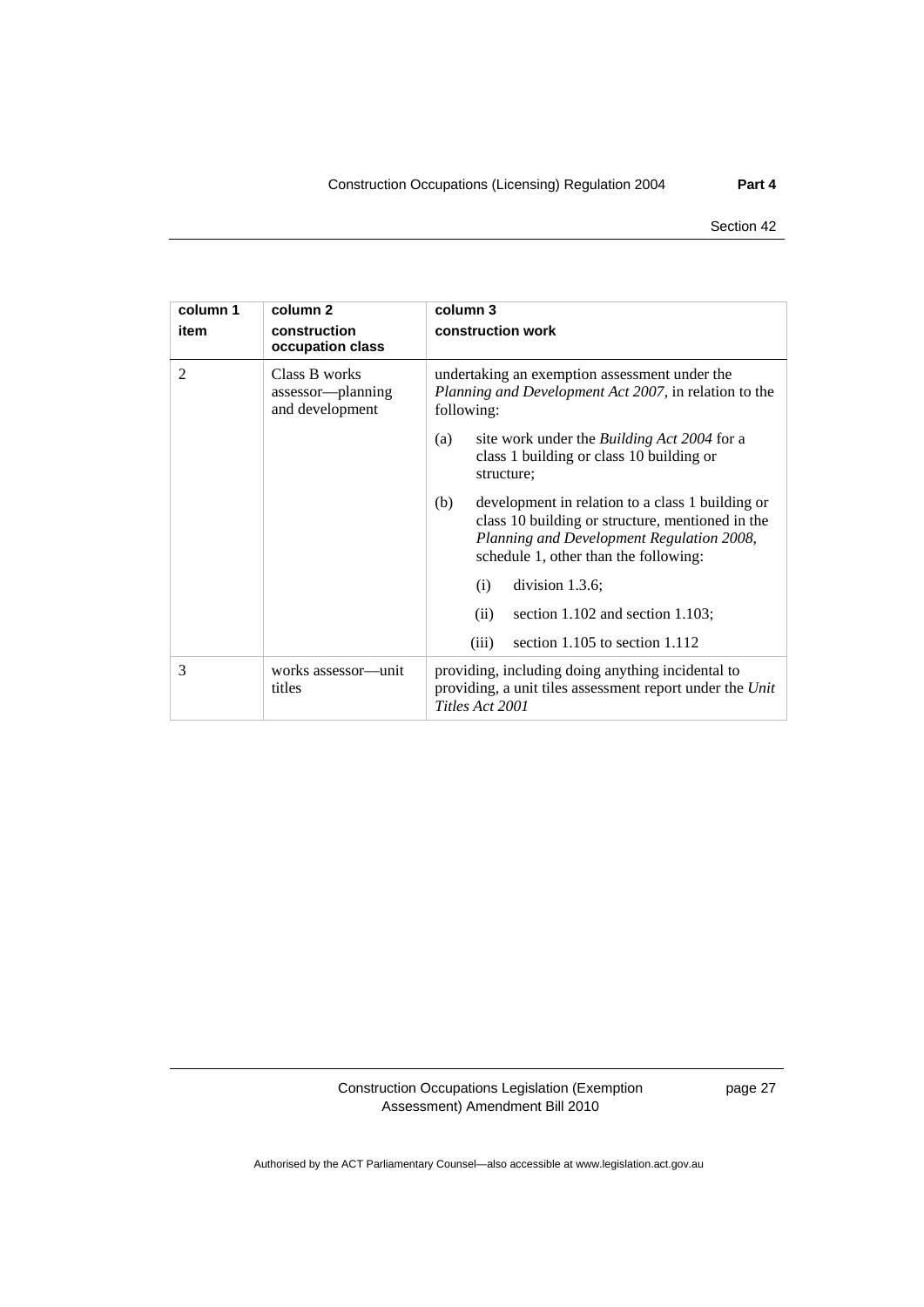<span id="page-31-0"></span>Section 43

## **Part 5 Planning and Development Act 2007 43 Legislation amended—pt 5**  This part amends the *Planning and Development Act 2007*. **44 What is an** *exempt development***? Section 133, notes**  *substitute Note 1* An approval may be given subject to conditions, see s 165. *Note 2* The planning and development authority must tell a proponent of a development proposal if the development is likely to be exempt (see s 138 (4) (a)). A person may apply for an exemption assessment to work out whether a development is an exempt development (see s 138B). *Note 3* An example is part of the Act, is not exhaustive and may extend, but does not limit, the meaning of the provision in which it appears (see 16 Legislation Act, s 126 and s 132). **45 Consideration of development proposals Section 138 (4) (a), new note**  *insert Note* A person may apply for an exemption assessment to work out whether a development is an exempt development (see s 138B).

#### page 28 Construction Occupations Legislation (Exemption Assessment) Amendment Bill 2010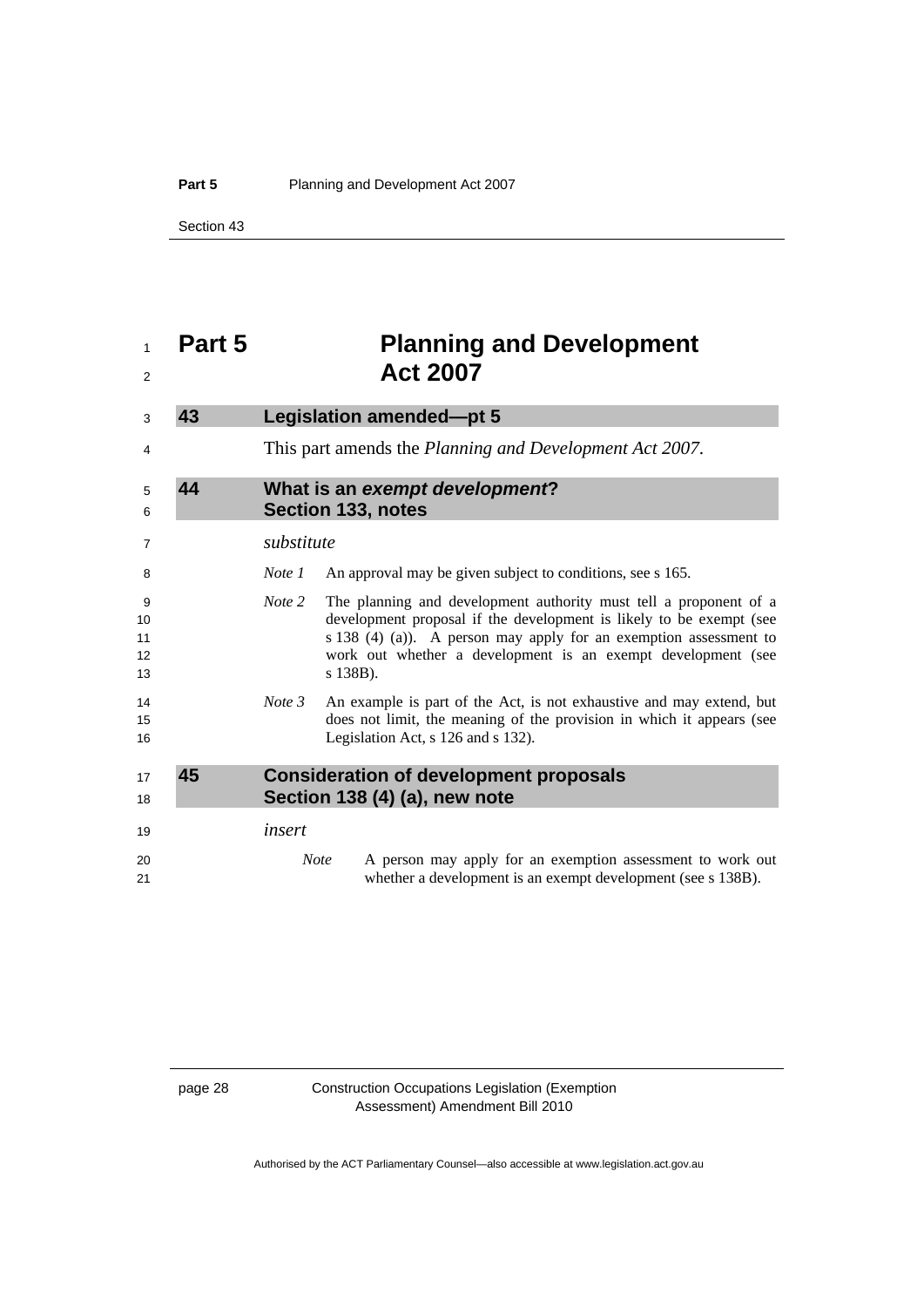### <span id="page-32-0"></span>**46 New division 7.3.1A**

*insert* 

### **Division 7.3.1A Exemption assessments**

### **138A Purpose of exemption assessment D notices**

- (1) An exemption assessment may relate to development that is to be undertaken or has been undertaken.
- (2) An exemption assessment D notice in relation to a development that is to be undertaken certifies that the development is, or is not, an exempt development.
- (3) An exemption assessment D notice in relation to a development that 11 has been undertaken certifies that the development is, or is not, exempt from requiring development approval based on whether the development was exempt from requiring development approval at 14 the time it was done, or is currently exempt from requiring 15 development approval.

### **138B Exemption assessment applications**

- (1) A person may apply, in writing, to a works assessor or building surveyor for an assessment (an *exemption assessment*) of whether a 19 development is an exempt development under section 133.
- *Note 1 Building surveyor*—see the *Constructions Occupations (Licensing) Act 2004*, s 9. *Works assessor*—see the *Constructions Occupations (Licensing) Act 2004*, s 14A.
- *Note 2* Applying for an exemption assessment is not a requirement of the development approval or building approval process (see s 138C and the *Building Act 2004*, s 14A). If a person believes that a development is an exempt development, the person need not apply for an exemption assessment from a works assessor or building surveyor.

Construction Occupations Legislation (Exemption Assessment) Amendment Bill 2010

page 29

Authorised by the ACT Parliamentary Counsel—also accessible at www.legislation.act.gov.au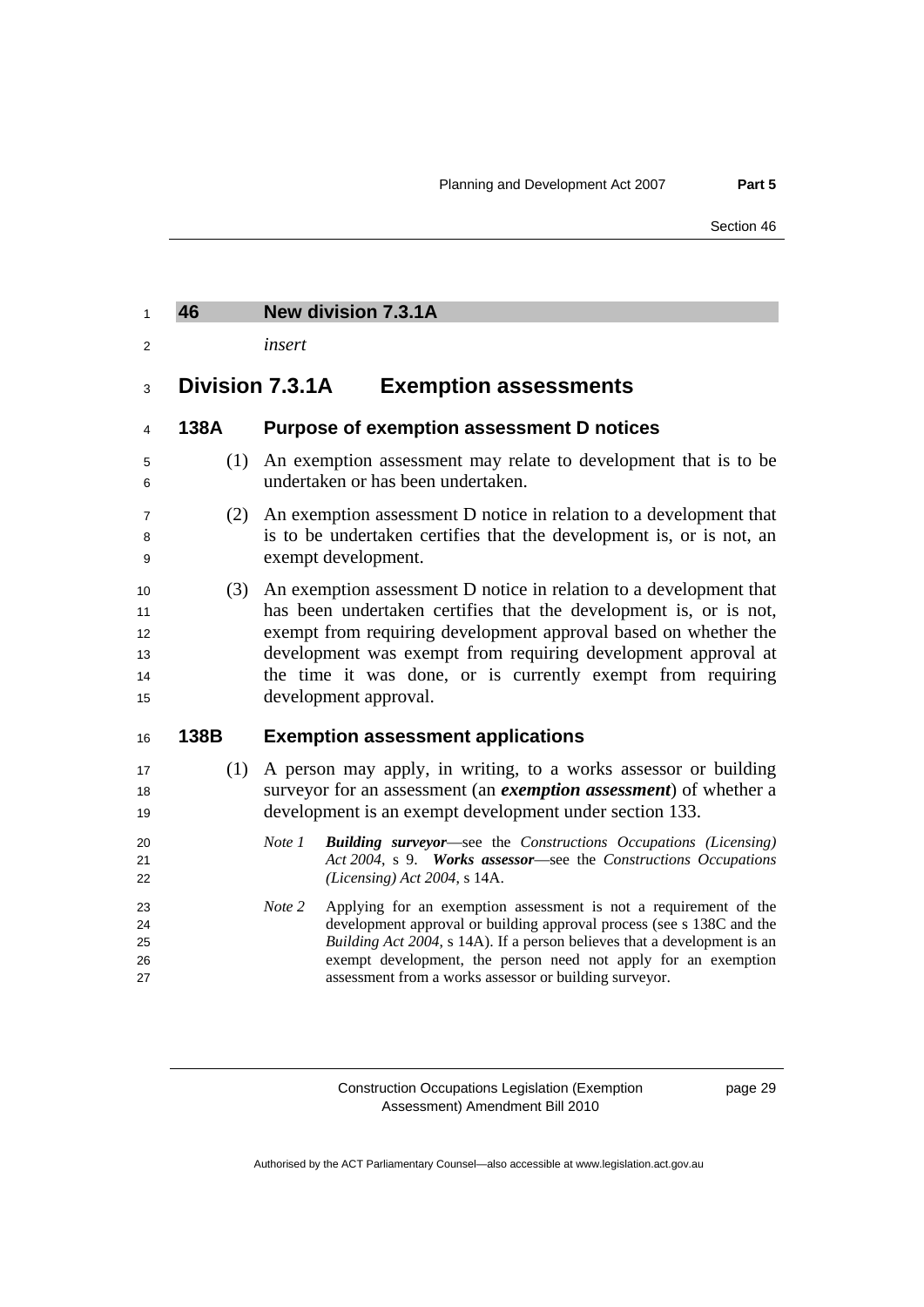### **Part 5** Planning and Development Act 2007

Section 46

| 1                   | (2)         | The application must—                                                                                                                     |
|---------------------|-------------|-------------------------------------------------------------------------------------------------------------------------------------------|
| 2                   |             | include—<br>(a)                                                                                                                           |
| 3<br>4              |             | the plans relating to the development prescribed by<br>(i)<br>regulation; and                                                             |
| 5                   |             | any other details or material prescribed by regulation; and<br>(ii)                                                                       |
| 6                   |             | be in writing signed by the applicant; and<br>(b)                                                                                         |
| $\overline{7}$<br>8 |             | if the applicant is someone other than the lessee of the land to<br>(c)<br>which the application relates—also be signed by—               |
| 9<br>10             |             | (i) if the land to which the application relates is subject to a<br>lease—the lessee of the land; or                                      |
| 11<br>12            |             | if the land to which the application relates is public land<br>(ii)<br>or unleased land—the custodian for the land; or                    |
| 13                  |             | (iii) in any other case—the planning and land authority.                                                                                  |
| 14<br>15            |             | If a form is approved under s 425 for an application, the form must be<br><b>Note</b><br>used.                                            |
| 16<br>17            | (3)         | A regulation may prescribe information required to be shown in<br>plans under subsection $(2)$ $(a)$ $(i)$ .                              |
| 18<br>19            | <b>138C</b> | <b>Exemption assessment not required for development</b><br>approval                                                                      |
| 20                  | (1)         | An exemption assessment is not a requirement of the development                                                                           |
| 21                  |             | approval process.                                                                                                                         |
| 22                  | (2)         | A works assessor or building surveyor may issue an exemption                                                                              |
| 23<br>24            |             | assessment D notice to a person only if the person has applied to the<br>works assessor or building surveyor for an exemption assessment. |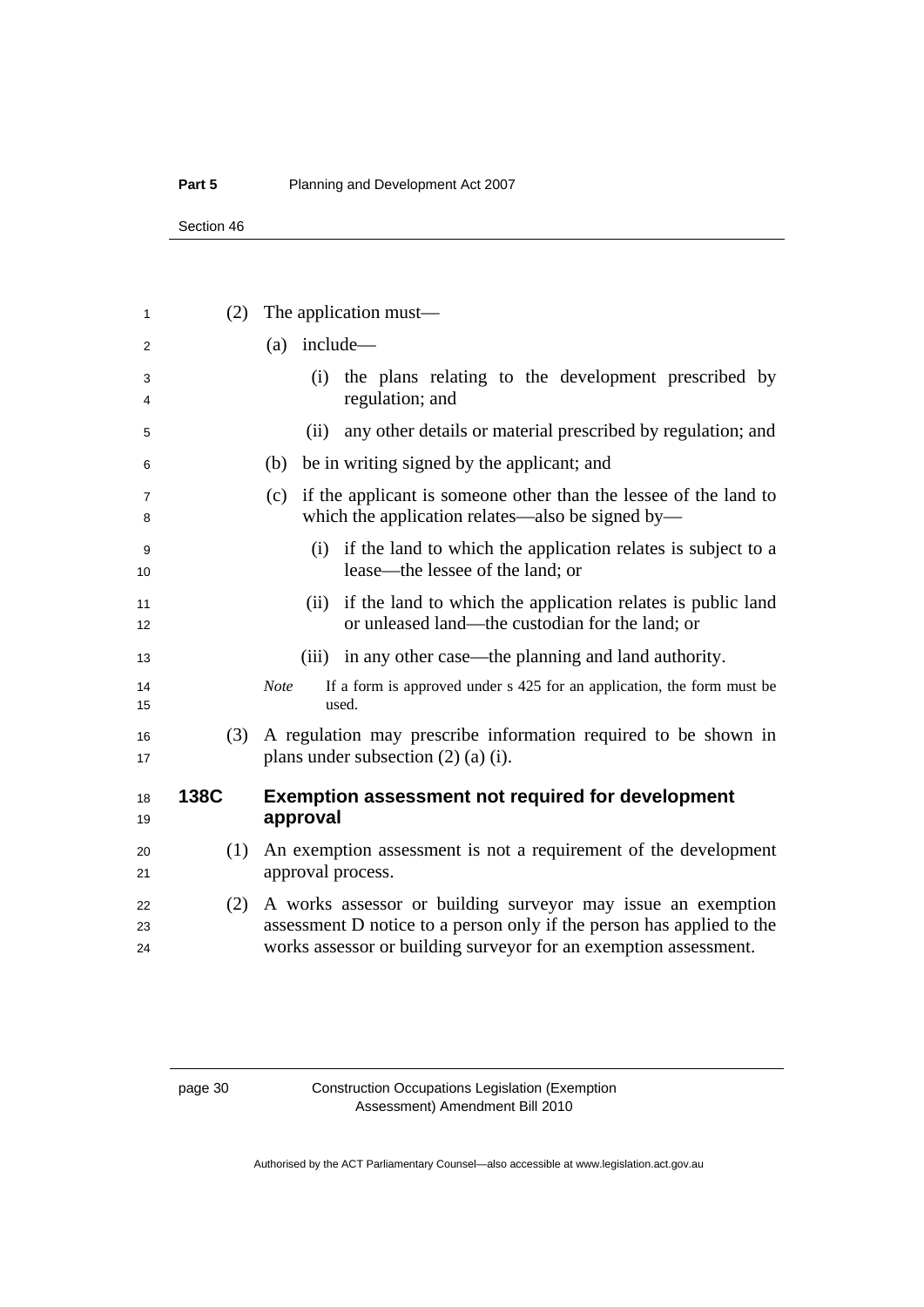| $\mathbf{1}$                     | 138D | <b>Exemption assessments and notices</b>                                                                                                                                                                                                                                                                                                                                                                           |
|----------------------------------|------|--------------------------------------------------------------------------------------------------------------------------------------------------------------------------------------------------------------------------------------------------------------------------------------------------------------------------------------------------------------------------------------------------------------------|
| 2<br>3<br>4<br>5                 | (1)  | This section applies if a person applies to a works assessor or<br>building surveyor for an exemption assessment under section 138B<br>and the works assessor or building surveyor agrees to provide the<br>exemption assessment.                                                                                                                                                                                  |
| 6                                | (2)  | The works assessor or building surveyor must—                                                                                                                                                                                                                                                                                                                                                                      |
| $\overline{7}$                   |      | prepare the exemption assessment; and<br>(a)                                                                                                                                                                                                                                                                                                                                                                       |
| 8<br>9<br>10                     |      | (b) issue a notice (an <i>exemption assessment D notice</i> ) stating<br>whether the development is an exempt development under<br>section 133; and                                                                                                                                                                                                                                                                |
| 11                               |      | (c) give the exemption assessment D notice to the applicant; and                                                                                                                                                                                                                                                                                                                                                   |
| 12<br>13<br>14                   |      | within 5 days after the day the works assessor or building<br>(d)<br>surveyor issues the notice—give a copy of the notice to the<br>planning and land authority.                                                                                                                                                                                                                                                   |
| 15<br>16<br>17                   |      | The works assessor or building surveyor may refuse to issue a notice if<br>Note 1<br>the works assessor or building surveyor does not have enough<br>information (see s 138G).                                                                                                                                                                                                                                     |
| 18<br>19<br>20                   |      | Other people may rely on an exemption assessment D notice, for<br>Note 2<br>example, a building surveyor when issuing a building approval under<br>the Building Act 2004.                                                                                                                                                                                                                                          |
| 21<br>22<br>23<br>24<br>25<br>26 |      | (3) If the development that is the subject of the application has been<br>undertaken and the works assessor or building surveyor certifies that<br>the development is exempt because the development was exempt<br>when undertaken, the exemption assessment D notice must also<br>include the dates on which the works assessor or building surveyor<br>has based the assessment that the development was exempt. |

page 31

Authorised by the ACT Parliamentary Counsel—also accessible at www.legislation.act.gov.au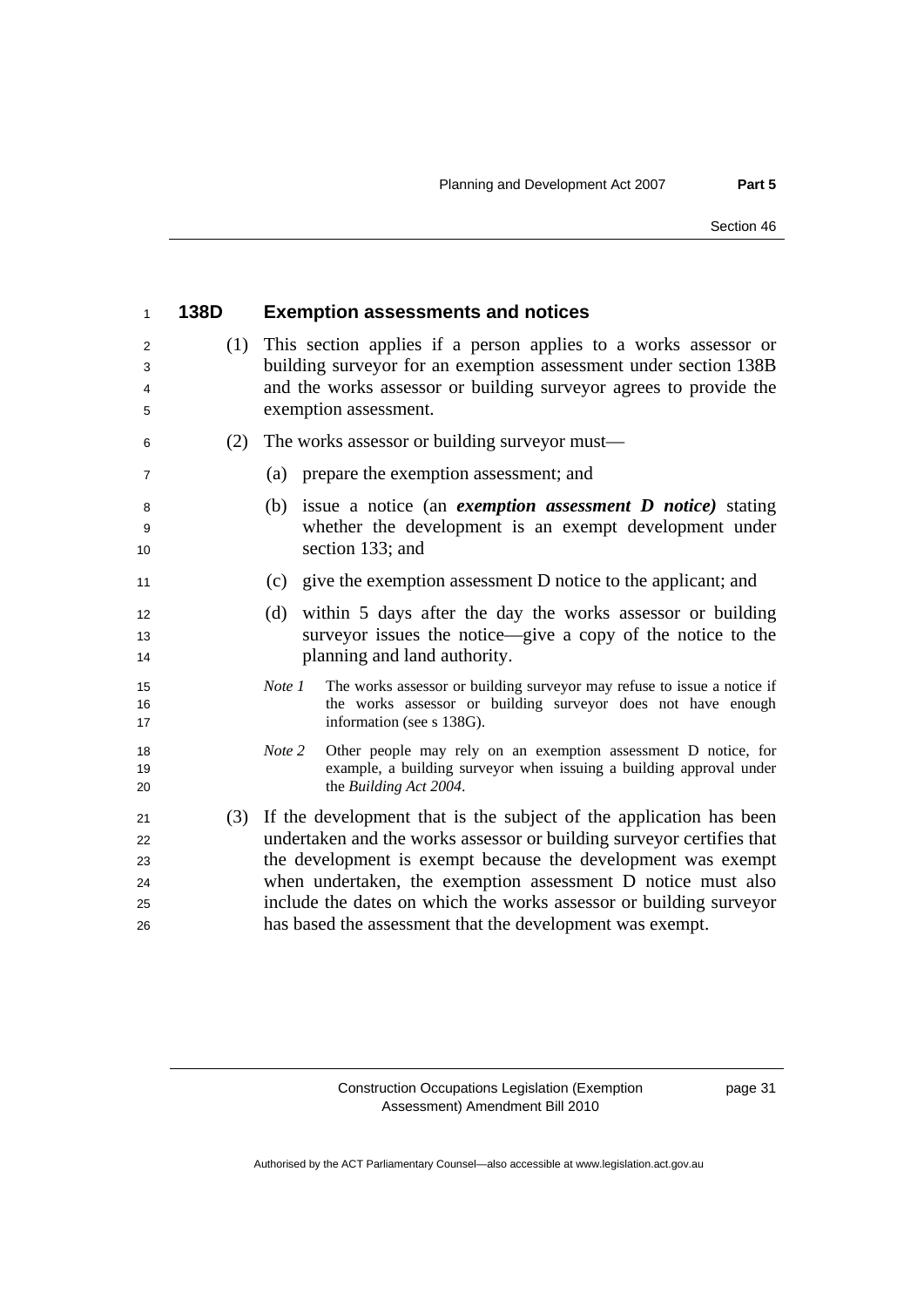### **Part 5** Planning and Development Act 2007

Section 46

| 1<br>2<br>3<br>4<br>5    | (4)  | If, after taking reasonable steps, an applicant cannot find a works<br>assessor or building surveyor who will agree to provide an<br>exemption assessment, the applicant may apply to the construction<br>occupations registrar to appoint a works assessor to prepare the<br>exemption assessment and issue an exemption assessment D notice. |  |  |
|--------------------------|------|------------------------------------------------------------------------------------------------------------------------------------------------------------------------------------------------------------------------------------------------------------------------------------------------------------------------------------------------|--|--|
| 6<br>$\overline{7}$<br>8 |      | <b>Note</b><br>If the proponent of a development proposal lodges the proposal with the<br>planning and development authority, the authority must tell the<br>proponent if the development is likely to be exempt (see $s$ 138 (4) (a)).                                                                                                        |  |  |
| 9<br>10                  | 138E | <b>Exemption assessment applications—request for further</b><br>information                                                                                                                                                                                                                                                                    |  |  |
| 11                       | (1)  | This section applies if—                                                                                                                                                                                                                                                                                                                       |  |  |
| 12<br>13<br>14           |      | a works assessor or building surveyor requires further<br>(a)<br>information for an exemption assessment under section 138D;<br>and                                                                                                                                                                                                            |  |  |
| 15<br>16<br>17           |      | (b) the applicant and the works assessor or building surveyor have<br>not agreed that the works assessor or building surveyor will<br>obtain the further information; and                                                                                                                                                                      |  |  |
| 18<br>19<br>20           |      | (c) the works assessor or building surveyor believes on reasonable<br>grounds that the further information will help the works<br>assessor or building survey or to prepare the assessment.                                                                                                                                                    |  |  |
| 21<br>22<br>23           | (2)  | The works assessor or building surveyor may, by written notice, ask<br>the applicant to give the works assessor or building surveyor stated<br>further information in relation to the application.                                                                                                                                             |  |  |
| 24<br>25                 | (3)  | This section does not entitle a works assessor or building surveyor<br>to require-                                                                                                                                                                                                                                                             |  |  |
| 26<br>27                 |      | (a) photographs to be taken by someone other than the applicant;<br><b>or</b>                                                                                                                                                                                                                                                                  |  |  |
| 28<br>29                 |      | photographs to be taken using equipment other than equipment<br>(b)<br>of the applicant's choice; or                                                                                                                                                                                                                                           |  |  |

page 32 Construction Occupations Legislation (Exemption Assessment) Amendment Bill 2010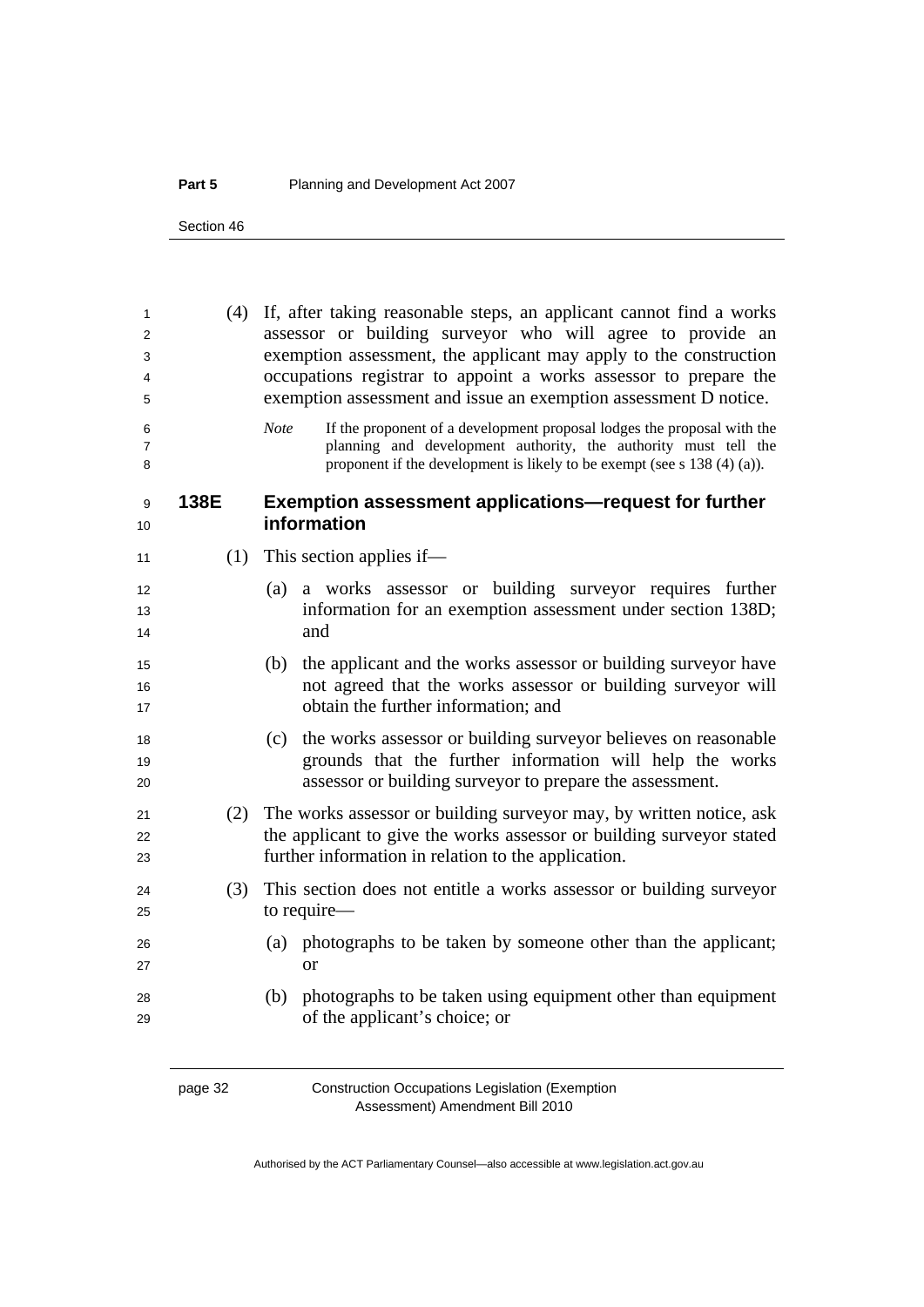| 1                                                        | further information if-<br>(c)                                                                                                                                                                                                                                                                                                                                                                                                                                                                                                                                                                                                                                                                                                                                                                          |
|----------------------------------------------------------|---------------------------------------------------------------------------------------------------------------------------------------------------------------------------------------------------------------------------------------------------------------------------------------------------------------------------------------------------------------------------------------------------------------------------------------------------------------------------------------------------------------------------------------------------------------------------------------------------------------------------------------------------------------------------------------------------------------------------------------------------------------------------------------------------------|
| 2<br>3<br>4<br>5<br>6                                    | the works assessor or building surveyor has, or has<br>(i)<br>reasonable access to, suitable information that allows the<br>works assessor or building surveyor to decide the<br>application without personally inspecting the land where<br>the development is to be carried out; or                                                                                                                                                                                                                                                                                                                                                                                                                                                                                                                   |
| $\overline{7}$<br>8                                      | a territory law requires the works assessor or building<br>(ii)<br>surveyor to personally obtain or be given the information.                                                                                                                                                                                                                                                                                                                                                                                                                                                                                                                                                                                                                                                                           |
| 9<br>10                                                  | Examples-suitable information works assessor or building surveyor has or<br>has reasonable access to                                                                                                                                                                                                                                                                                                                                                                                                                                                                                                                                                                                                                                                                                                    |
| 11<br>12<br>13<br>14<br>15<br>16<br>17<br>18             | The website www.actmapi.act.gov.au provides aerial photographs and<br>1<br>topographical information including ground contours for some ACT areas. If<br>the land to which an application relates is covered by the website, the<br>photographs and contours have sufficient information, and are accurate and<br>recent enough, to decide the application in relation to tree and ground-height<br>related matters, the works assessor or building surveyor may not require<br>further information or documents by way of photographs or topographical<br>information in relation to trees and ground heights.                                                                                                                                                                                         |
| 19<br>20<br>21<br>22<br>23                               | $\overline{2}$<br>A works assessor or building surveyor may verify land tenure and permit and<br>statutory approval matters by contacting the statutory custodians of the<br>information to a sufficient degree to decide the application in relation to<br>those matters. The works assessor or building surveyor may not require<br>further information in relation to those matters.                                                                                                                                                                                                                                                                                                                                                                                                                 |
| 24<br>25<br>26<br>27<br>28<br>29<br>30<br>31<br>32<br>33 | 3<br>The<br>land<br>which<br>application<br>relates<br>is<br>to<br>covered<br>an<br>by<br>www.actmapi.act.gov.au but, because the slope of the land to be built on is<br>steeper than would be adequately shown on the website, the works assessor<br>or building surveyor does not have suitable information to allow the works<br>assessor or building surveyor to decide the application without personally<br>inspecting the land. Another website has some topographical information on<br>the land, but it is not of sufficient resolution, or recent enough, to be relied<br>on by the works assessor or building surveyor in relation to ground heights to<br>decide the application. The works assessor or building surveyor may require<br>further information in relation to ground heights. |
| 34<br>35<br>36                                           | An example is part of the Act, is not exhaustive and may extend, but<br><b>Note</b><br>does not limit, the meaning of the provision in which it appears (see<br>Legislation Act, s 126 and s 132).                                                                                                                                                                                                                                                                                                                                                                                                                                                                                                                                                                                                      |

page 33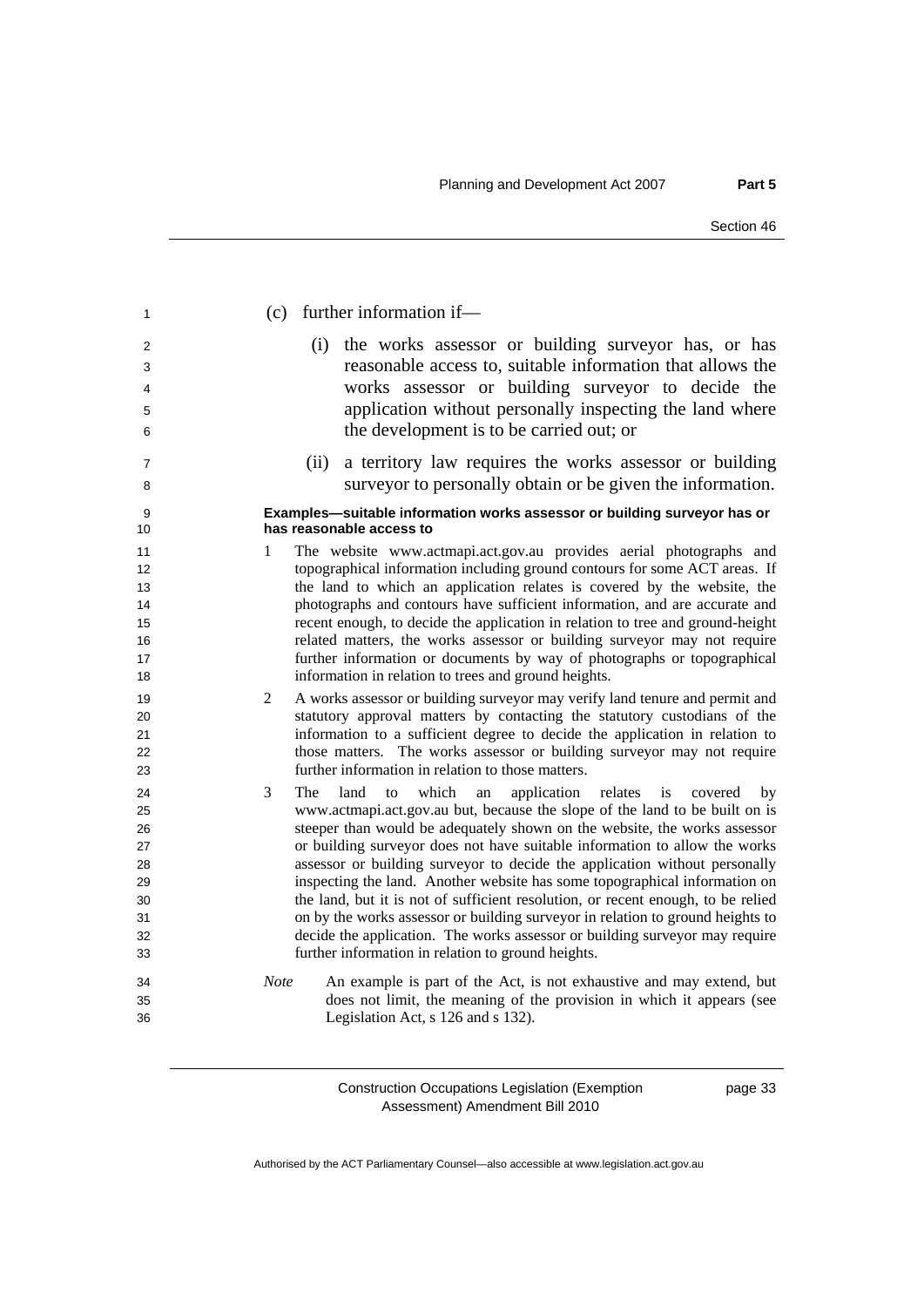### **Part 5** Planning and Development Act 2007

Section 46

| 1<br>2                           | (4)  | For this section, a works assessor or building survey or that is a<br>partnership inspects land personally if any partner inspects the land.                                                                                                                                                                                                              |  |  |  |
|----------------------------------|------|-----------------------------------------------------------------------------------------------------------------------------------------------------------------------------------------------------------------------------------------------------------------------------------------------------------------------------------------------------------|--|--|--|
| 3<br>4                           | 138F | <b>Exemption assessment applications-contents of request</b><br>for further information                                                                                                                                                                                                                                                                   |  |  |  |
| 5                                | (1)  | A request under section 138E must—                                                                                                                                                                                                                                                                                                                        |  |  |  |
| 6<br>$\overline{7}$              |      | state the period within which the further information asked for<br>(a)<br>must be provided; and                                                                                                                                                                                                                                                           |  |  |  |
| 8<br>9                           |      | if the further information is not a document—state that the<br>(b)<br>further information must be provided in writing; and                                                                                                                                                                                                                                |  |  |  |
| 10<br>11<br>12<br>13<br>14       |      | state that the applicant need not provide the further<br>(c)<br>information, but if the applicant fails to provide some or all of<br>the information in accordance with the request, the works<br>assessor or building surveyor may under section 138G refuse<br>to issue an exemption assessment D notice; and                                           |  |  |  |
| 15<br>16<br>17<br>18<br>19<br>20 |      | state that, despite the applicant and works assessor or building<br>(d)<br>surveyor having previously not agreed that the works assessor<br>or building surveyor would obtain the further information, the<br>applicant and works assessor or building surveyor may agree<br>that the works assessor or building surveyor will obtain the<br>information. |  |  |  |
| 21<br>22                         | (2)  | The request may require the applicant to verify all or part of any<br>information provided by statutory declaration.                                                                                                                                                                                                                                      |  |  |  |
| 23<br>24<br>25                   | (3)  | The period stated under subsection (1) (a) must be at least<br>20 working days or, if a shorter period is prescribed by regulation,<br>the shorter period.                                                                                                                                                                                                |  |  |  |
| 26<br>27<br>28<br>29             | (4)  | The works assessor or building surveyor may, on application before<br>the end of the period stated under subsection (1) (a), extend the<br>period within which the further information must be provided once<br>only, for a period not longer than 20 working days.                                                                                       |  |  |  |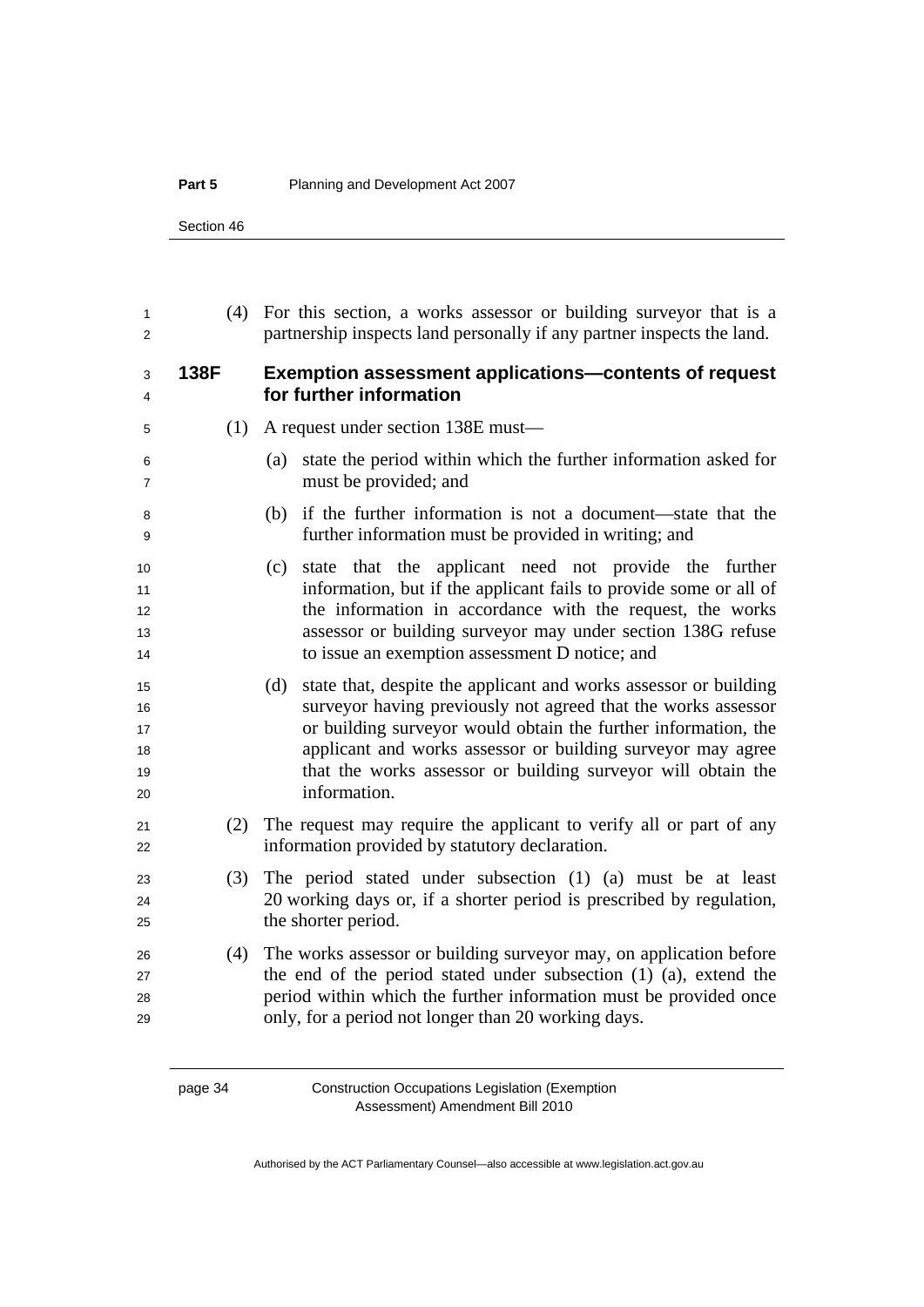<span id="page-38-0"></span>

| 1<br>2         | 138G | <b>Exemption assessment applications—effect of failure to</b><br>provide further information                                                                             |
|----------------|------|--------------------------------------------------------------------------------------------------------------------------------------------------------------------------|
| 3              | (1)  | This section applies if—                                                                                                                                                 |
| 4<br>5<br>6    |      | a works assessor or building surveyor has asked for further<br>(a)<br>information under section 138E in relation to an exemption<br>assessment application; and          |
| 7<br>8         |      | the applicant has not provided some or all of the information<br>(b)<br>$by-$                                                                                            |
| 9              |      | (i) the end of the period stated in the request; or                                                                                                                      |
| 10<br>11<br>12 |      | if the works assessor or building surveyor has extended<br>(ii)<br>the period within which the further information must be<br>provided—the end of that period; and       |
| 13<br>14<br>15 |      | the applicant and the works assessor or building surveyor have<br>(c)<br>not agreed that the works assessor or building surveyor will<br>obtain the further information. |
| 16<br>17       | (2)  | The works assessor or building surveyor may refuse to issue an<br>exemption assessment D notice under section 138D.                                                      |
| 18<br>19       | 47   | Offence to develop without approval<br><b>Section 199 (6)</b>                                                                                                            |
| 20             |      | substitute                                                                                                                                                               |
| 21<br>22       | (6)  | It is a defence to a prosecution for an offence against subsection $(4)$<br>if the defendant proves—                                                                     |
| 23<br>24<br>25 |      | that before undertaking the development the defendant took<br>(a)<br>reasonable steps to find out whether the development required<br>development approval; or           |

page 35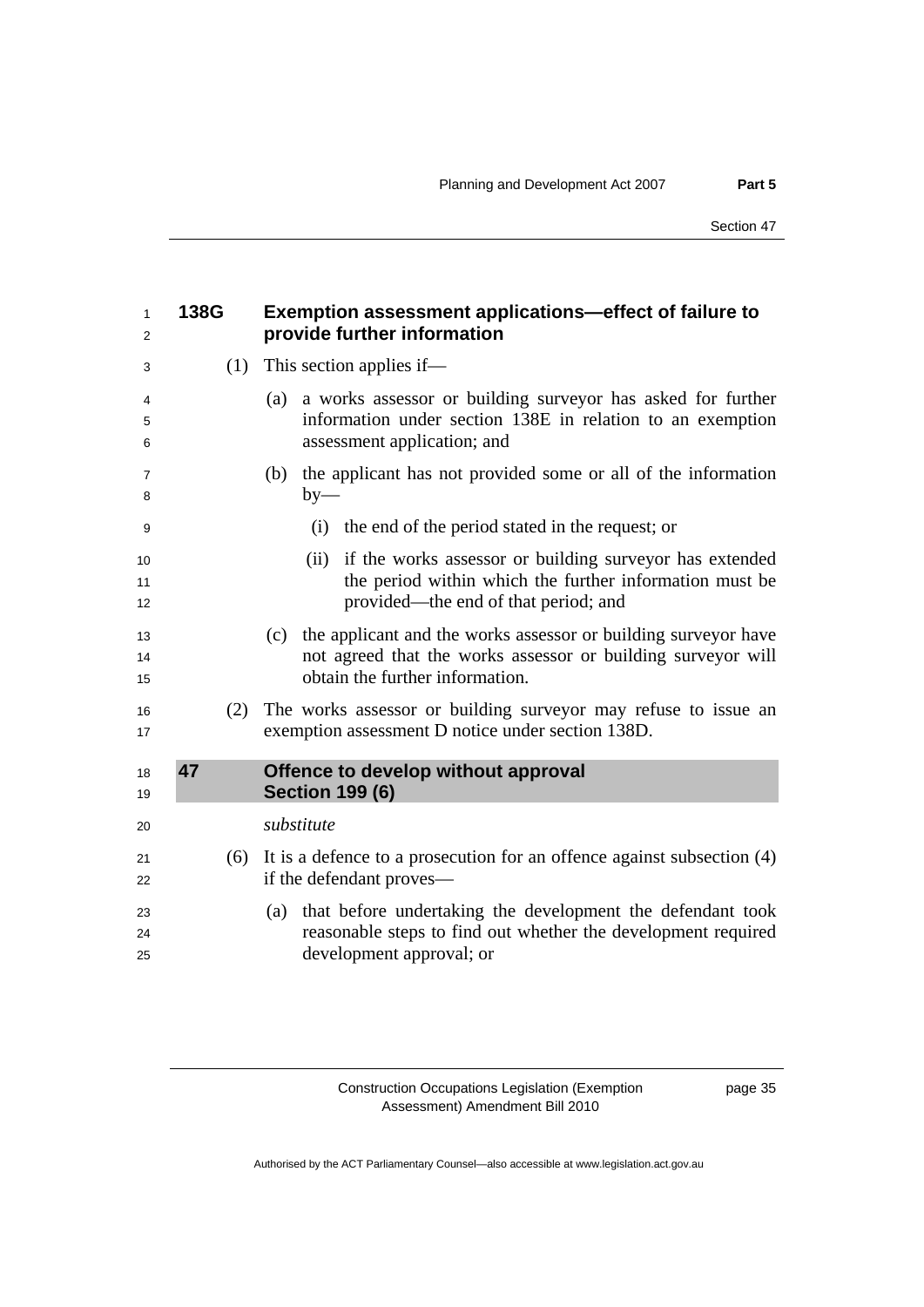Section 48

| 1  |    |  | $(b)$ that— |                                                                       |
|----|----|--|-------------|-----------------------------------------------------------------------|
| 2  |    |  |             | (i) an exemption assessment D notice was issued before, but           |
| 3  |    |  |             | not more than 3 months before, the day the defendant                  |
| 4  |    |  |             | started to undertake the development, stating that the                |
| 5  |    |  |             | development was<br>an exempt development<br>under                     |
| 6  |    |  |             | section 133; and                                                      |
| 7  |    |  | (ii)        | the defendant was not aware, and could not reasonably                 |
| 8  |    |  |             | have been aware, that the notice was incorrect; or                    |
| 9  |    |  | $(c)$ that— |                                                                       |
| 10 |    |  |             | (i) before the day the defendant started to undertake the             |
| 11 |    |  |             | development, a building approval or approval of                       |
| 12 |    |  |             | amended building work plans under the Building                        |
| 13 |    |  |             | Act 2004 for which development approval was required                  |
| 14 |    |  |             | was issued; and                                                       |
| 15 |    |  | (ii)        | the building work was carried out when the building                   |
| 16 |    |  |             | approval, or the approval for the amended plans, was in               |
| 17 |    |  |             | force; and                                                            |
| 18 |    |  | (iii)       | the defendant was not aware, and could not reasonably                 |
| 19 |    |  |             | have been aware, that the building approval, or the                   |
| 20 |    |  |             | approval of the amended plans, should not have been                   |
| 21 |    |  |             | issued without development approval.                                  |
| 22 |    |  | <b>Note</b> | See the Building Act 2004, s 28 (for issue of building approvals)     |
| 23 |    |  |             | and s 32 (for amendment of approved plans).                           |
| 24 | 48 |  |             | <b>Regulation-making power</b>                                        |
| 25 |    |  |             | <b>Section 426 (5)</b>                                                |
| 26 |    |  | substitute  |                                                                       |
| 27 |    |  |             | (5) A regulation may create offences and fix maximum penalties of not |
| 28 |    |  |             | more than 60 penalty units for the offences.                          |
|    |    |  |             |                                                                       |

page 36 Construction Occupations Legislation (Exemption Assessment) Amendment Bill 2010

<span id="page-39-0"></span>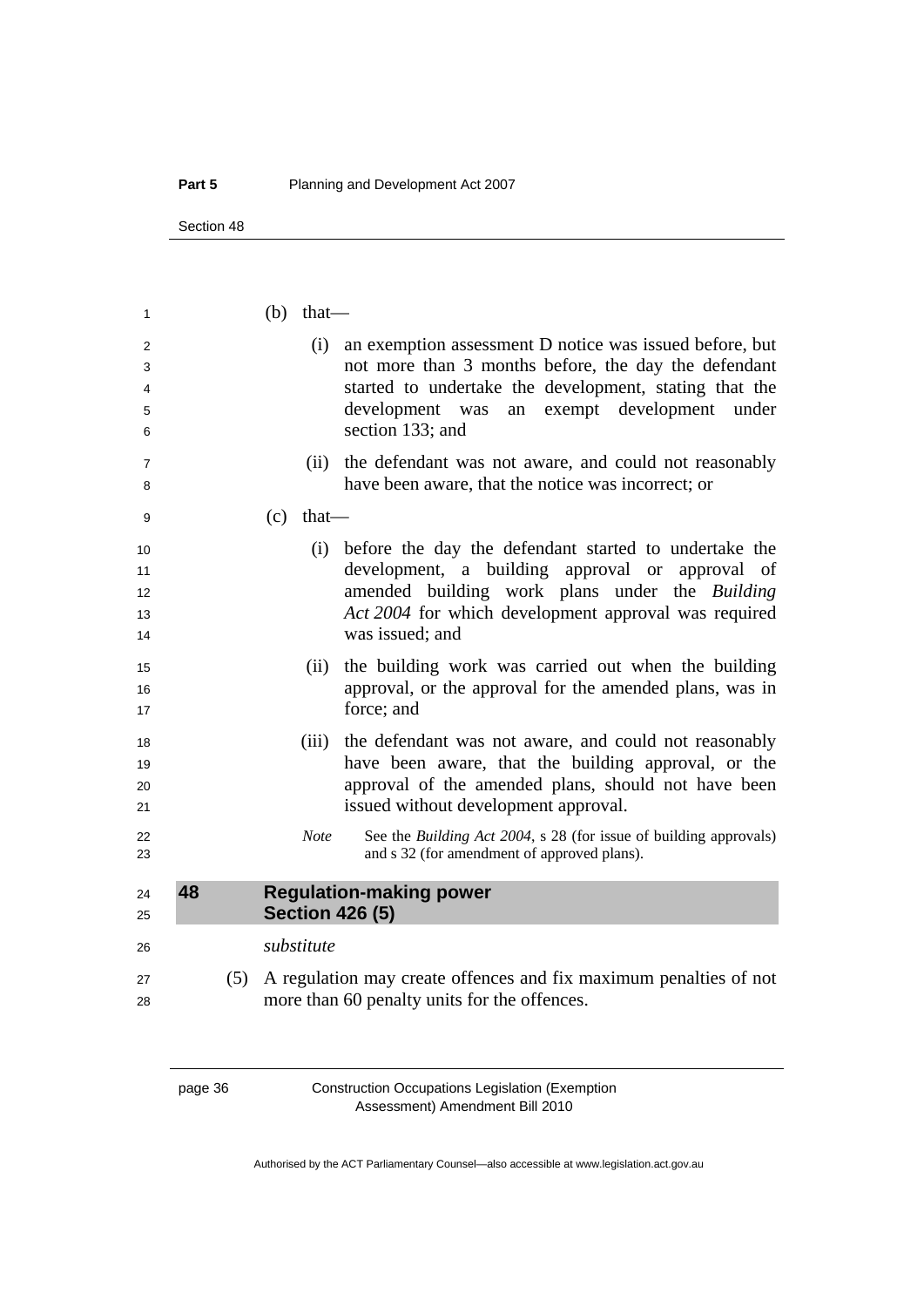<span id="page-40-0"></span>

| $\mathbf{1}$         | 49                |     | New chapter 16           |                                                                                                                                                                                                                     |
|----------------------|-------------------|-----|--------------------------|---------------------------------------------------------------------------------------------------------------------------------------------------------------------------------------------------------------------|
| 2                    |                   |     | insert                   |                                                                                                                                                                                                                     |
| 3<br>4<br>5<br>6     | <b>Chapter 16</b> |     |                          | <b>Transitional–Construction</b><br><b>Occupations Legislation</b><br><b>(Exemption Assessment)</b><br><b>Amendment Act 2010</b>                                                                                    |
| $\overline{7}$       | 468               |     |                          | Meaning of commencement day-ch 16                                                                                                                                                                                   |
| 8                    |                   |     | In this part:            |                                                                                                                                                                                                                     |
| 9                    |                   |     |                          | <i>commencement day</i> means the day this part commences.                                                                                                                                                          |
| 10                   | 469               |     |                          | <b>Transitional regulations</b>                                                                                                                                                                                     |
| 11<br>12<br>13<br>14 |                   | (1) | Amendment Act 2010.      | A regulation may prescribe transitional matters necessary<br><b>or</b><br>convenient to be prescribed because of the enactment of the<br>Construction Occupations Legislation (Exemption Assessment)                |
| 15<br>16<br>17<br>18 |                   | (2) | dealt with in this part. | A regulation may modify this part (including in relation to another<br>territory law) to make provision in relation to anything that, in the<br>Executive's opinion, is not, or is not adequately or appropriately, |
| 19<br>20             |                   | (3) |                          | A regulation under subsection (2) has effect despite anything<br>elsewhere in this Act or another territory law.                                                                                                    |
| 21<br>22             |                   | (4) | commences.               | A regulation under subsection (2) expires 2 years after the day it                                                                                                                                                  |
| 23                   | 470               |     | Expiry-ch 16             |                                                                                                                                                                                                                     |
| 24                   |                   |     |                          | This part expires 2 years after the commencement day.                                                                                                                                                               |

page 37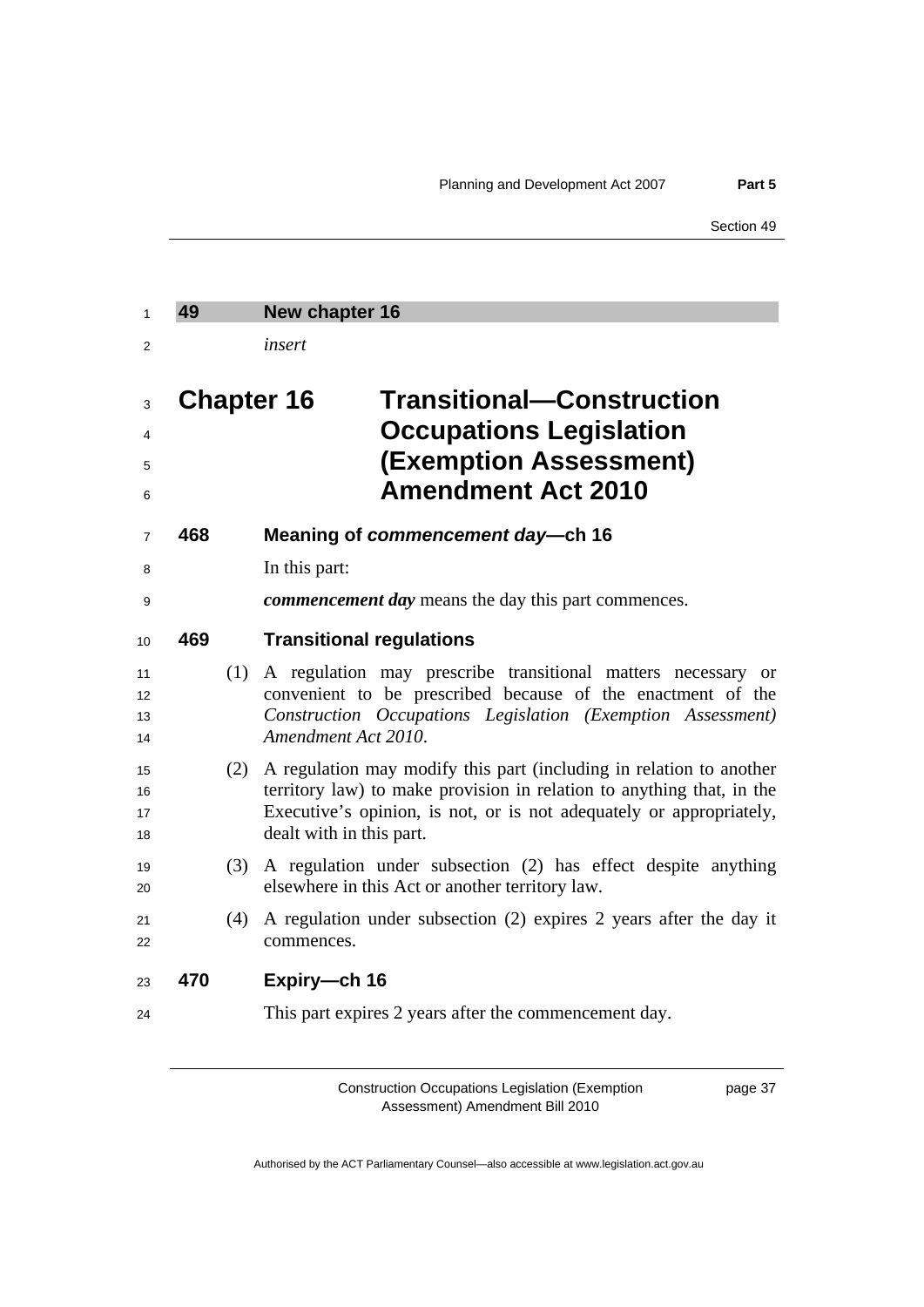### <span id="page-41-0"></span>**Part 5** Planning and Development Act 2007

Section 50

| $\mathbf 1$         | 50 | <b>Dictionary, new definitions</b>                                                            |
|---------------------|----|-----------------------------------------------------------------------------------------------|
| $\mathcal{P}$       |    | insert                                                                                        |
| 3<br>$\overline{4}$ |    | <b>building surveyor—see the Construction Occupations (Licensing)</b><br>Act 2004, section 9. |
| 5                   |    | exemption assessment—see section 138B.                                                        |
| 6                   |    | <i>exemption assessment D notice—see section 138D.</i>                                        |
| $\overline{7}$<br>8 |    | works assessor—see the Constructions Occupations (Licensing)<br>Act 2004, section 14A.        |

page 38 Construction Occupations Legislation (Exemption Assessment) Amendment Bill 2010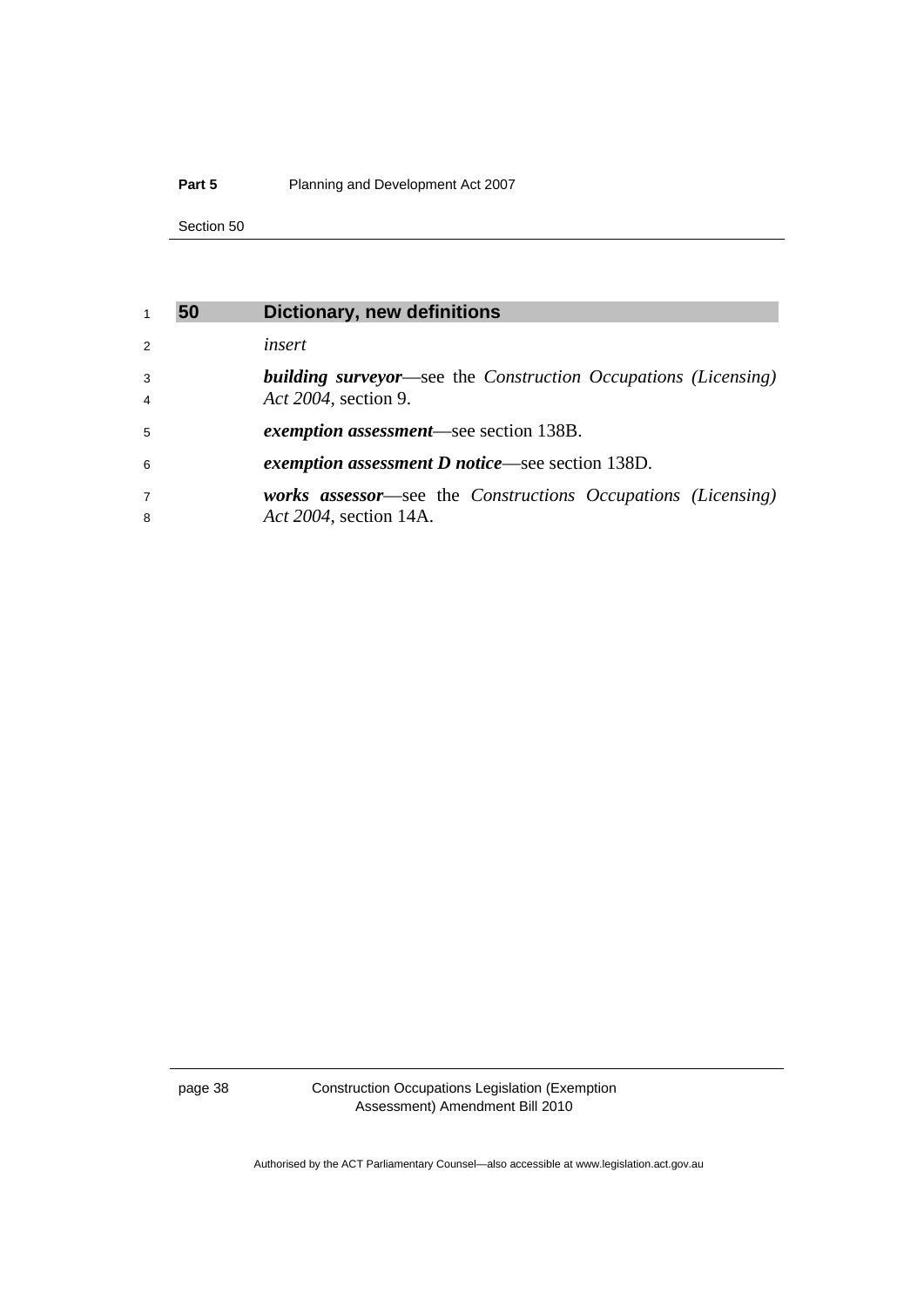<span id="page-42-0"></span>

| 1              | Part 6 | <b>Unit Titles Act 2001</b>                                                                                                     |  |  |
|----------------|--------|---------------------------------------------------------------------------------------------------------------------------------|--|--|
| 2              | 51     | Legislation amended-pt 6                                                                                                        |  |  |
| 3              |        | This part amends the Unit Titles Act 2001.                                                                                      |  |  |
| 4<br>5         | 52     | Unit title applications-general requirements<br><b>New section 17 (5) (c)</b>                                                   |  |  |
| 6              |        | before the note, insert                                                                                                         |  |  |
| 7<br>8         |        | (c) a plan prepared by a registered surveyor showing anything<br>prescribed by regulation.                                      |  |  |
| 9<br>10        | 53     | Unit title assessment reports<br>Section 22B (2), example                                                                       |  |  |
| 11             |        | substitute                                                                                                                      |  |  |
| 12             |        | <b>Examples</b>                                                                                                                 |  |  |
| 13<br>14       |        | proposed unit title plans<br>$\mathbf 1$<br>information about a development approval<br>2                                       |  |  |
| 15<br>16<br>17 | 54     | Unit title assessment report applications—unit title<br>assessor may require further information<br>New section 22C (3) and (4) |  |  |
| 18             |        | insert                                                                                                                          |  |  |
| 19             | (3)    | This section does not entitle a unit title assessor to require—                                                                 |  |  |
| 20<br>21       |        | photographs to be taken by someone other than the owner of<br>(a)<br>the parcel of land; or                                     |  |  |
| 22<br>23       |        | photographs to be taken using equipment other than equipment<br>(b)<br>of the owner's choice; or                                |  |  |

page 39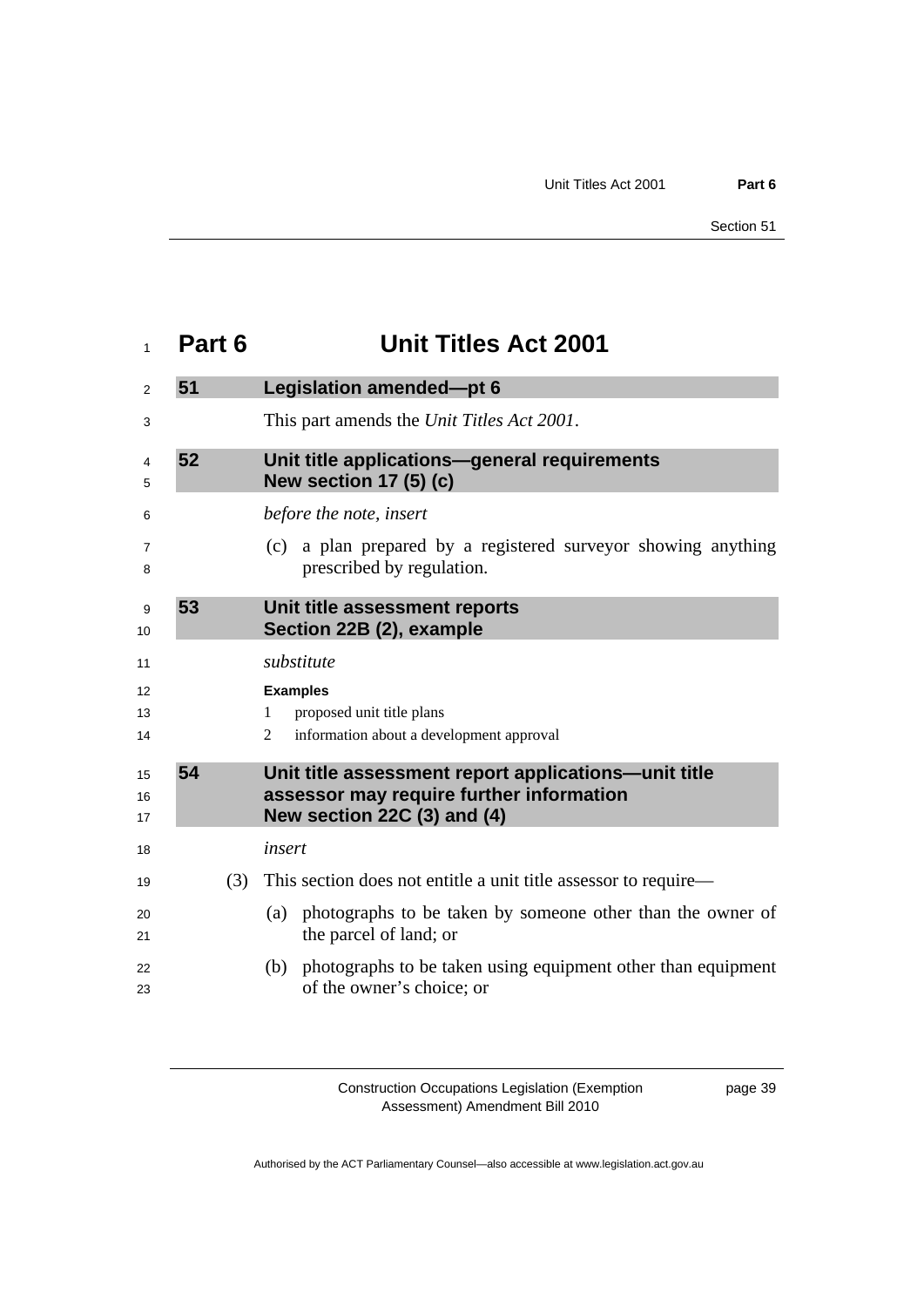| Section 54 |  |
|------------|--|
|------------|--|

| 1        |     | $(c)$ further information if—                                                                                                                           |
|----------|-----|---------------------------------------------------------------------------------------------------------------------------------------------------------|
| 2        |     | the unit title assessor has, or has reasonable access to,<br>(i)                                                                                        |
| 3        |     | suitable information that allows the unit title assessor to                                                                                             |
| 4        |     | decide the application without personally inspecting the                                                                                                |
| 5        |     | land where the building work is to be carried out; or                                                                                                   |
| 6        |     | a territory law requires the unit title assessor to personally<br>(ii)                                                                                  |
| 7        |     | obtain or be given the information.                                                                                                                     |
| 8<br>9   |     | Examples-suitable information unit title assessor has or has reasonable<br>access to                                                                    |
| 10       |     | The website www.actmapi.act.gov.au provides aerial photographs and<br>1                                                                                 |
| 11       |     | topographical information including ground contours for some ACT areas. If                                                                              |
| 12       |     | the land to which an application relates is covered by the website, the                                                                                 |
| 13       |     | photographs and contours have sufficient information, and are accurate and                                                                              |
| 14       |     | recent enough, to decide the application in relation to tree and ground-height                                                                          |
| 15       |     | related matters, the unit title assessor may not require further information or                                                                         |
| 16<br>17 |     | documents by way of photographs or topographical information in relation to<br>trees and ground heights.                                                |
|          |     |                                                                                                                                                         |
| 18       |     | $\overline{2}$<br>A unit title assessor may verify land tenure and permit and statutory approval                                                        |
| 19       |     | matters by contacting the statutory custodians of the information to a<br>sufficient degree to decide the application in relation to those matters. The |
| 20<br>21 |     | unit title assessor may not require further information in relation to those                                                                            |
| 22       |     | matters.                                                                                                                                                |
|          |     | 3<br><b>The</b><br>which<br>application<br>land                                                                                                         |
| 23<br>24 |     | relates<br>is<br>to<br>an<br>covered<br>bv<br>www.actmapi.act.gov.au but, because the slope of the land to be built on is                               |
| 25       |     | steeper than would be adequately shown on the website, the unit title                                                                                   |
| 26       |     | assessor does not have suitable information to allow the unit title assessor to                                                                         |
| 27       |     | decide the application without personally inspecting the land. Another                                                                                  |
| 28       |     | website has some topographical information on the land, but it is not of                                                                                |
| 29       |     | sufficient resolution, or recent enough, to be relied on by the unit title                                                                              |
| 30       |     | assessor in relation to ground heights to decide the application. The unit title                                                                        |
| 31       |     | assessor may require further information in relation to ground heights.                                                                                 |
| 32       |     | <b>Note</b><br>An example is part of the Act, is not exhaustive and may extend, but                                                                     |
| 33       |     | does not limit, the meaning of the provision in which it appears (see                                                                                   |
| 34       |     | Legislation Act, s 126 and s 132).                                                                                                                      |
| 35       | (4) | For this section, a unit title assessor that is a partnership inspects                                                                                  |
| 36       |     | land personally if any partner inspects the land.                                                                                                       |
|          |     |                                                                                                                                                         |